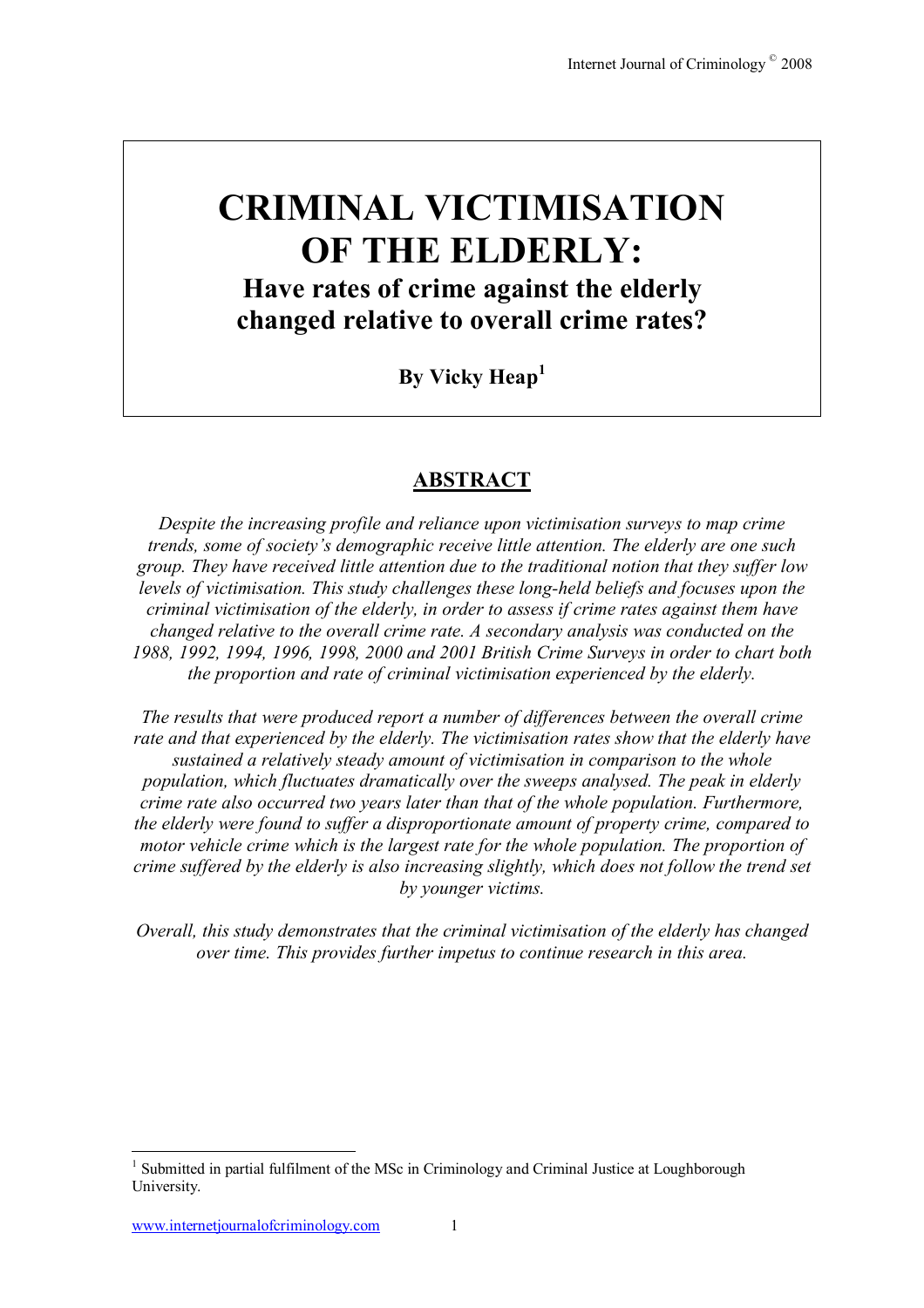# **ACKNOWLEDGEMENTS**

It's November 2003 and I'm on my way to an away hockey game in Derbyshire. I receive a telephone call from my Mum telling me that my Grandad, who lives on his own and was 83 at the time, had been burgled. He was asleep in the armchair, they broke in, took his money and left. Thankfully he remained asleep throughout. The emotions of anger and shock that were provoked by that piece of news on that November morning have stayed with me and have been a constant driving force throughout this project. If any part of this study can raise awareness of the criminal victimisation of the elderly then something has been achieved. This one's for you Grandad!

I would like to take this opportunity to thank Professor Graham Farrell for the advice, guidance and time he has given me. I really appreciate the help he has offered me over the past few months. I realise I have been fortunate to have had a supervisor with such vast knowledge and experience, particularly of the British Crime Survey.

I would also like to thank my parents for their continued love and encouragement throughout my years at Loughborough. I wouldn't be where I am today without them and for that I will always be grateful. You can retire now Mum!

Special thanks go to Sam for reading numerous drafts of this project, especially as she has been extremely busy starting her NQT year. I couldn't have done this without her support and ability to make me realise that things are never as bad as they seem!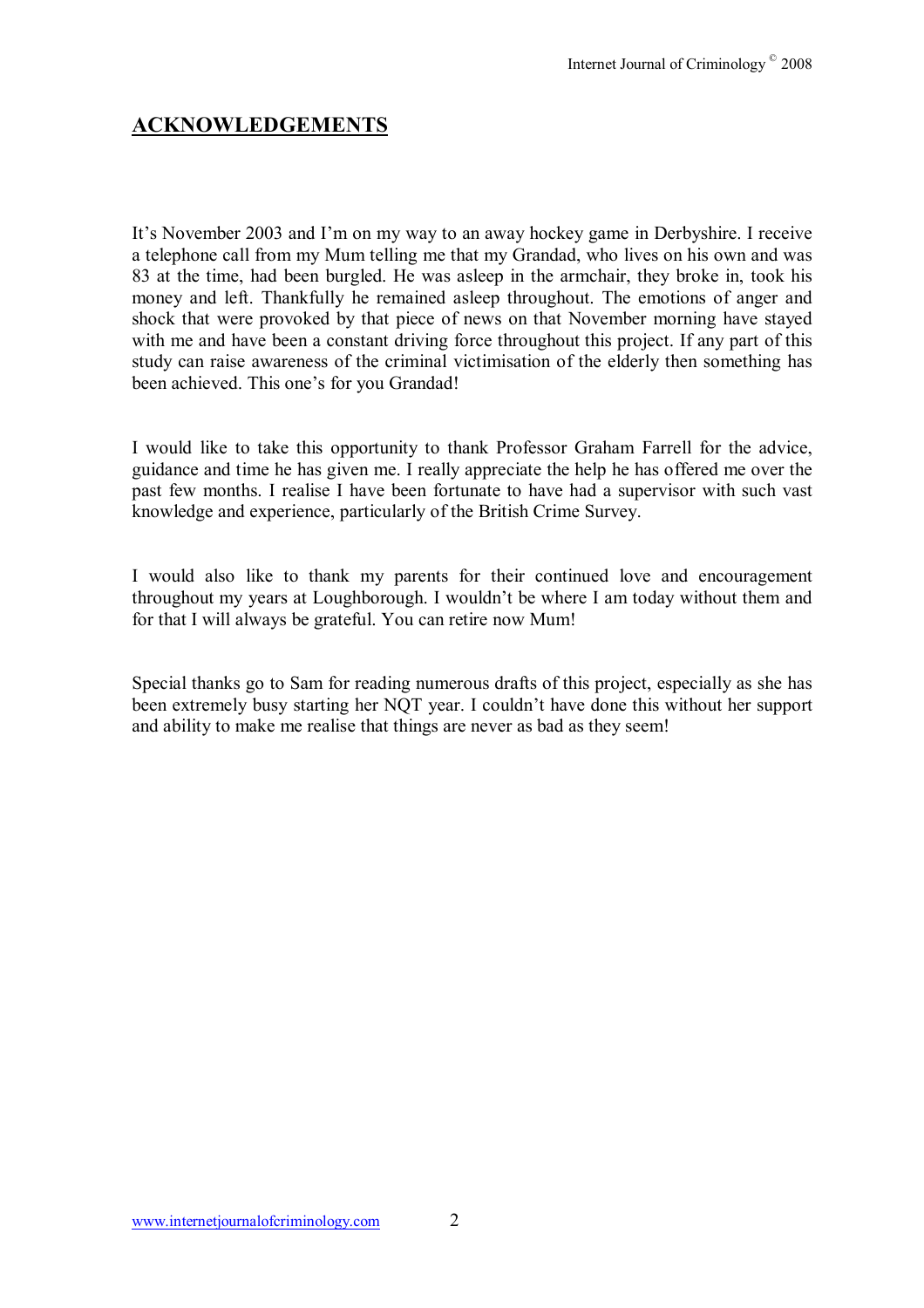# **INTRODUCTION**

Since the establishment of victimology as a discipline in the  $1950$ 's, the study of victims has become increasingly influential within the sphere of criminology (Anttila, 1974). A number of different theoretical strands have studied particular types of victims in depth (Mawby and Walklate, 1994). However, one thing that these competing ideologies have in common is their reliance upon victim survey data. This is because victim surveys provide ìa fuller picture of people at risk, the reasons why, and the nature of both reported and unreported offences<sup>"</sup> (Hough and Mayhew, 1985). The main victim survey that is conducted in England and Wales is the British Crime Survey (BCS). It has been conducted on a bi-annual basis from 1981 to 2000, and changed to an annual survey in 2001. It averages a sample size of 12,000 people (until the introduction of the annual survey when it increased) and is claimed to be the best measure of crime rates available in this country (Chivite-Matthews and Maggs, 2002).The BCS charts the development of a number of different areas within the criminal justice system, with reports being published on the following sectors: the police (Skogan, 1990), neighbourhood watch (Dowds and Mayhew, 2000) and victim support (Maguire and Kynch, 2000).

Despite the wide range of topics selected for coverage within the BCS, one group has been marginalised by this type of research. The elderly are a vulnerable demographic of society (Midwinter, 1990). Little victimological research has focused upon their experiences of crime, especially within England and Wales. Gerontological research within victimology has traditionally concentrated on their fear of crime (Pain, 1997) and the unquantifiable occurrence of elder abuse (Manthorpe et al., 2004). Studies about the criminal victimisation of the elderly are rare, therefore their experiences of crime have gone largely unnoticed.

The aim of this research is to investigate the extent of criminal victimisation experienced by the elderly. This will be achieved by using seven sweeps of the BCS to determine what proportion of crime the elderly suffer and the rates of crime they have faced over time. Once these values have been established, they will be compared to the same figures for the whole population. This will answer the key research question of this study: 'have rates of crime against the elderly changed relative to overall crime rates? It is therefore hoped that this study will contribute to the small amount of existing literature on this topic. Furthermore, as it is based upon BCS figures, there is the potential for crime prevention strategies to be based upon the findings.

Chapter one of this study introduces the concept of victimology and chronicles its development from birth to the 'victimology of action'. It then outlines various victimological theories associated with the victimology of action, before discussing the impact this made upon the victim movement. The importance of the victim survey within victimology is examined in relation to the use of social surveys in general. Gerontological study is then approached, outlining the few studies that have been conducted within victimology.

Chapter two moves on to provide an in-depth analysis of the BCS, due to its prominent position within this study. This is achieved through examining the history and purpose of the survey. The research design of the BCS is then fully outlined with specific detail focused upon the questionnaire, weighting and coding. Recent developments of the survey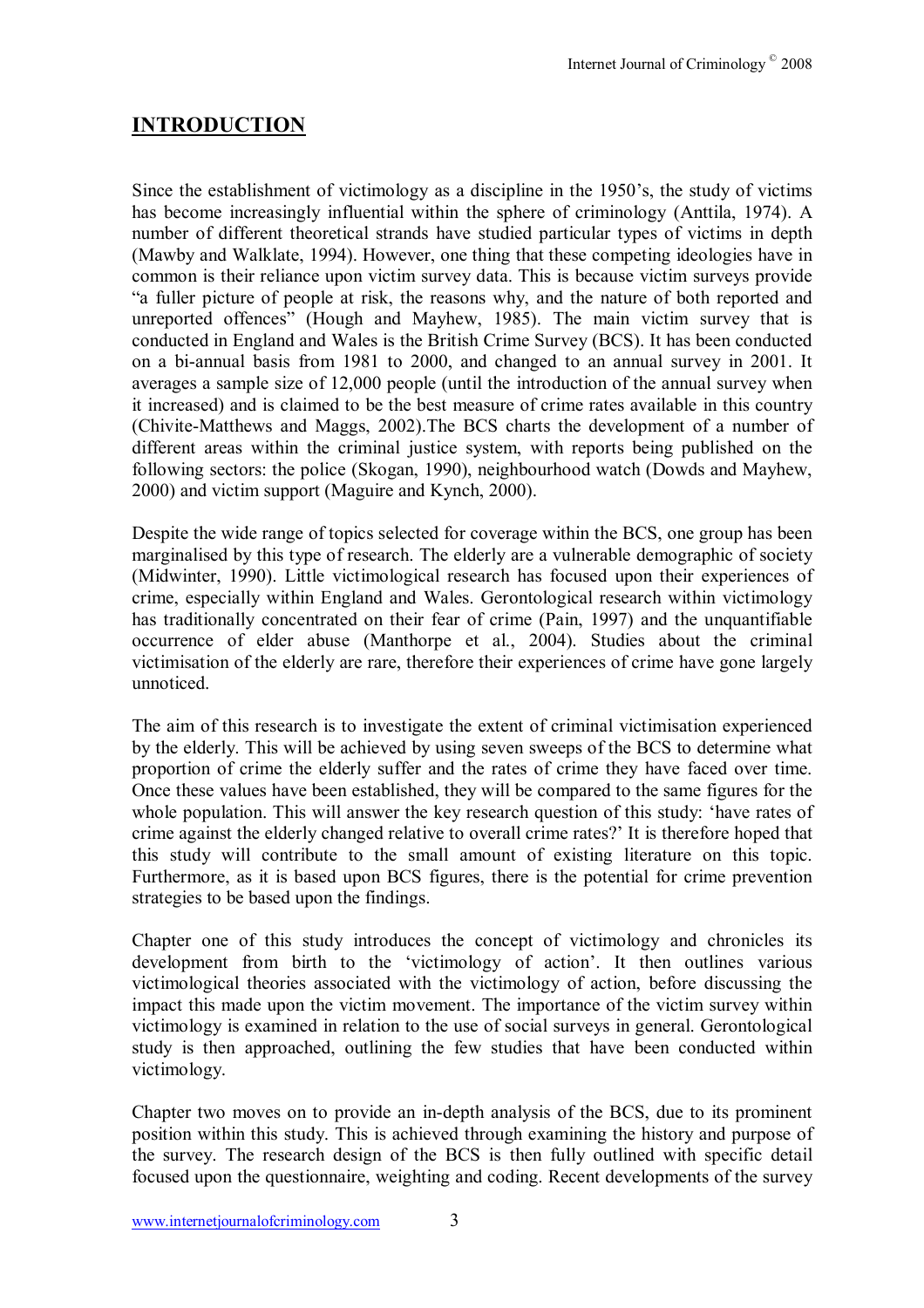are then documented to provide an up to date account of any modification. Finally, the general availability of the BCS is summarised.

The third chapter examines the methodology used in the production of this research. Research methods are discussed with specific reference to the quantitative strategy. This is followed by an explanation of how the BCS is used in this study, through the concept of secondary analysis. The data collection procedures for phase one of the research, relating to the measurement of the proportion of crime suffered, is fully outlined. Phase two of the research is then explained, which relates to the crime rate figures.

Chapter four provides written and visual interpretations of the results produced by this study. Phase one is outlined first, followed by a summary of key findings for that phase. The same format is applied to the results generated from phase two of the data analysis.

The fifth chapter discusses the key findings outlined in chapter four. Phase one is discussed through comparing the proportion of criminal victimisation experienced between different age bands and speculating reasons as to why the results occurred. A similar pattern is used to discuss the phase two results, comparing the overall rates with those specific to the elderly.

Chapter six concludes this study. The results produced by this study are concluded before a number of final thoughts are detailed. Finally, implications for further research are outlined.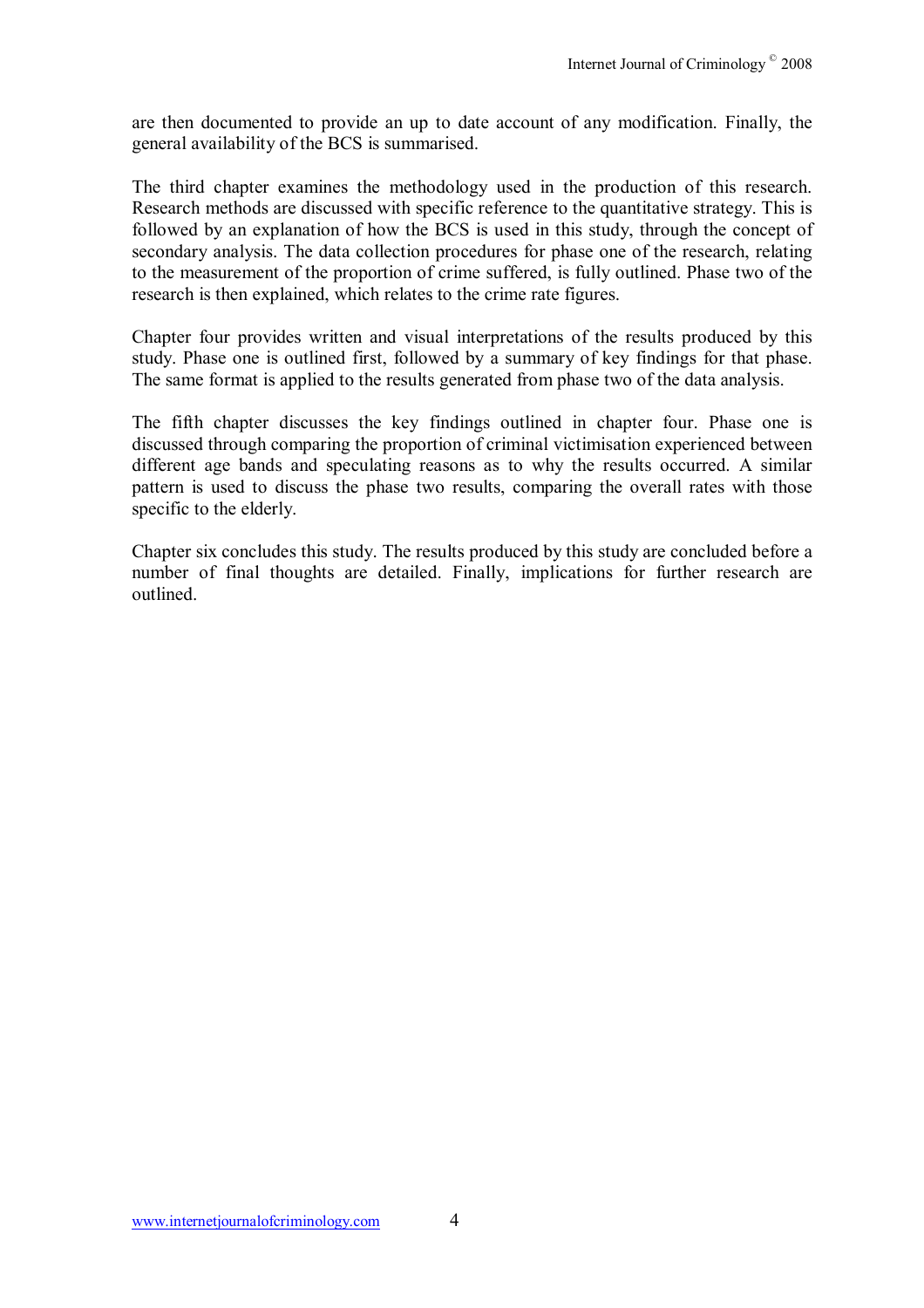# **CHAPTER 1 - REVIEW OF LITERATURE**

#### **1.1 Introduction**

ìCriminology has many meanings but at its widest and most commonly accepted it is taken to be the scientific understanding of crime and criminals" (Carrabine et al., 2004:3). In the context and history of criminological study one group of people have been widely ignored, namely the victims of crime. "Scholars have begun to see the victim not necessarily as a passive object, as the neuter or innocent point of impact of crime into society, but as eventually playing an active role or possibly contributing in different measure to his own victimisation" (Drapkin and Viano, 1973:xi).

#### **1.2 The Birth of 'Victimology'**

Victim-centred study is a relatively new strand of research, originating in the 1940's. Hans von Hentig produced the first work examining the relationship between criminals and victims in 1941. He "proposed a dynamic, interactionist approach which challenged the conception of the victim as a passive actor" (Zedner, 1997:578). The impact of this work provoked other authors to comment on this area and the term 'victimology' was created (Wertham, 1949). Victimology is "the scientific study of crime victims, (that) focuses on the physical, emotional, and financial harm people suffer at the hands of criminals" (Karmen, 1996:2). The origins of victimology were centred on the criminal act that was imparted upon the victim and why such acts took place (Fattah, 1979). This was focused towards the development of victim typologies, which aimed to identify common characteristics of crime victims. Von Hentig (1948) produced the first typology, an elaborate list of categories that highlights social, psychological and biological factors, which characterise born and society-made victims (Schafer, 1968). There are thirteen wide-ranging victim classifications, that are: 'the young', 'the female', 'the old', 'the mentally defective', 'the immigrants', 'the minorities', 'the dull normals', 'the depressed', 'the acquisitive', 'the wanton', 'the lonesome and heartbroken', 'the tormentor' and 'the blocked, exempted and fighting'. Whilst these categories represent what von Hentig believed to be victim characteristics, there are some assumptions made that weaken this typology. For example, not all people that can be placed into a category are going to be victims of crime, despite a speculatively increased risk. Furthermore, in certain instances it does not account for life being a dynamic process (Schafer, 1968), for example a person may not be continually 'lonesome and heartbroken' and to what extent does this characteristic have to be present or evident in order to merit being included in this category? Therefore some categories are slightly unclear. Evidently there are some limitations with constructing typologies, however, another prominent victimologist developed a similar typology focused upon the more controversial area of victim guilt. Mendelsohn (1956) created a 'Correlation of Culpability' that defined victims depending on how guilty they were of contributing to the crime they suffered. Victims could be classified into six groups: 'the completely innocent victim' e.g. children, 'the victim with minor guilt' e.g. provocative women, 'the victim as guilty as the offender' e.g. those guilty of euthanasia, 'the victim more guilty than the offender' e.g. those who induce crime, 'the most guilty victim<sup>'</sup> e.g. a person attempting murder being killed in self-defence and 'the simulating victim<sup>'</sup> e.g. misleading claims of victimisation. This typology bears parallels with von Hentig's, and therefore can be criticised in a similar way regarding it's general categories that may not be applicable to all victims. Furthermore, neither of the aforementioned typologies was empirically tested. This therefore inhibits their application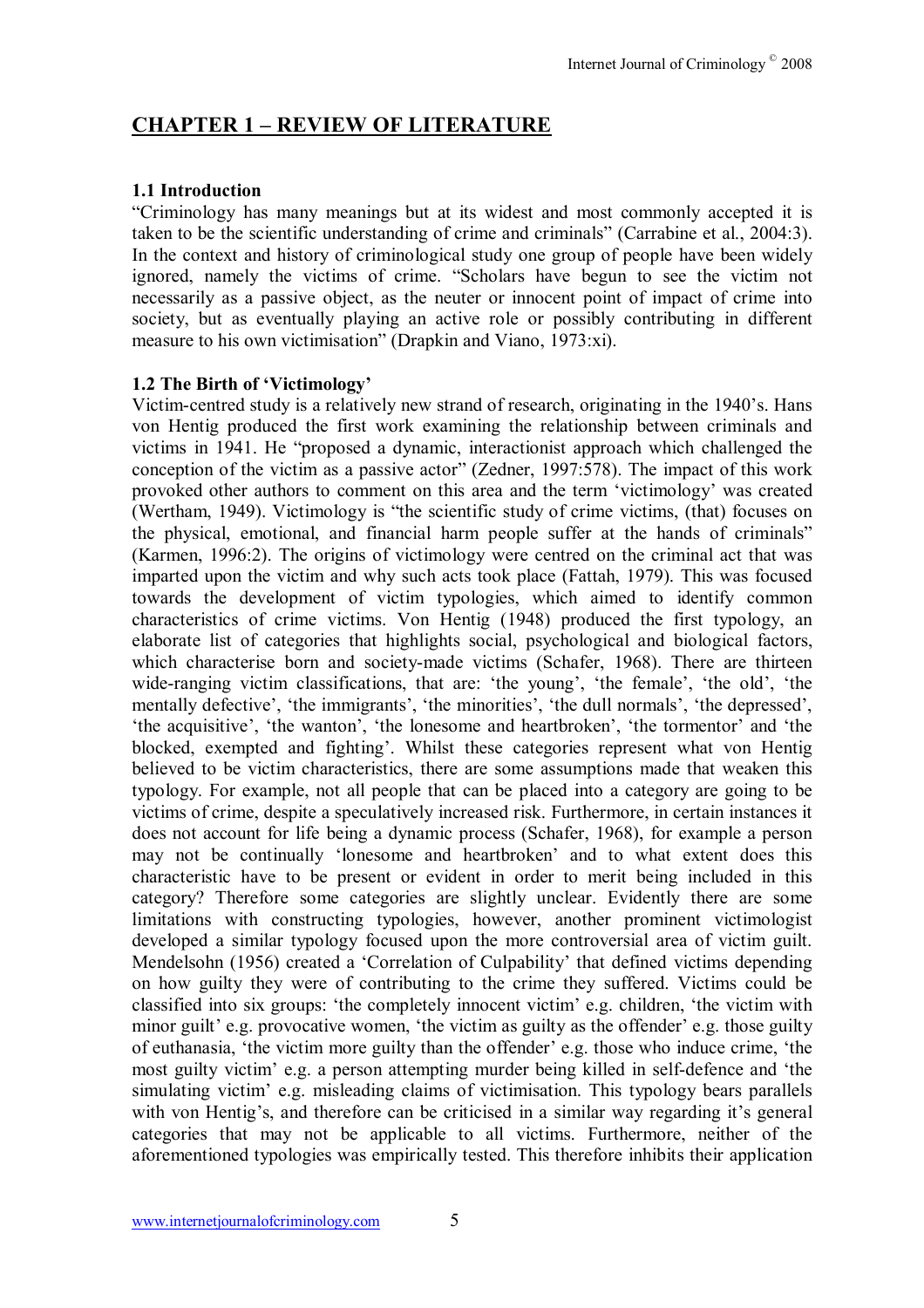to a practical setting and whether or not the typologies are significant in their function. Nevertheless these typologies were the foundation for further research.

The introduction of the notion that a victim could be guilty of inducing their own victimisation was a topic seized upon by other researchers. Wolfgang (1958) introduced the concept of 'victim precipitation', which examined the victim's position in "initiating, inducing, provoking, triggering or facilitating the crime" (Fattah,  $1979:200$ ). The aim of this work was to understand the behaviour of both victim and offender in order to explain why crime occurs. Unlike previous victimologists, Wolfgang (1958) conducted an empirical study of homicide. Through the examination of police records he found that 26% of known homicides were victim-initiated, thus establishing an empirical link between the typologies of von Hentig and Mendelsohn and the existence of victim precipitation. This study brought victimology out of the realms of the abstract and served as an important prelude to further research. Wolfgang's original research was most notably applied by Amir (1971) who studied 'Patterns of Forcible Rape'. After investigating rapes recorded by the police, he claimed that 19% were victim-precipitated. This controversial claim was widely criticised, both methodologically and ideologically (Zedner, 1997). Fattah (1979) also condemned the work of Amir as the definition of victim-precipitation had been used too broadly. Nevertheless he was keen to emphasise that victimology as a discipline had progressed into a recognised area of study. Furthermore, such emotion provoking work within the field of victimology elevated it's position into the sphere of public interest.

#### **1.3 Victimology of Action**

The growth of victim knowledge provided by victimology produced invaluable information (Anttila, 1974). This was not confined to social research, as the focus of victimology changed into a more dynamic process. What conventionally was a study of the act, changed to a 'victimology of action' during the 1970's. The victimology of action aimed to take "affirmative action for the victims of crime" (Fattah, 1979:198). This approach was characterised by a number of social developments brought about by an increased interest in victims of crime (Fattah, 1979). For example, this period in time witnessed a right-hand shift in public opinion and distinguished the criminal justice system becoming increasingly aware of its responsibility towards victims. This was enhanced by the influence of the feminist movement, who began to highlight the position of women victims to crimes such as domestic violence and rape. Such attention to these victims resulted in the establishment of women's centres and refuges. These social aspects were further complimented by the research field that witnessed a decline in the orthodox study of criminology, in favour of more applied research in the area of criminal justice (Fattah, 1979). This period of time also saw the emergence of the 'victim movement', which will be discussed later in this chapter.

It is apparent that a shift in opinion regarding victims of crime took place, but how did this manifest into a victimology of *action*? Essentially, action on behalf of the victim occurred through victimologists researching and acting on particular aspects of victimology they felt important. As there are many different types of victims, as noted by the early work of von Hentig, different 'strands' of victimology emerged. The different strands of victimology form three broad categories: Positivist, Radical and Critical. Each of these strands propose different ways of treating victims, which all have a bearing on the development of victimology in the academic sense as well as shaping public opinion and policy development.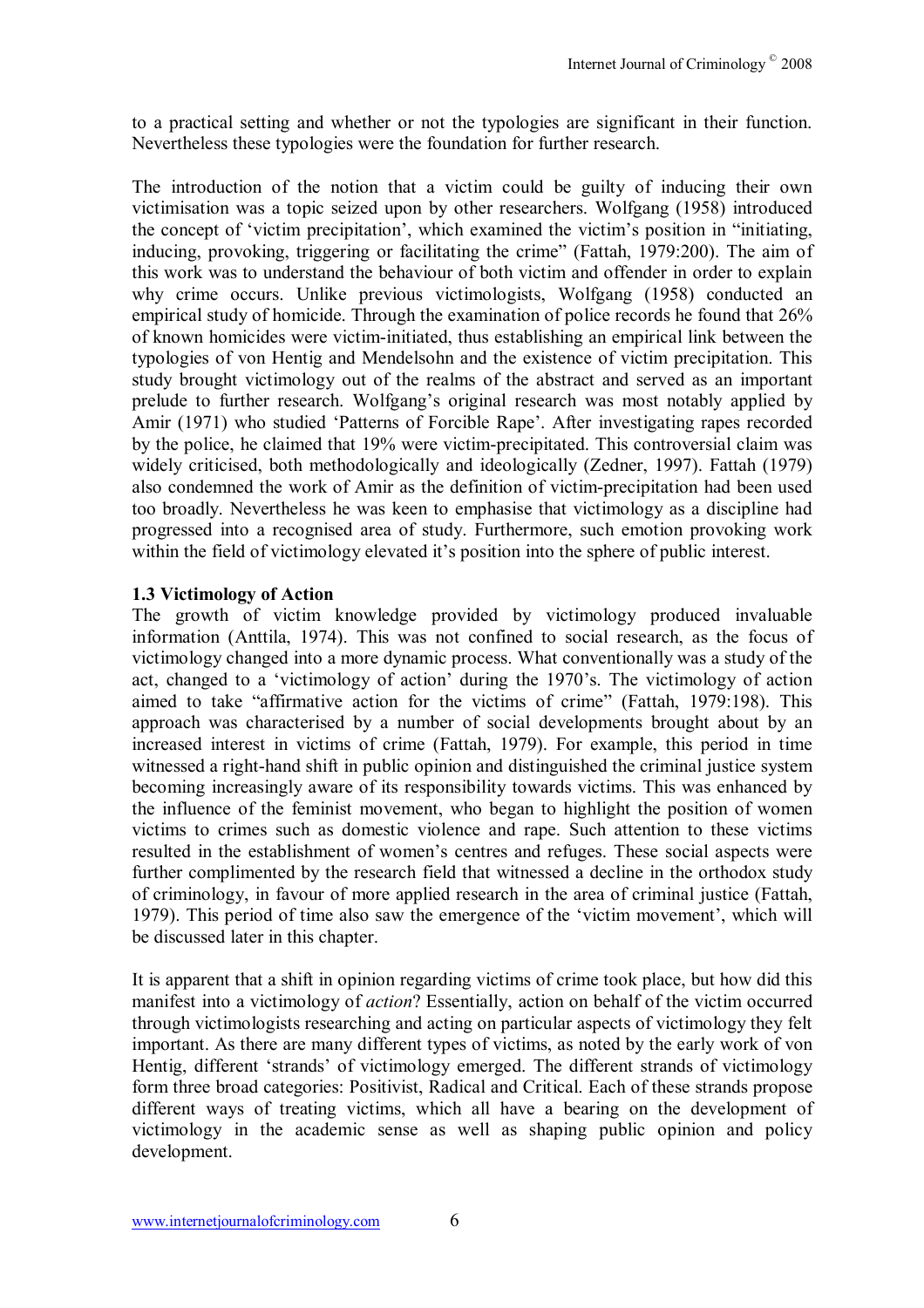Positivist victimology distinguishes non-random patterns of victimisation, which focuses on inter-personal crimes and identifies victims who play a part in their own victimisation (Miers, 1989). This strand of victimology has also been termed 'Conservative' (Karmen, 1996) and 'Conventional' (Walklate, 1989) victimology. A strong feature of this approach relates to its scientific link to academia, and the focus upon regularities, patterns and the development of typologies (Mawby and Walklate, 1994). The aim is to identify "themes of consensus, equilibrium and incremental change, which are embedded in the production of typologies since they fail to capture (or challenge) the process of the social reproduction of (criminal) victimisationî (Mawby and Walklate, 1994:12). This projects a distinctly functionalist perspective that suggests crime is an essential function of society (Durkheim, 1895). Although this accounts for the emergence of victims in a logical and accountable manner, it fails to address a number of key issues. Primarily, the positivist strand assumes a functionalist position that can be criticised under the grounds of its static view of society. While some uncomplicated societies share consensus and common values, others, especially industrialised societies, are more disjointed and lack continuity (Carrabine et al., 2004). Social change is consequently ignored. Therefore the positivist stance is based upon a mantra that may not be applicable to England and Wales due to societyís complex nature. Further criticism of positivist ideals has been sounded by feminist victimologists, who argue that patriarchal structures have been ignored, thus provoking victim blaming regarding domestic violence. Nevertheless, positivism has had an unquestionable input into the development of victimology as it contributed to the creation of victimisation prevention (Karmen, 1996). Positivism can also be linked to the Conservative partyís view of social responsibility and restorative justice in the 1970's, where the aim was to satisfy victims by punishing the offender (Mawby and Walklate, 1994). Hence positivism's key *action* has been to influence political thinking, thus providing an elevated position of the victim within society.

Unsatisfied with the perspective offered by the positivist strand, radical victimologists pursued a different agenda. Radical victimology was established in the 1960's and 70's and attempted to address a different kind of victim to positivists. According to Quinney (1972) radical victimologists are concerned with victims of police violence, war, correctional institutions, state violence and general oppression. The aim is to question capitalist societyís definition of what constitutes an offender, as the powerful appear beyond the rule of law, hence oppressing and ignoring victims of crime (Rock, 1994). Therefore, the power of the state and the law to oppress is acknowledged (Friedrichs, 1983). This provoked the radical strand's concern for human rights. Elias (1985) claims that human rights provide victims with boundaries, which objectively measure victimisation against a universal code. The aim of creating such boundaries is to relieve human suffering. Radical concerns also criticise the structure of the criminal justice system and highlight the predicament of 'hidden' victims (Reiman, 1979). For example, victims of police violence are considered to be treated differently to those who are victims of nonpolice violence, due to the circumstances in which the victimisation took place and in relation to who committed the victimisation. This approach to victimology differs vastly from the concerns of positivists as the emphasis here is on those who are oppressed by the state in comparison to the victims of inter-personal crime. Nevertheless both strands assume universal standards in their perspectives. There is limited social research highlighting the radical perspective (Friedrichs, 1983), however the action created by this type of victimology has been predominantly rhetorical (Mawby and Walklate, 1994). For example, Amnesty International and Liberty, human rights organisations, have taken the ideals promoted by radical victimology and applied pressure to organisations they feel are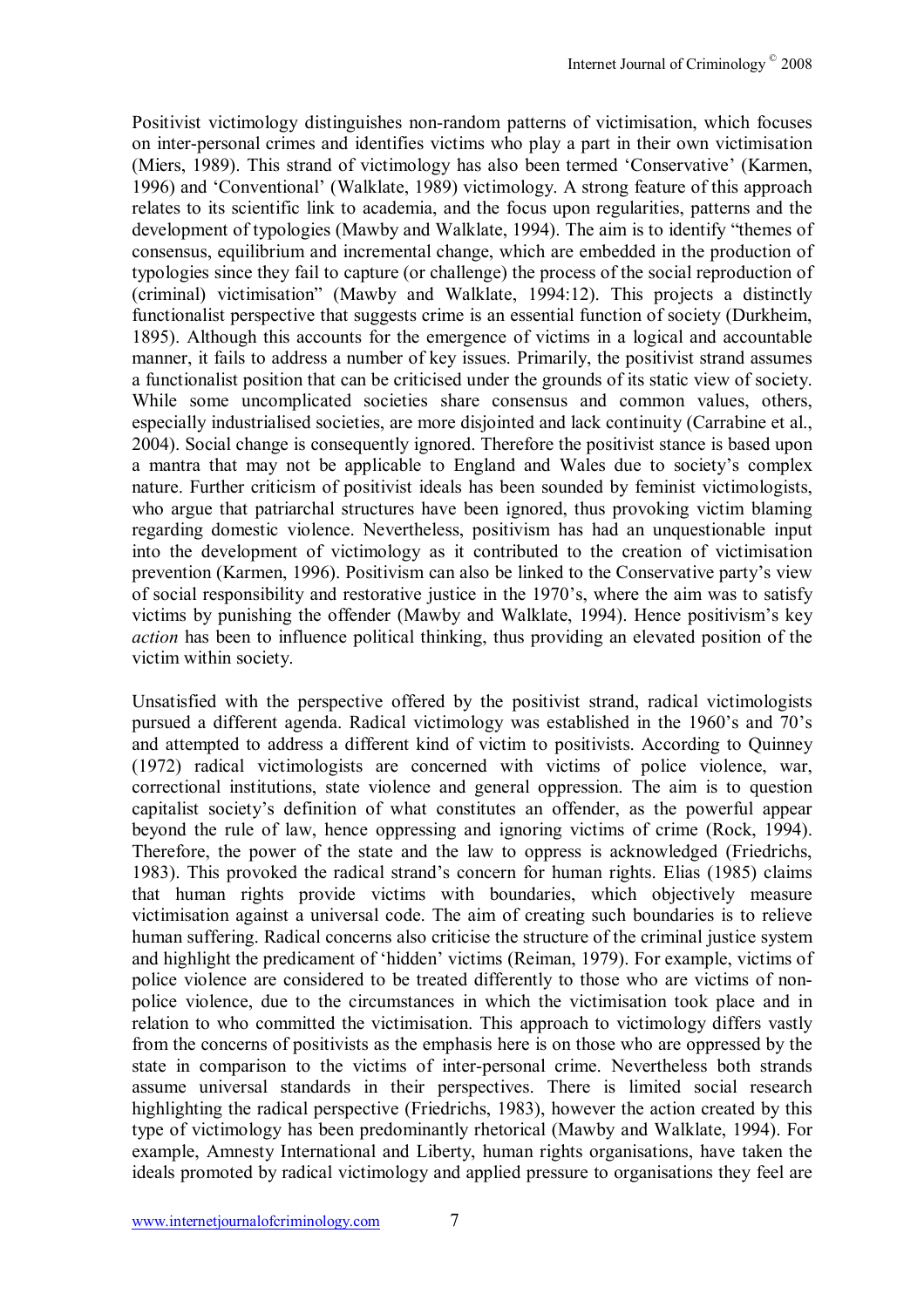infringing universal rights and creating victims. This use of the principles of victimology is comparable with 'Radical Left Realism' which has modified original radical victimology ideas and created a more theoretically and empirically driven discipline (Mawby and Walklate, 1994). Radical left realism relates more to the victim movement, victim support and embraces the feminist perspective. This reformed strand of radicalism also embraced the use of survey data (Rock, 1994), which will be discussed in detail later. The proponents of this reformed standpoint strive for an 'engaged' approach to victims, opposed to a concentration on administrative issues which fail to address victims' needs in a practical sense. For example, women's needs were championed by this standpoint and were realised through the creation of women's refuges and rape crisis centres (Rock, 1994). Connections with victim support and a more structured research agenda has propelled radical victimology and victims in general, into the public spectrum. Despite increasing the profile of victimology, the radical perspective is not without fault. "Radical victimology problemises the state, but has historically failed to consider features of the process of victimisation other than class and has also traditionally failed to consider the way in which not all law is directed towards specific capitalist objectives" (Friedrichs, 1983:111). This explains the theoretical downfalls of radicalism, and further comment on this is added by Sumner (1990) who claims that the radical perspective views social class and the law in a too simplistic manner. Nevertheless, the *action* provided by this strand has been to increase the awareness of victims, especially victims of the state, and has added impetus the victim movement.

The final strand of victimology to examine is the critical stand-point. This approach has been influenced by social psychology and symbolic interactionism. According to Walklate (1990) the critical perspective understands the need for developing an empirical, rational and objective science. In doing so there must be an awareness of "a number of processes" which contribute to the construction of everyday reality" (Mawby and Walklate, 1994:18-19). This relates to conscious and unconscious decisions that underpin everyday life, thus encompassing predictable and unforeseen circumstances. Such developments are important as this perspective has been used within the criminal justice system to examine the victim, and indicate the importance of victim support. There are also links to victim compensation schemes and an increase in women-specific provision (Jefferson and Shapland, 1990). Overall:

ìcritical victimology constitutes an attempt to examine the wider social context in which some versions of victimology have become more dominant than others and also to understand how those versions of victimology are interwoven with questions of policy response and service delivery to the victims of crime" (Mawby and Walklate 1994:21).

Therefore the critical strand has attempted to bring together different aspects of competing approaches in order to achieve a comprehensive approach to the study of victims. This demonstrates the distinction between the other strands mentioned, as they appear to follow rigid ideals that excluded some groups of victims. Therefore the *action* produced by the critical perspective relates to the way victimology has been applied in an all encompassing manner to benefit as many victims as possible. This may appear to be pursuing a different agenda in comparison to the other strands mentioned. However, the crucial factor is that all three strands, through varying degrees of research and rhetorical impact, have highlighted the concept and existence of victims within the criminal justice system. The development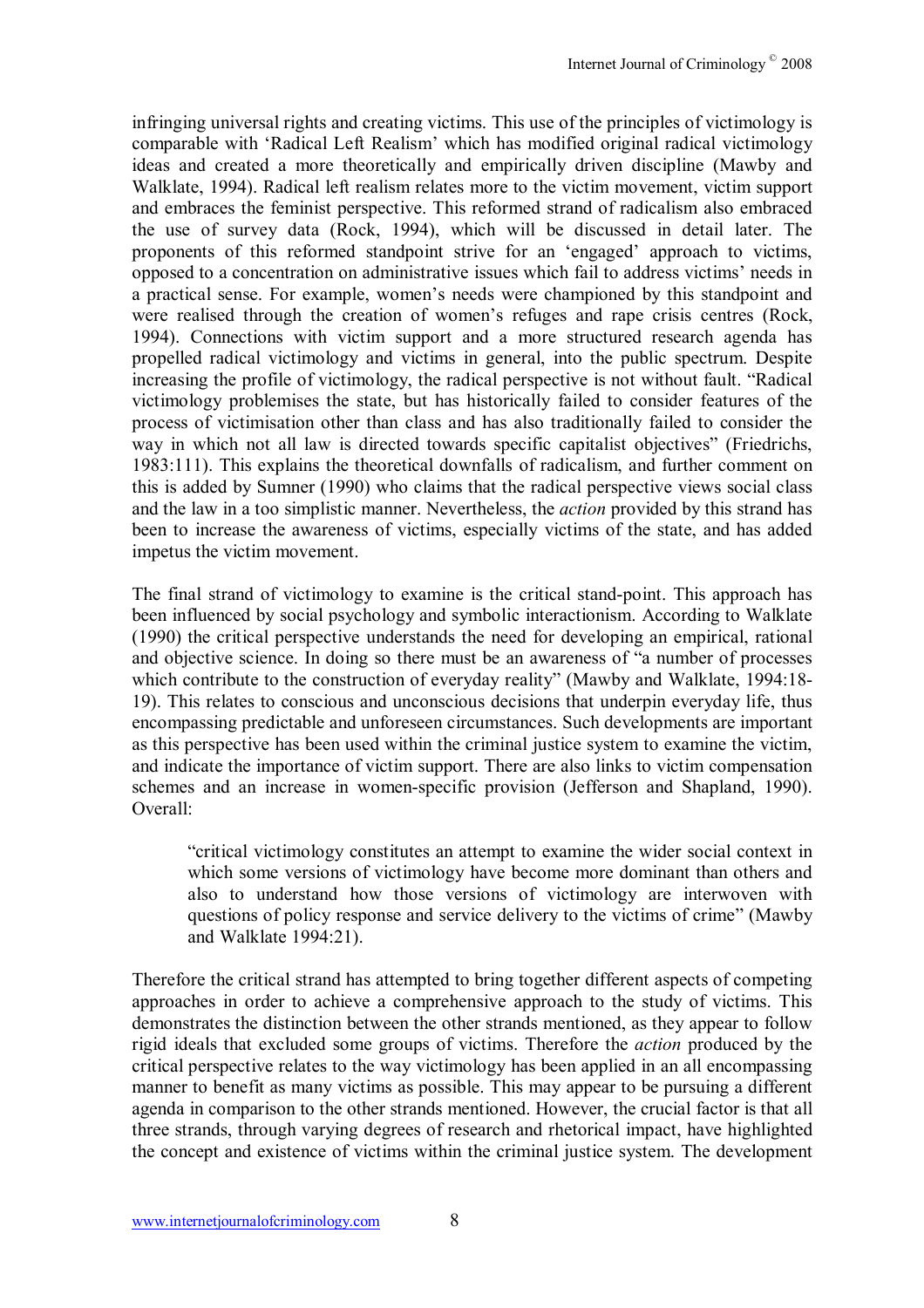of theoretical positions has provided a basis for victim research that was not apparent before their formation and in addition has encouraged the victim movement to emerge.

### **1.4 The Victim Movement**

The victim movement is not only a product of victimology but also a setting for continued study. The Criminal Injuries Compensation Board, established in 1964, was a pre-cursor of the victim movement. This is a state run compensation scheme for victims of crime. Emotional support for victims did not emerge until, what is now known as Victim Support, transpired as a local initiative in 1974. Since then Victim Support has grown and now receives upwards of £10 million funding from the Home Office alone (Zedner, 1997). However, such funding was not always available and due to this Victim Support remained largely a voluntary and marginal outlet throughout the 1970's and 80's (Shapland, Willmore and Duff, 1985). The main service of Victim Support is to provide assistance for crime victims at a local level, although they have become more nationally united when lobbying for political change (Zedner, 1997). The victim movement has also produced other forms of assistance for victims, more notably women's refuges, which have already been linked with the radical strand of victimology.

Beaurocratically speaking, the government has also introduced schemes to aid victims. The Victim's Charter (1990) was created as a guideline for the way victims should be treated by the criminal justice system. Such measures were reinforced by other policies including the 'Statement on the Treatment of Victims and Witnesses' (1993) and the 'Court Users Guide' (1994). The Victim's Charter was re-issued in 1996 detailing twenty-seven service standards that victims should expect to be upheld. This denotes a definite shift towards centralised victim provision. However, "the Victim's Charter has no legal status: its provisions encourage rather than bind and as such it is questionable whether it can be said to 'furnish' rights in any meaningful sense" (Zedner, 1997:598). The victim movement has progressed vastly over a relatively short period of time, however such advances have not orchestrated victims rights fundamentally. Therefore the victim movement still needs more research and practical application in order for victims to achieve a legal standing. But for victim policy to advance, a greater depth of knowledge about victims is required. How is such detailed information about victims collected?

# **1.5 Criminal Statistics and Victimisation Surveys**

ìBy collecting, computing, and analysing statistics, victimologists can discover what kinds of people (are victimised) most" (Karmen, 1996:47-48). At the most basic level "statistics are supposed to reduce complex data to their meaningful minimum (Pease, 1999:xi). This is crucial to victimology, criminology and criminal justice in general because the "rational discussion of crime needs to be informed by accurate statistics on the present state of the criminal justice system and how it is evolving over time" (Copas, 1995:275). It also allows informed decision making when formulating policies and initiatives that aim to combat crime.

A variety of statistics are available. Prior to the emergence of victimology, official statistics were the only measure of crime. Such statistics are available in a wide range of forms, including: 'criminal statistics' (crimes that are recorded by the police), 'prison statistics', 'Criminal Injuries Compensation Board statistics', 'Customs and Excise statistics' and 'Home Office statistical bulletins'. Official statistics are not collected for the purpose of research, however they collect precise information and have been used to justify "many different sociological and psychological theories, and (have been) the testing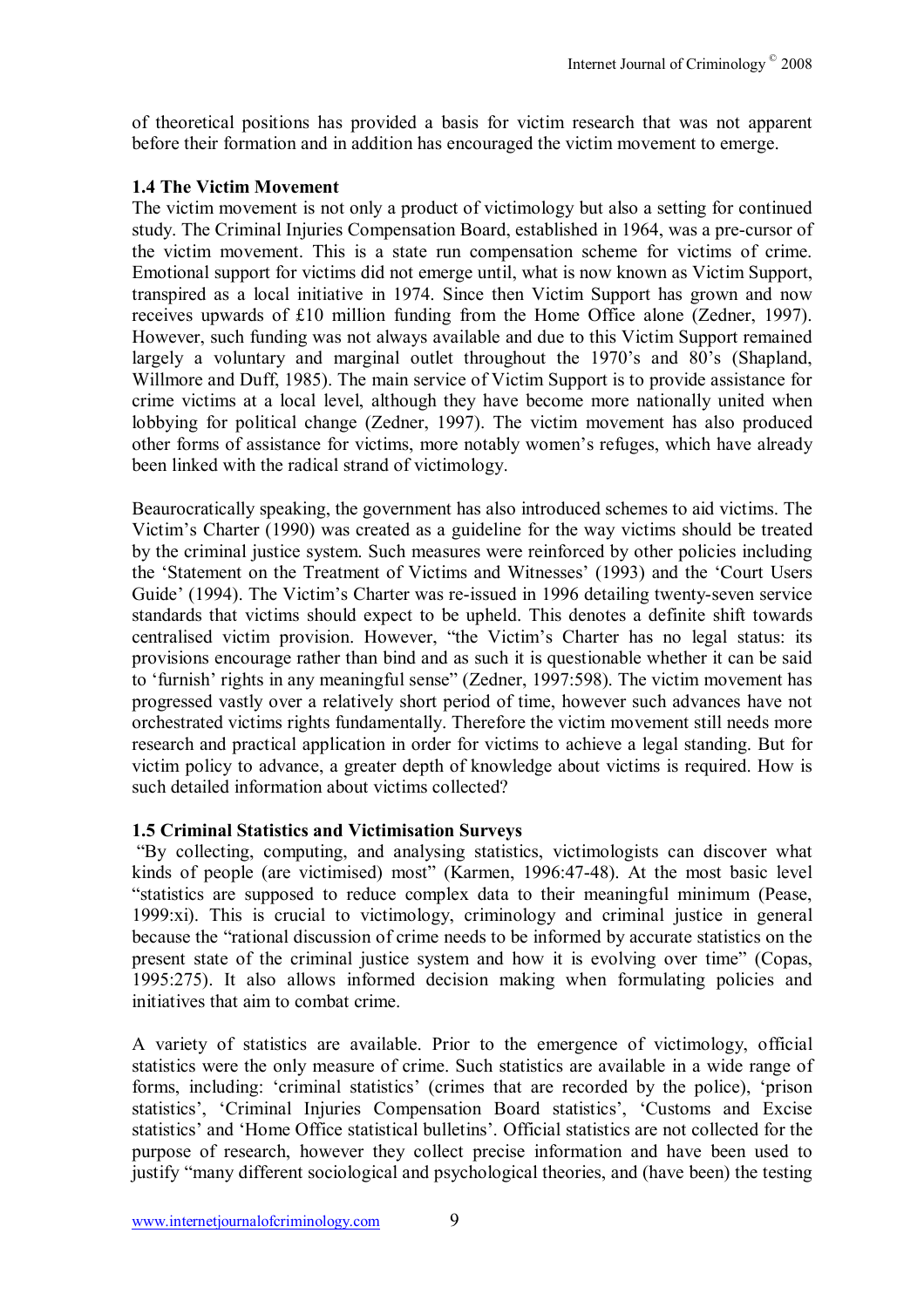ground for many more" (Sparks et al., 1977:1). Theories and assumptions based upon official statistics may suffer from a number of flaws. For example, "statistics gathered by the police offer a poor guide to the extent of crime" (Hough and Mayhew, 1985:1). This is due to a number of factors; not all crime is reported by victims to the police as some victims are not concerned enough to call them and once it has been recorded it may not be classified as a crime. Furthermore, some victims may not realise that they are a victim in cases such as minor theft. Combine these factors and the result is an underestimation of overall crime, which is known as the 'dark figure' of unreported and unquantified crime. In addition, "the dominance of offender-specific information in official statistics reflects not only their administrative source and function, but also encourages the correctional approach within traditional criminology and penal policy" (Bottomley, 1979:31). This ignores the victim perspective and serves to reinforce the offender-centred system, which is what victimology has been fighting against.

There is however, a way of quantifying crime without relying upon official statistics. ìVictim survey research, by asking a representative sample of the population whether they have suffered from various types of crime in a recent period, provides a new type of evidence on the volume of crime" (Glaser, 1970:31). The interest in victimology was fuelled by the introduction of the victim survey (Zedner, 1997). Researchers found that while collecting victim information about crime, they could also collect data about the public's opinion regarding crime and punishment (Matthews, 1994). This provides a variation to official statistics, where opinions are not sought. A full and detailed account of the development of national criminal victimisation surveys, with specific reference to the design and implementation of the British Crime Survey (BCS) can be found in chapter two. In brief, "the BCS measures the amount of crime in England and Wales by asking people about crimes they have experienced in the past year" (Carrabine et al., 2004:15). Surveys were conducted on a bi-annual basis until 2001, when annual data collection commenced. Hence, "regularly repeated victim survey research should indicate how much fluctuation occurs in the actual crime rate, independently of changes in the adequacy of police data collection" (Glaser, 1970:33). This demonstrates how victim survey data is not seen as a replacement of official statistics, but rather as a complimenting feature allowing a more holistic picture of crime to be generated. Victimology fostered the development of victim surveys. According to Biderman (1973) they are advantageous because: the sole focus is upon the victim and such information can generate direct victim risks. Sociodemographic considerations can be examined as can precautionary behaviour. Furthermore, unreported crime can be checked. Overall, victim surveys provide the tool to measure the theoretical perspectives outlined by early victimologists such as von Hentig. However, victim surveys are not without fault. A number of questions have been raised regarding their reliability, mainly due to the methodological limitation of social surveys. For example, achieving a large representative sample, so rare crimes can be denoted. Although some surveys do not achieve a totally representative sample as prisoners, mental hospitals and care homes are not surveyed. Criticisms are also levelled at the survey respondents, as incidents can only be quantified if they are reported. Although some incidents cannot be reported because they are not included in the survey, in relation to the BCS this covers such offences as shoplifting and company fraud (Zedner, 1997). Other victim-less crimes cannot be measured because a victim is not identifiable, this is true of drugs offences and prostitution (Sparks et al., 1977). Therefore only certain crimes can be analysed if they are reported. Further evaluation of victim surveys has demonstrated further problems with respondents. Many surveys ask respondents to recall incidents over a period of time. This can be affected by memory decay, where events are forgotten, and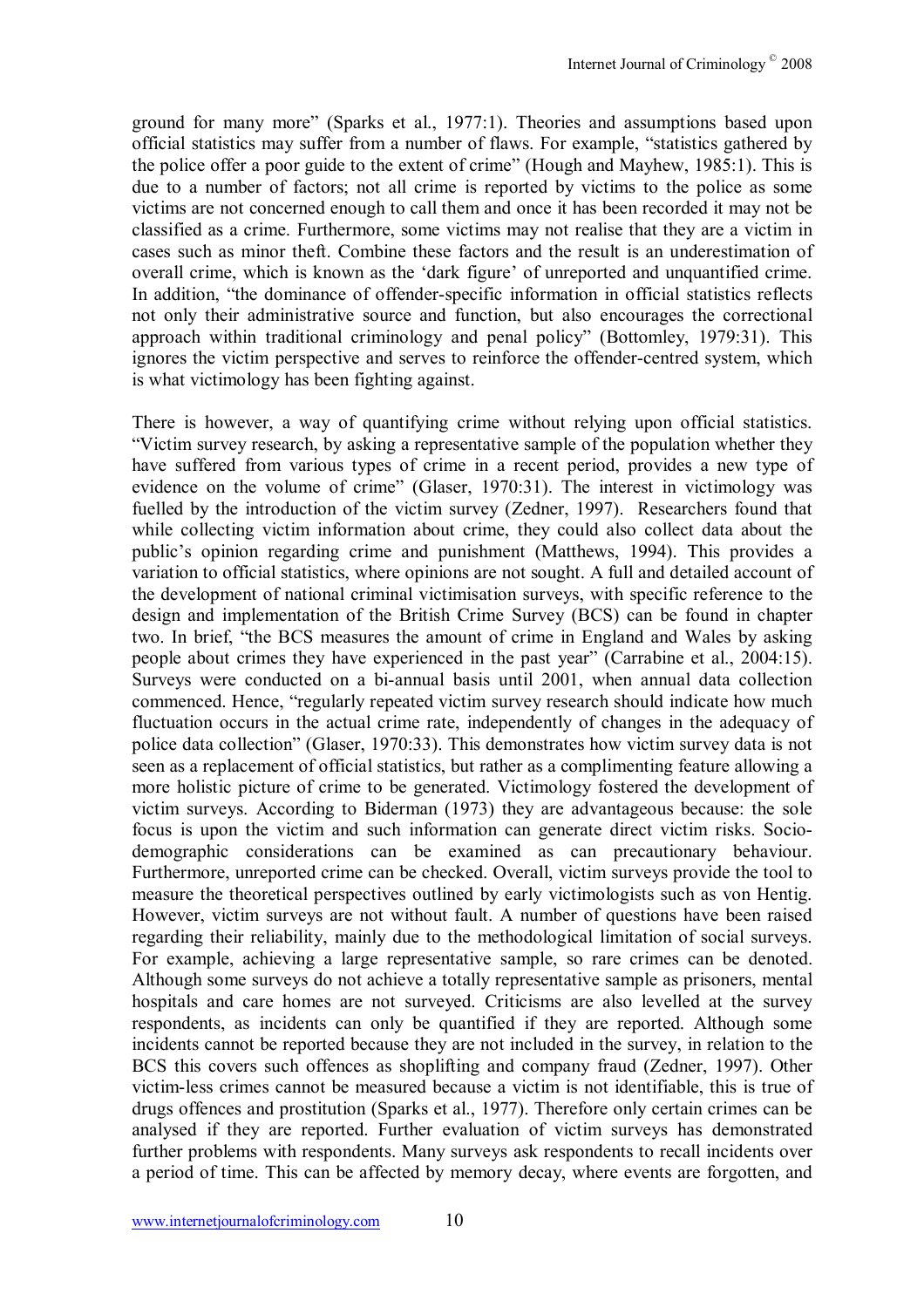telescoping, where the date on which an incident occurred is shifted either backwards or forwards in time (Coleman and Moynihan, 1996). A respondent's integrity is also brought into question as some reports may be unsubstantiated due to a low incentive to provide accurate information (Biderman, 1973). In addition, some incidents may be concealed leading to the under-reporting of certain offences such as domestic violence. Conversely, incidents may be fabricated in order for what the respondent sees as a crime problem, to be addressed (Coleman and Moynihan, 1996). The competency of the interviewer may also impact upon the reliability of the survey as a different interviewer may elicit different responses from different respondents (Maung, 1995). Nevertheless, when regulated, victimisation surveys do present a comprehensive measure of criminal victimisation that cannot be achieved by official statistics.

Theoretically speaking, victimologists have generally embraced the victim survey. Using statistics as a basis of study links heavily with the positivist view. Critical victimologists also reap the benefits from victim surveys because more information is available about the service victims receive from criminal justice agencies. However, some Radical Left Realists oppose the use of national victim surveys, making their application within victimology a contested terrain. They criticise surveys for lacking in detail and their failure to address that crime is geographically and socially focused (Jones, McLean and Young, 1986). Although this strand is driven by the study of oppressed sub-groups, as opposed to patterns and trends in data, sub-group information is available from national surveys as Zedner states "these new macro studies aim to quantify the true volume of victimisation and to identify the social, economic and demographic characteristics of the victim population (1997:580). Therefore victimologists, through the application of victim surveys have the means for assessing sub groups.

### **1.6 Sub-Group Study: The Experiences of the Elderly**

As mentioned earlier, von Hentig produced his typology suggesting thirteen characteristics associated with victims of crime. One vulnerable category was 'the old' who were said to be physically and sometimes mentally weaker than the young (von Hentig, 1948). Couple this with evidence that the UK has an aging population, where the proportion of people over the age of 65 has increased (Office for National Statistics, 2005), and there appears to be an increasing number of elderly people who are potentially at risk of becoming victims of crime. In 2003 there were 9.5 million people living in the UK aged over 65 (Age Concern Website). Factor in other variables such as; 90% of old people live alone or with one other and often have the worst housing provision and a lack of money (Midwinter, 1990), and the elderly appear to be a salient target for crime. This image is reinforced by the media as "images of the battered, bruised pensioner, a victim of mindless assault  $\ldots$ have become strong and overt in our society" (Midwinter, 1990:11). More recently, countless stories have emerged of older people falling victim to telephone and overseas lottery scams where they have been defrauded of vast amounts of money (BBC News Website, The Guardian Newspaper Website).

At this point it is important to put into context the amount of gerontological study that has taken place within the field of victimology. In comparison to criminology, victimology is a narrow field. Within victimology there are a number of common themes that are subject to large amount of study, for example, child abuse (Cawson et al., 2000), domestic violence (Walby and Allen, 2004) and women's studies (Walby, 1999). These topics reflect the dominance of the radical strand of victimology that is mentioned above. However, elderly study is marginalised within victimology. The main focus at present centres upon elder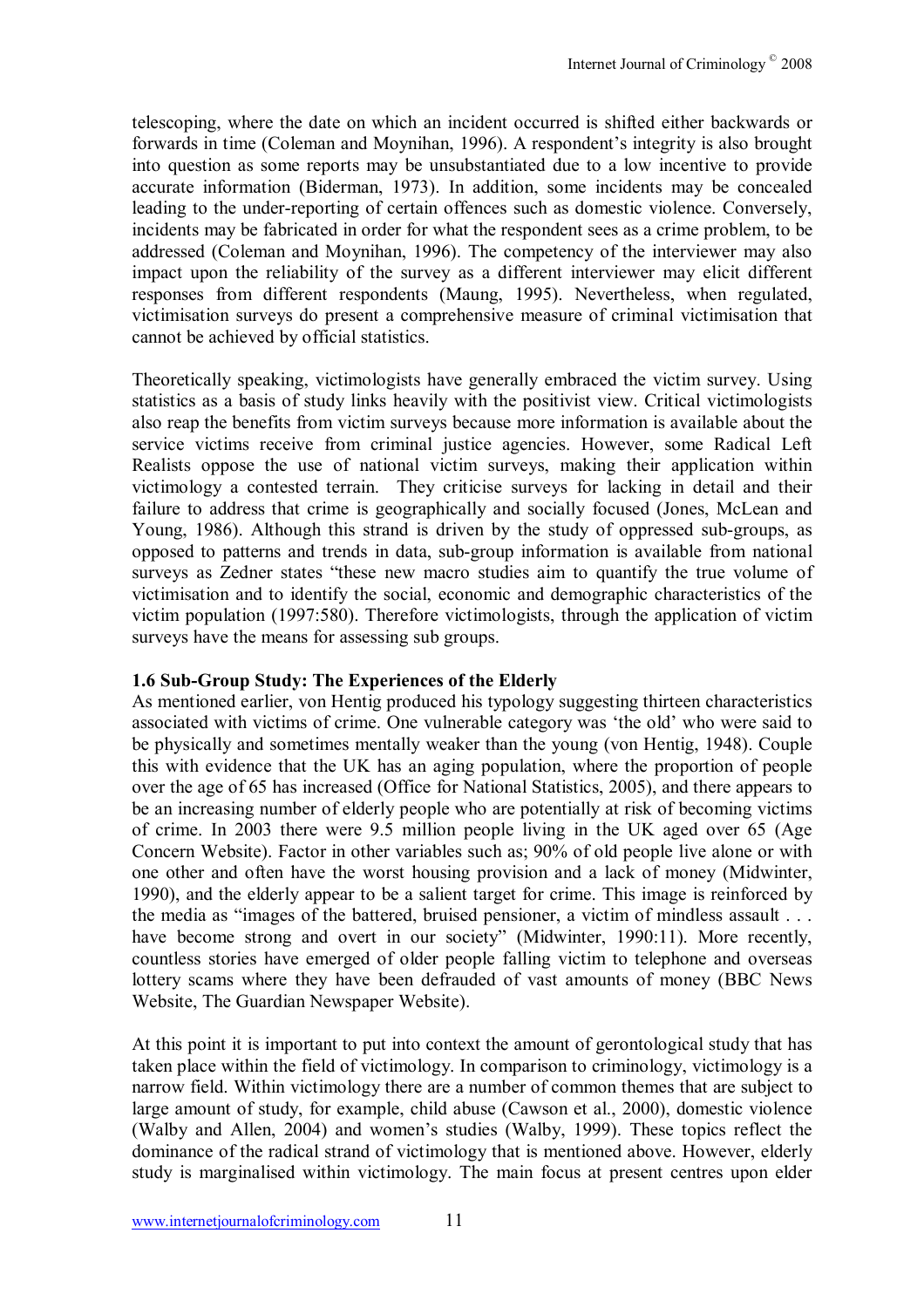abuse. Elder abuse constitutes "...a violation of an individual's human and civil rights by any other person or persons' (Department of Health, 2000:9). This could be in the form of physical, mental, financial or discriminatory abuse (Manthorpe et al., 2004). Fear of crime and the elderly is also a common area of study. Research has found that elderly people have high levels of fear in comparison to other age groups (Clarke, 1984, Pain, 1997, Chadee and Ditton, 2003). Both of these topic areas are important areas of study, but they do little to inform about the levels of crime experienced by older people, additionally this work does not indicate whether or not older people are as vulnerable to crime as von Hentig (1948) suggests, as no trends or patterns of victimisation can be established.

Studies that specifically examine the levels of elderly victimisation are quite rare. More studies of this type have taken place in America than in the UK. Although general comparisons can be made, overseas studies cannot capture victimisation levels within the UK. The majority of UK studies use the BCS as a data collection tool, however the BCS findings reports do not report age specific crime levels and patterns (Kershaw et al., 2001). Reports published after the first BCS sweep indicate that older people suffer from less crime than other age groups (Mawby, 1982). This trend has been reinforced over time as ìit has been shown in numerous victimisation surveys that the elderly are less at risk of most crimes than others are (Clarke et al., 1985:1). The most comprehensive examination of older peoples' experiences of crime charts their levels of victimisation from 1991-1999. Chivite-Matthews and Maggs (2002) claim that those aged over 60 shared a relatively constant proportion of crime between those years, of around 12-14%. Furthermore older people, in this instance those people over 60, suffered a lower risk of personal and property crime than other age groups. Individual offences were also examined and older people were shown to have the lowest chance of being a victim of burglary, vehicle related theft and vandalism. Despite being the most in-depth study of its kind to date, there are still a number of unanswered questions. For example, have certain crime types become more prevalent among the elderly over time? Are there any indications of certain crimes reducing? These questions are unobtainable from the data they report. Furthermore, the age bands used in this study may impair the findings. Only three age bands have been used, 16-29, 30-59 and 60+, and they are quite wide-ranging. This may shield some important findings because the ages are too general. It should also be noted that measuring victimisation levels was only a small part of this study as fear of crime, security precautions and confidence in the police and criminal justice system have been measured. This may account for some aspects of victimisation being overlooked. What defines old age has been contested, with age campaigners calling for age to be defined by status for example, where a person is in their life course, opposed to chronologically (Age Concern Website, Midwinter, 1990). Most research does however, measure age chronologically, with definitions of what constitutes old age varying between 60 (Chivite-Matthews and Maggs, 2002) and 65 (Klaus, 2000).

As mentioned earlier, a greater proportion of victimology studies have been conducted in America. A study by Klaus (2000) examines crime against those over 65 between 1992 and 1997, using the National Crime Victimisation Survey (NCVS). This also demonstrates that the elderly are at a lower risk of violence and property crimes than younger people. However, compared to other age groups the elderly are seen to be disproportionately affected by property crime. In America, the elderly suffer a slightly lower proportion of crime in comparison to the UK, with the share of crime they experience being around 7%.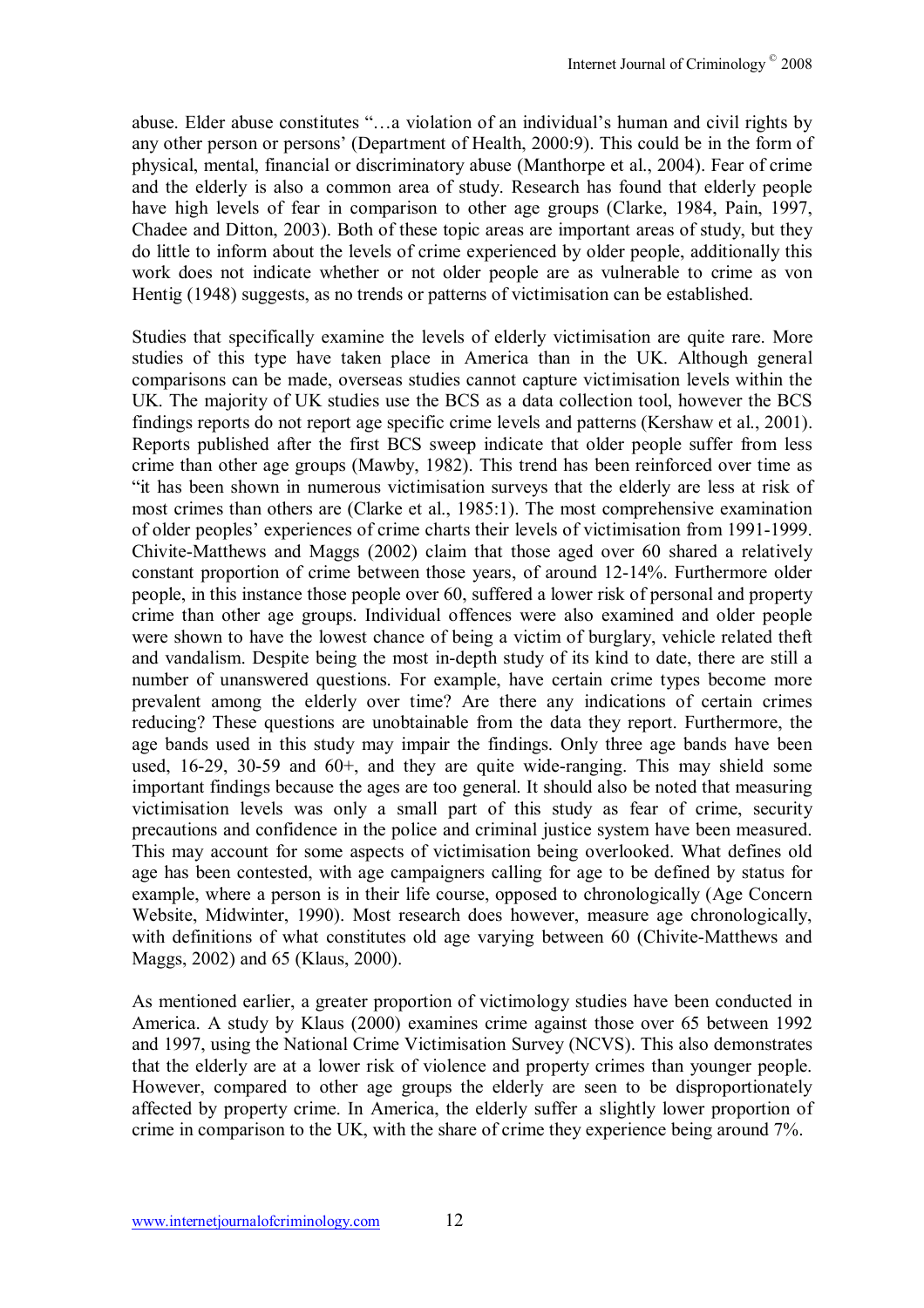One report has been published which claims that "Fact: older people aged 60 and over are more likely to be a victim of burglary crime than younger people" (Alford, 2003:27). This does not correlate with any of the other data produced on this subject, but it is difficult to dismiss its claim completely without further research into the experiences of older people. Although this statement was generated through a relatively small-scale study of 400 people over 60 living in Hertfordshire, which is a relatively crime-free area (Alford, 2003). Despite these findings the general consensus is that older people are less likely to be victims of crime than other age groups, however there is little research in this area assessing whether the crime experienced by older people remains static or has changed over time.

This review has discussed the emergence of victimology from the broader discipline of criminology and charted the major developments through to the marginalisation of gerontological study within victimology. It has suggested that the elderly suffer a lower risk of criminal victimisation in comparison to the rest of the population, however there is little specific research of this type. The aim of this research project is to contribute to this field of study and investigate to what extent criminal victimisation of the elderly has changed over time.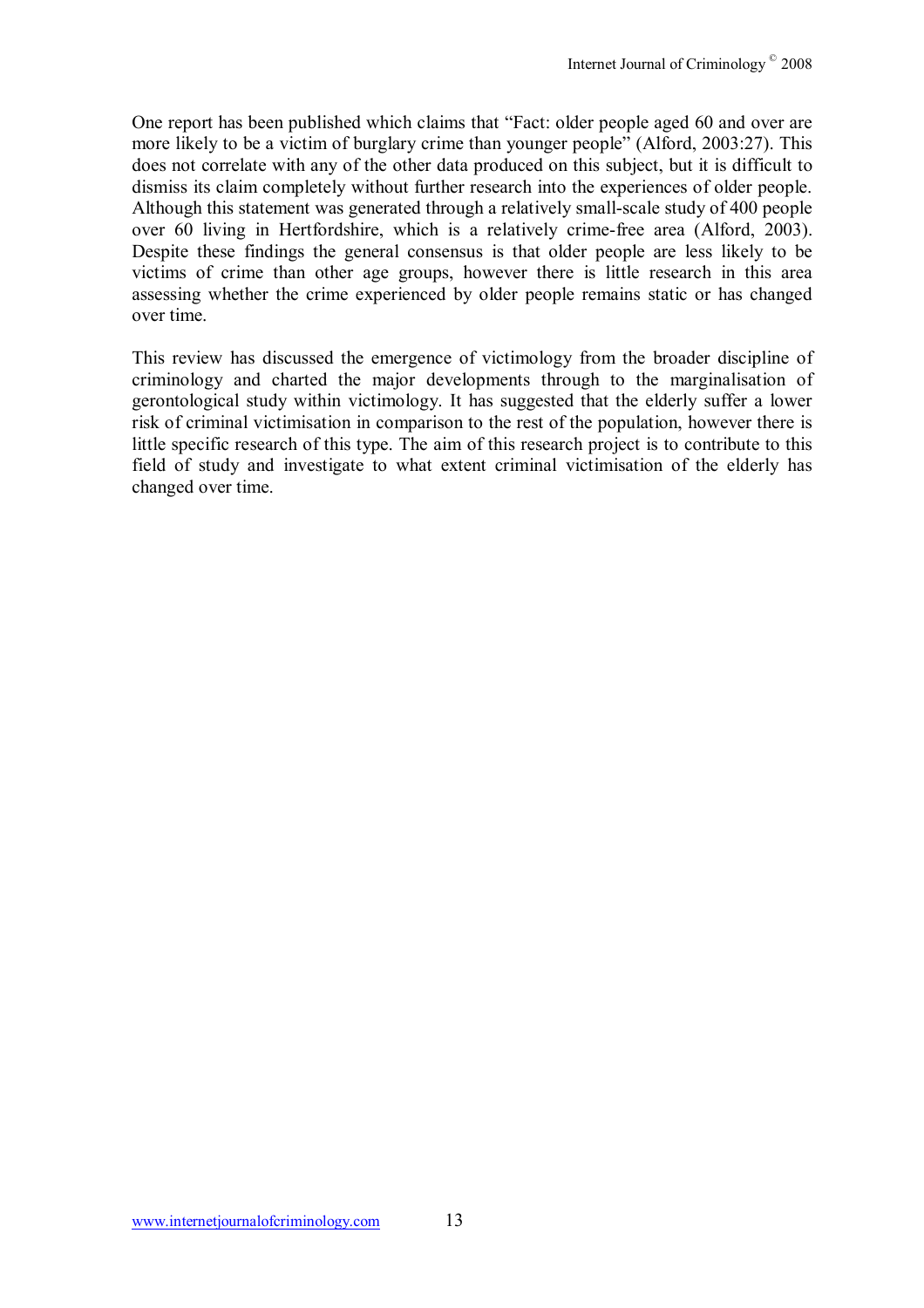# **CHAPTER 2 - THE BRITISH CRIME SURVEY**

The British Crime Survey (BCS) is a large social survey conducted in England and Wales on behalf of the Home Office. It is "primarily intended to obtain a picture of criminal victimisation as an alternative to statistics of offences recorded by the police" (Southgate and Ekblom, 1984:2). It therefore serves as an independent measure of crime, thus encompassing and highlighting "the existence of a massive 'dark figure' of crime which is not recorded in the country's official statistics" (BCS User Guide, 1992:1). The aim of this chapter is to acknowledge the development and purpose of the BCS in order to rationalise its prominent position within this study. The history, purpose, research design, questionnaire, weighting, coding, recent progressions and availability will be scrutinised in order to obtain a thorough understanding of this survey.

### **2.1 History**

In the years preceding the BCS, the General Household Survey posed sporadic questions about the topic of residential burglary from 1972 (Hough and Mayhew, 1985). This type of survey did not provide a realistic understanding of crime trends, as only a small number of offences were included. The introduction of the BCS was to discover victim's experiences of crime and to map crime trends (Hough and Mayhew, 1985). This is achieved through asking people what crime they have experienced in the past year. Furthermore, attitudes towards crime and the criminal justice system are also investigated to achieve a holistic picture of crime in England and Wales. The first BCS was conducted in 1982, with further surveys in 1984, 1988, 1992, 1994, 1996, 1998 and 2000. This demonstrates a bi-annual cycle of data collection. From 2001, the cycle of data collection was modified to an annual sweep, which will be discussed further in the 'recent developments' section. The introduction of the BCS mirrored similar developments in the United States where the National Crime Victimisation Survey was introduced in 1972 (Carrabine et al., 2004). This demonstrates the elevated concern about victims in general and the overall thirst for criminal statistics, hence putting victimological theory into practice.

### **2.2 Purpose**

The BCS charts three measures of crime (Budd and Mattinson, 2000):

- 1) Incident rates the number of crimes per  $10,000$  adults or households
- 2) Prevalence rates  $-$  "constitutes the number of people against whom crime is committed, however oftenî (Pease, 1999:xv), per 10,000 adults or households.
- 3) Crime count  $-$  the total number of crimes, through the application of incident rates to population figures.

Alongside these measures, further information is also collected about demographic and lifestyle variables (Budd and Mattinson, 2000) so as to judge if certain sectors of society are statistically more at risk of becoming a victim of crime. Furthermore, information surrounding the impact of crime is also collected. This includes topics such as the emotional, physical and financial effects of crime. Hence providing the survey with a holistic representation of criminal victimisation.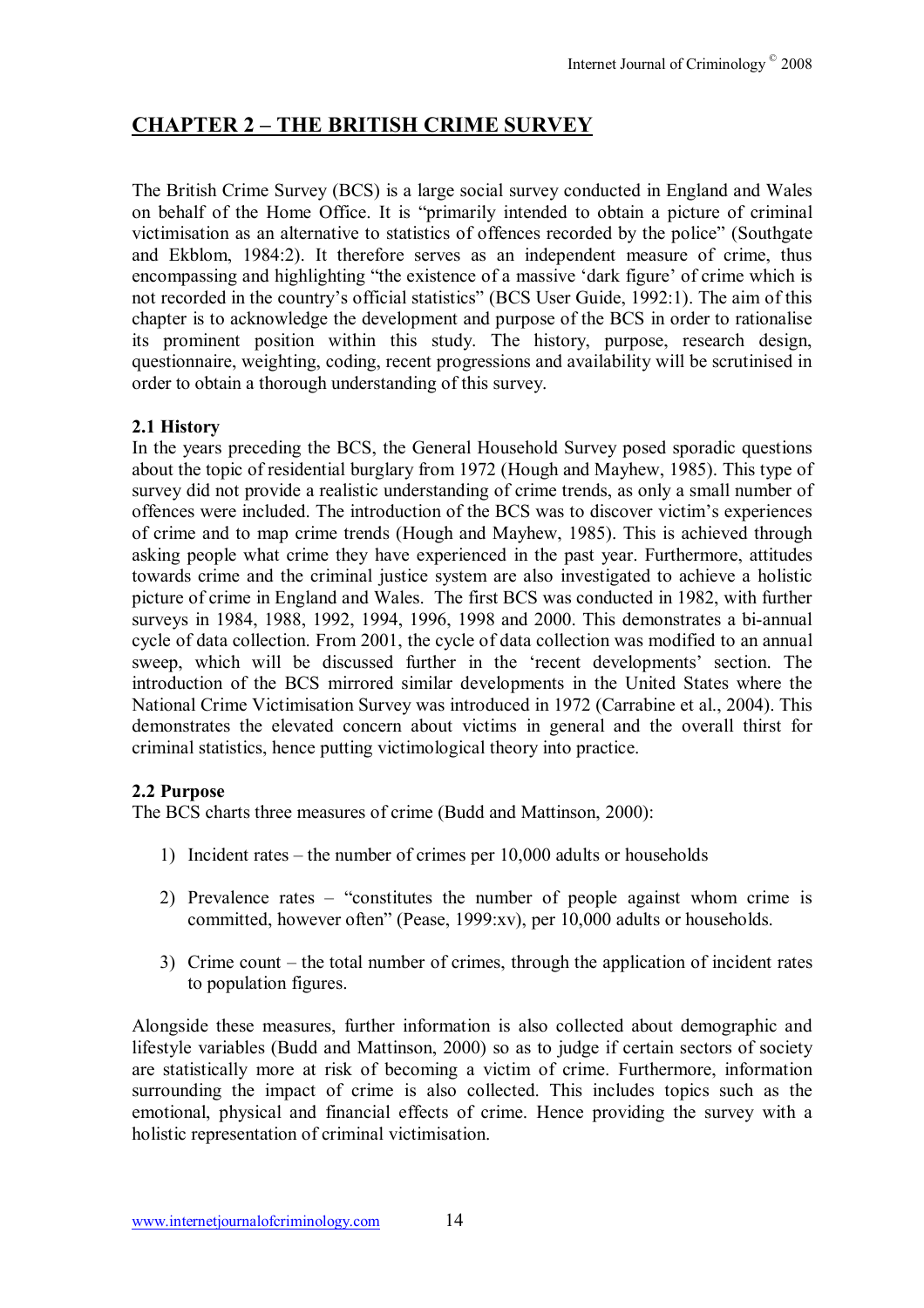#### **2.3 Research Design**

"The BCS sample is designed to give ... both a representative cross-section of private households in England and Wales, and of individuals aged 16 and over living in them<sup>3</sup> (Budd and Mattinson, 2000:6). To achieve this, the 'Small Users Postcode Address File' (PAF) has been used as a sampling frame since 1992. The PAF provides comprehensive postal address listings, as every postal address in the country is included. The addresses that are to be included in the BCS are selected through the use of a multi-stage random probability design. This is where each unit of the population sampled has a known chance of being selected and results in a representative sample, which produces a microcosm of the population (Bryman, 2004). To achieve this, the postcode sectors are divided into 10 regions. Within each region, three similar sized groups are formed by the sectors based upon population density, hence forming 30 'strata'. Within each stratum houses are classified in increasing order depending upon the householder's socio-economic group. ìBy sampling systematically down the ordered list, using a random starting point, postcode sectors are selected with a probability proportional to size" (Budd and Mattinson, 2000:6). The PAF "is available in computerised form and can be linked to Census data thereby permitting considerable control to be exercised over the sampling process" (Bolling et al., 2002:4). This demonstrates the strengths of PAF sampling. Prior to 1992, the electoral register was used as a sampling frame. "Parliamentary constituencies were sampled, then wards and polling districts were selected, addresses were sampled at the polling district level, and individual respondents were chosen for questioning at those addresses" (Skogan, 1990:52). This was the best available method at the time, however on reflection, a substantial number of potential victims may not have been sampled due to their omission from the register, for example ethnic minorities and young people (Hough and Mayhew, 1985). The development of sampling procedures illustrates how the BCS has progressed alongside technology to provide the most thorough representation of the population of England and Wales.

In some surveys booster samples have been sought due to a lack of representation. The most common type of booster sample has been an 'ethnic boost'. This is because it has been "recognised that the experience of crime among ethnic minority communities could differ in some ways from that of the rest of the population" (BCS User Guide Part 1, 1992:10). These booster samples have occurred in 1988, 1992, 1994 and 1996 (Budd and Mattinson, 2000). A young person booster sample occurred in 1992, questioning youths aged 12-15 about their experiences of crime at school.

Overall the BCS has a large sample size, varying from around 10,000 up to 16,000 (Budd and Mattinson, 2000). The average sample size is 12,666. The response rate is also high, with an average response of 78.6%. This demonstrates a high level of representativeness of the sample, thus increases the validity and usefulness of the survey overall.

Once a household has been selected to participate in the BCS using the PAF method, an interviewer is sent to the household, where one person over the age of 16 is randomly selected for interview. The interviewers are employed by a survey company, which is commissioned by the Home Office. The National Centre for Social Research has conducted the majority of surveys. To assist the interview process, the BCS has been a Computer Assisted Personal Interviewing Survey (CAPI) since 1994. Answers given by the respondents are entered directly onto a computer as a response to particular questions (Budd and Mattinson, 2000).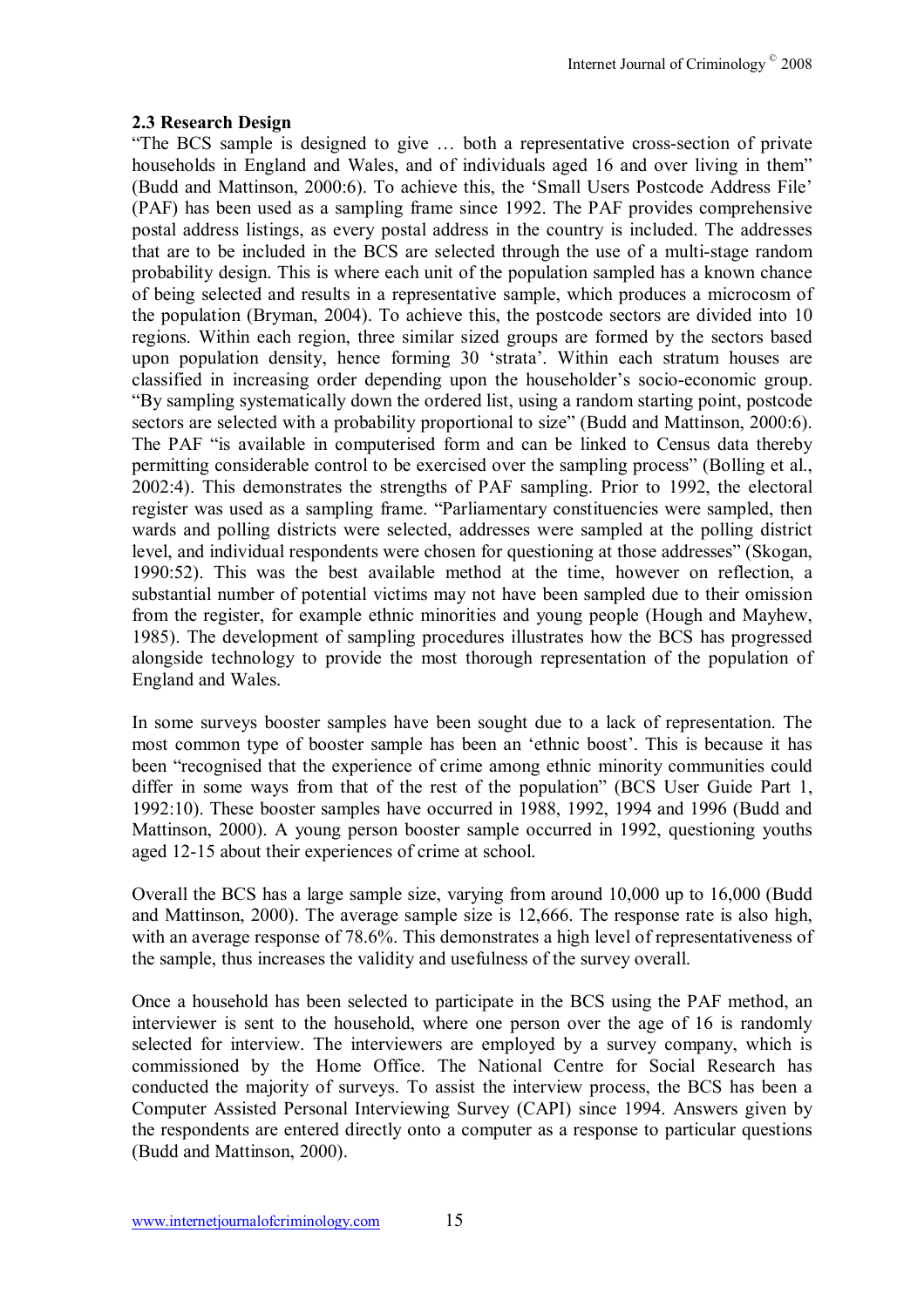#### **2.4 The Questionnaire**

The questionnaire used for the BCS has maintained the same basic structure since the first sweep. There are a number of components that make up the survey. Firstly all respondents are asked the main questionnaire. This comprises of twenty-five 'screener questions'. "The screener questions have remained the same over all the sweeps so that results are comparable and a trend can be drawn" (Budd and Mattinson,  $2000:12$ ). These questions are designed to establish whether the respondent or the household has been a victim of crime since the 1st January of the previous year. These questions are posed in everyday language the respondent can understand, as opposed to the correct legal terms used to describe criminal incidents throughout the criminal justice system (Hough and Mayhew, 1985). This makes the questions accessible, and allows the respondents to answer in their own words. For example:

#### Screener Question 1 (MotTheft)

ìDuring the last thirteen-fourteen months since the first of January (in the previous year), have you or anyone else now in your household had your/their car, van, motorcycle, or other motor vehicle stolen or driven away without permission?" (Bolling et al., 2002:395).

#### Screener Question 22 (DelibVio)

"And again, (apart from anything you have already mentioned), since the first of January (in the previous year) has anyone, including people you know well, deliberately hit you with their fists or with a weapon of any sort or kicked you or used force or violence in any other way?" (Bolling et al., 2002:404).

If the screener question uncovers a criminal incident, the respondent is then asked how many times they suffered the same incident since January  $1<sup>st</sup>$ . If they have experienced a similar incident, more than once the incidents are considered as 'series' incidents. The main questionnaire also includes questions to gauge attitudes to local crime, the fear of crime, plus socio-demographic and lifestyle data. If a criminal incident is discovered by the screener questions, the respondent is then progressed onto a 'Victim Form'.

The victim forms collect in-depth information about every criminal incident experienced by the respondents. Each crime experienced is recorded on a victim form, with a maximum of six forms per respondent. Earlier sweeps have had a different maximum number of victim forms, with four being the limit in 1982, 1984 and 1988 and five in 1992 and 1994. Each victim form includes topics relating to the incident, the reporting of the incident to the police, the police's response to the crime and to what degree this was satisfactory. victim intimidation and victim support. For those respondents who have experienced more than six crimes, the less common offences are given priority on the forms. The six victim forms are further sub-divided in order to keep the interview at a manageable length (Budd and Mattinson, 2000). Three are considered 'long' forms, with the other three being 'short' forms. The long forms are used to collect extensive details of the crime whereas the short forms only collect enough information to 'code' the offence. Coding will be discussed in full later in this chapter.

After the main form and victim form are complete, the sample is split randomly in half, determined by whether the respondents address serial number ends with an odd or even number. One half of the sample is then assigned follow up questionnaire A, the other half questionnaire B. These questionnaires are used to probe attitudes towards the police, the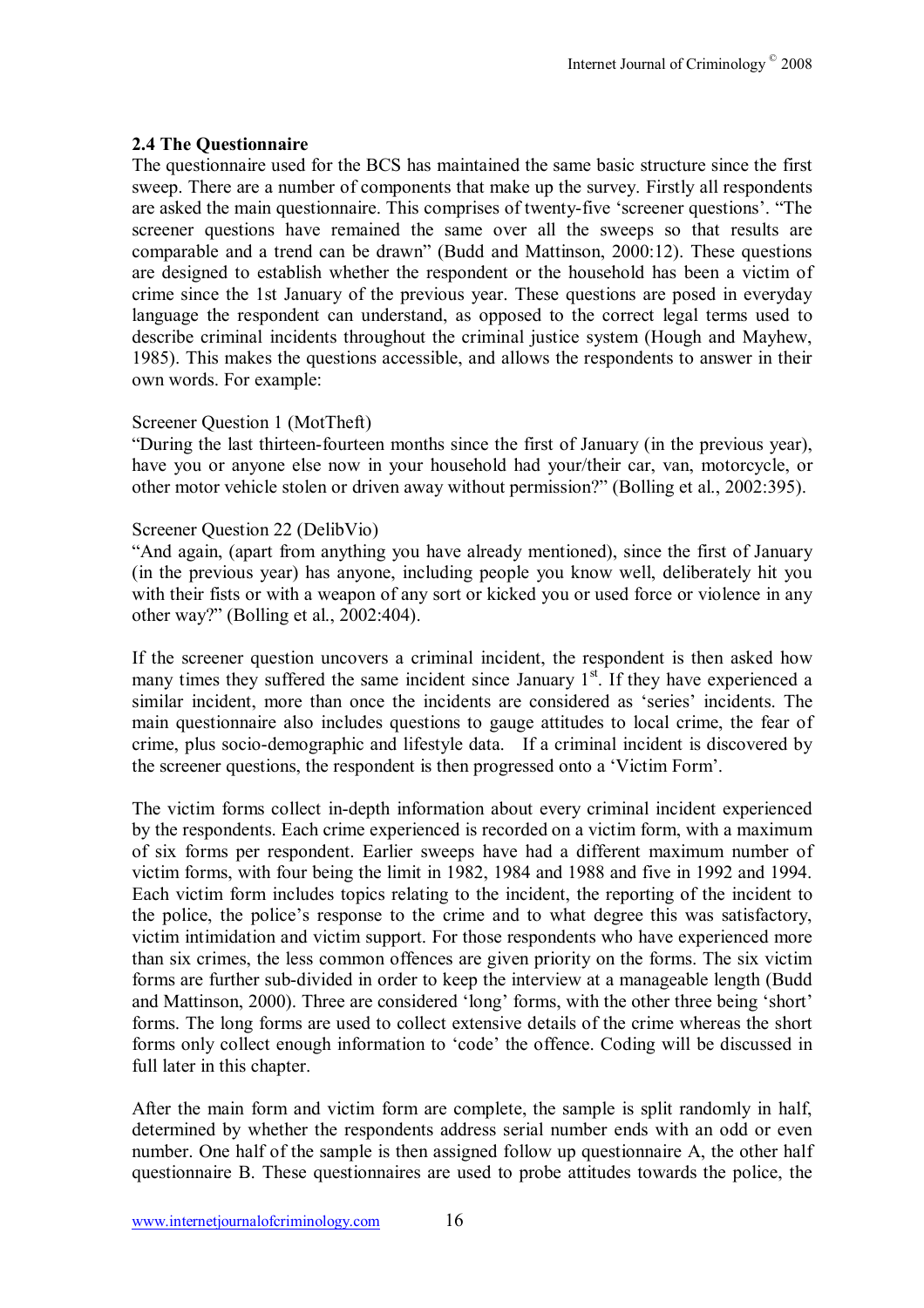respondent's personal security strategies, attitudes towards sentencing and the criminal justice system, attitudes towards juvenile offenders, witnessing crime and the respondent's awareness of victim support. Furthermore all 16-59 year olds participating in the survey are also required to carry out a self-completion questionnaire. This part of the survey raises questions surrounding the issues of the knowledge of illicit drug use, the experience of stalking and sexual victimisation. The collection of this type of information is what broadens the scope of the BCS. Much of this information is utilised by the Home Office to produce reports about given topic areas, for example attitudes towards the police, and used to inform policy decisions.

### **2.5 Weighting**

Once the data has been collected, it is 'weighted' before being analysed. Weighting is used to "correct for different sampling rates and to take account of 'series' of similar incidents" (Budd and Mattinson, 2000:7). Weighting therefore compensates for disparate selection processes where some households had varying probabilities of being included in the sample. In addition, different sectors of society may have different response rates to the questionnaire, this may be due to age, gender or geographical location. Weighting the data ensures none of this bias is transferred to the results. There are four weighting components that are used in the BCS, including:

- 1) The 'Inner City Weight'  $-$  to correct any over-representation of inner city respondents.
- 2) The 'Dwelling Unit Weight' to redress cases where more than one household was at an address on the PAF.
- 3) The 'Individual Weight'  $-$  to rectify the under-representation of individual living in a household with more than one adult.
- 4) The 'Series Weight'  $-$  equalling the number of incidents in the series.

Different weights or a combination of weight components must be used to suit the analysis being conducted. The main weights used in analysis are:

Weight a (for individual analysis e.g. personal crime)  $=$ Individual component x inner-city component x dwelling unit component

Weight b (for household analysis e.g. burglary)  $=$ Inner-city component x dwelling unit component

Weight i (for incident analysis e.g. a particular offence of interest)  $=$ Weight a (or weight b) x series weight (Budd and Mattinson, 2000).

Overall, weighting is crucially important when aiming to provide truly representative data from a large and diverse sample.

### **2.6 Coding**

Once all parts of the survey have been completed, the interviewer 'codes' the responses. "In quantitative research, codes act as tags that are placed on data about people or other units of analysis" (Bryman, 2004:537). Once the responses have been coded they are entered into various statistical computer packages ready for analysis to take place. An example of coding that bears great relevance to this study is the 'offence' variable. Every criminal incident reported on a victim form receives an offence code. A full list of offence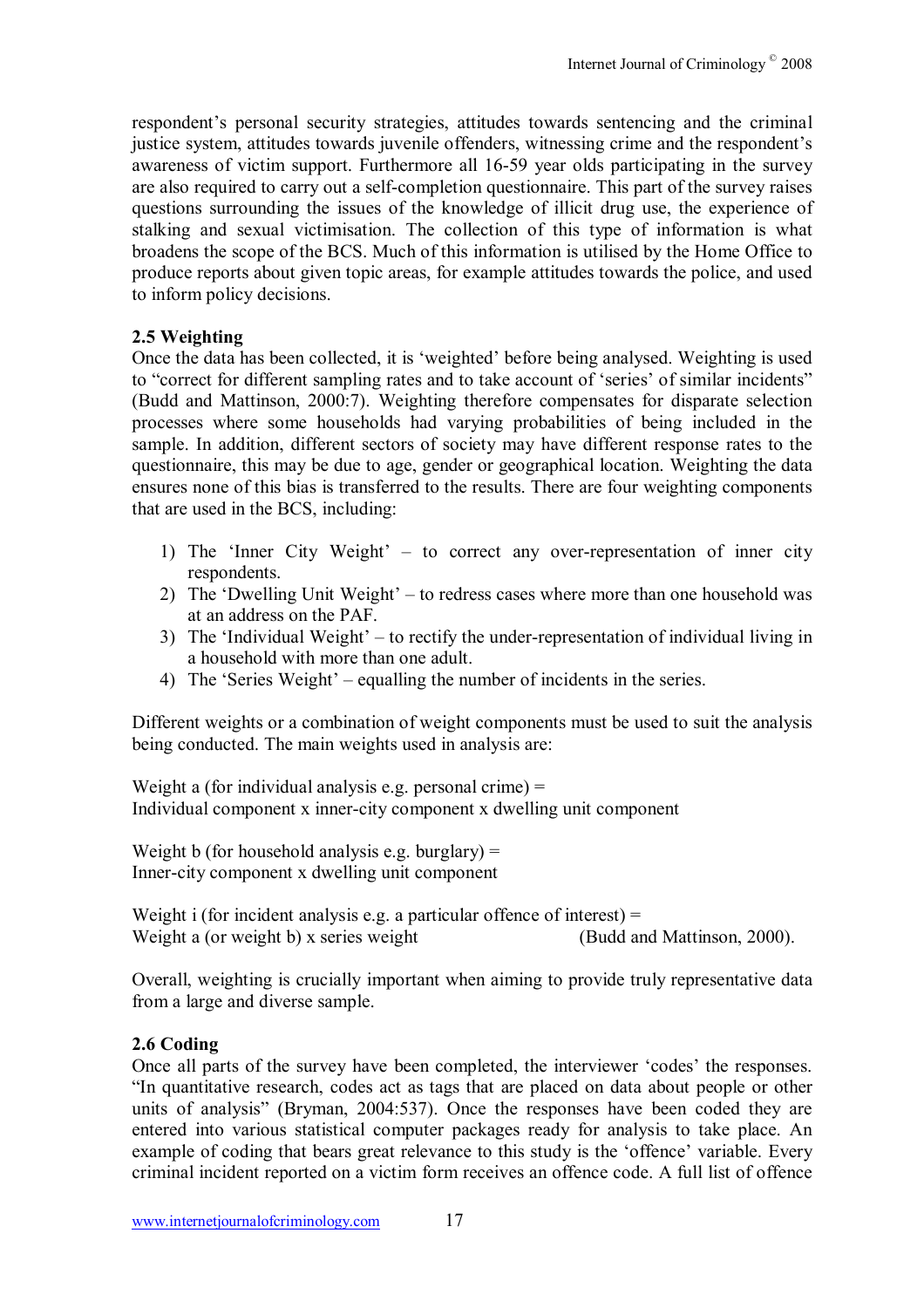codes can be found in Appendix A. The code is determined by the respondent's answers to the questions on the victim form and the interviewer's interpretation of the event in accordance with the Home Office guidelines for coding. From 1996, such coding was completed by a computer, but then re-checked by researchers. This is due to the complex nature of the data and the potential for contradicting accounts given by the respondent. ìThe reliability and consistency of offence coding is key to producing trends in crime and therefore the Home Office puts a lot of effort into checking the dataî (Budd and Mattinson, 2000:15). Once the offences have been coded, there are two distinct categories of offence. These are termed valid and invalid offences. Invalid codes contain offences where there was inadequate evidence to deem that a criminal offence has occurred. It is recommended that only valid offence codes should be used when analysing the data.

#### **2.7 Recent Developments**

The most important recent change made to the BCS has been the introduction of the annual survey. The aim of this was to conduct continuous sampling, generating a larger sample size of around 37,000 respondents (Bolling et al., 2002). Apart from generating more data, the most important aspect of this sampling change relates to the methodology. As mentioned earlier, all the BCS sweeps have kept a constant research design over time. However, from 2001, the reference period used by respondents to recall any incidents of criminal victimisation has been modified to the previous 12 months from the date of the interview. This is in contrast to previous sweeps that have used the last calendar year up until the interview date as a reference period. This has been the only major change to the BCS since its introduction in 1982.

#### **2.8 Availability**

The Home Office publishes the BCS in its entirety and follow up reports are often published in relation to specific areas of the research. In addition to the official reports it is possible for the public to access the raw data produced by the BCS through the UK Data Archive, located at the University of Essex. This process has been made easier by the introduction of the website, www.data-archive.ac.uk, where data sets can be downloaded after registering to the site. Data can be downloaded in a number of formats, all including Technical Reports and User Guides for the year selected in pdf format.

Overall the BCS provides a comprehensive snapshot of the extent of criminal victimisation in England and Wales and has done so since its introduction in 1982. The research design has remained constant throughout apart from the recent developments introducing the annual survey. Overall, these factors make the survey a robust tool for assessing crime as an alternative to official criminal statistics.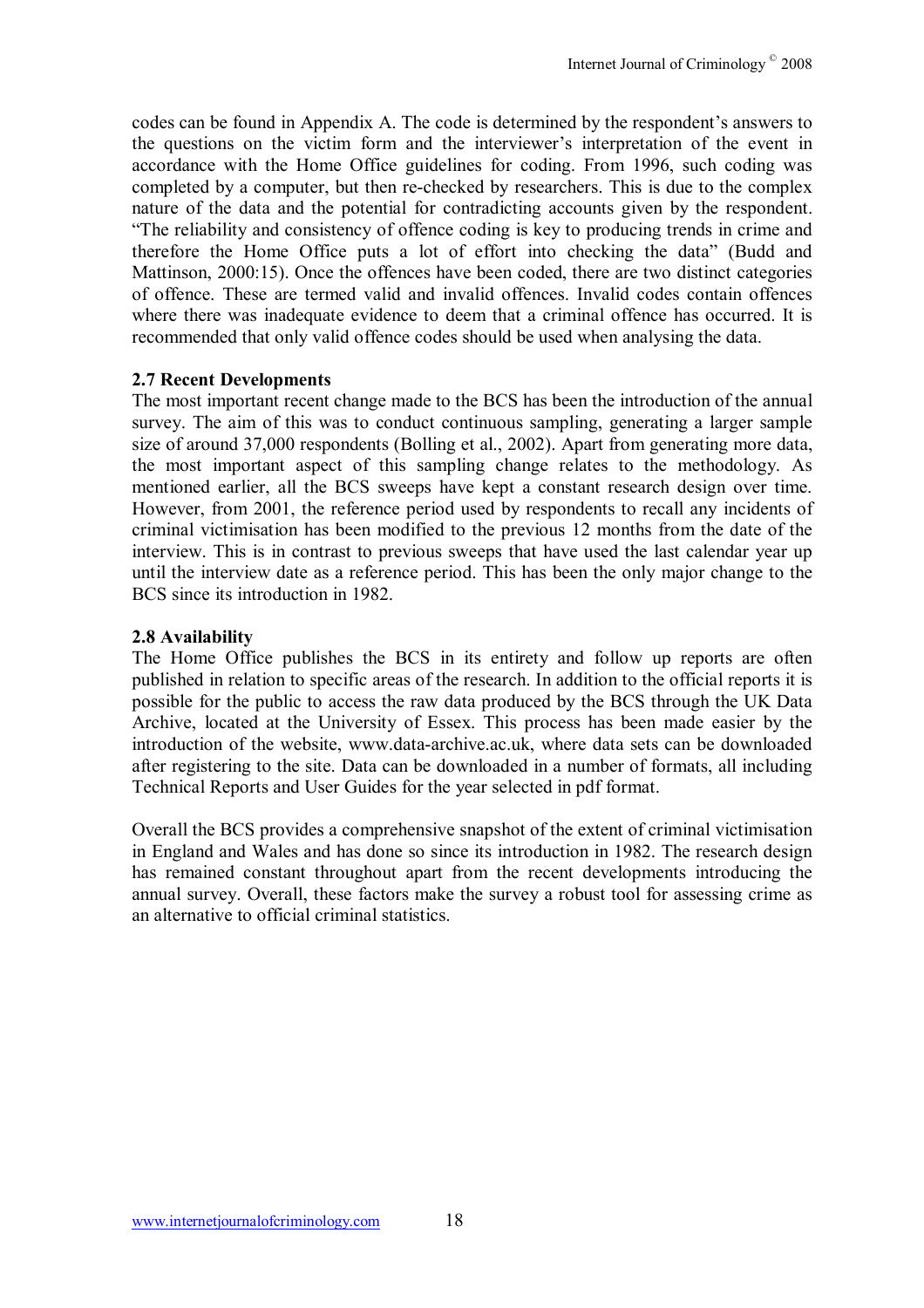# **CHAPTER 3 - METHODOLOGY**

### **3.1 Introduction**

The purpose of this study was to obtain victimisation details about the elderly in order to assess their comparative levels of victimisation both over time and in relation to other age groups. The procedure and rationale for the study will be explained in this chapter.

#### **3.2 Research Methods**

There are a number of different methods that can be used to gather victimisation information. Both quantitative and qualitative methods are appropriate tools to measure the impact of victimisation and each of these contrasting strategies has specific theoretical positions. The research method adopted in this study is a quantitative analysis of the data collected through the British Crime Survey (BCS). The data collection procedure of this survey is explained in the previous chapter. The prominence of BCS data in this study will be justified in a later section of this chapter.

Both quantitative and qualitative research methods uphold different epistemological and ontological considerations in addition to different perspectives about the relationship between theory and research (Bryman, 2004). In brief, the quantitative strategy proposes a deductive approach to theory and research. For example, theory guides research. Epistemologically speaking, the quantitative strategy is strongly influenced by the natural science model, especially positivism. Positivism includes the principles of deductivism, mentioned above, phenomenalism: where phenomena must be observable and inductivism: where knowledge is gained through the accumulation of facts. Ontological considerations are mainly concerned with an objectivist view of the social world, where social phenomena occur independently from social actors (Bryman, 2004). The qualitative research strategy is essentially the opposite. It uses an inductive approach to theory and research. For example, theory is a product of research. It has an interpretivist epistemological stance, which opposes positivism and respects the differences between social actors and the objects of the natural sciences (Bryman, 2004). Finally, constructionism is the opposite of objectivism. This is where social phenomena are being created by social actors (Bryman, 2004).

As there is a significant difference between quantitative and qualitative research methods, either approach can be employed depending on what is being investigated. This area is strongly influenced by the type of research question adopted. Quantitative research methods can be used to answer questions requiring the collection of factual data. As this study has assessed to what extent victimisation is experienced by the elderly, a quantitative research strategy was appropriate. Employing a 'what' research question assists with discovering and describing characteristics and patterns relating to social phenomena (Blaikie, 2000). This allows the research to be directed by a certain question, linked strongly to the positivism paradigm (Blaxter, Hughes and Tight, 2001).

There are a number of advantages associated with using the quantitative strategy. Quantitative data can be measured. This is crucial because it allows for small changes to be distinguished, in this case in relation to victimisation. By measuring the same variables over time, as in this study, a high level of consistency can be maintained because differences can be observed over time (Bryman, 2004). Quantitative research also generates "hard and replicable data" (Oakley, 1999:156). This is an advantage because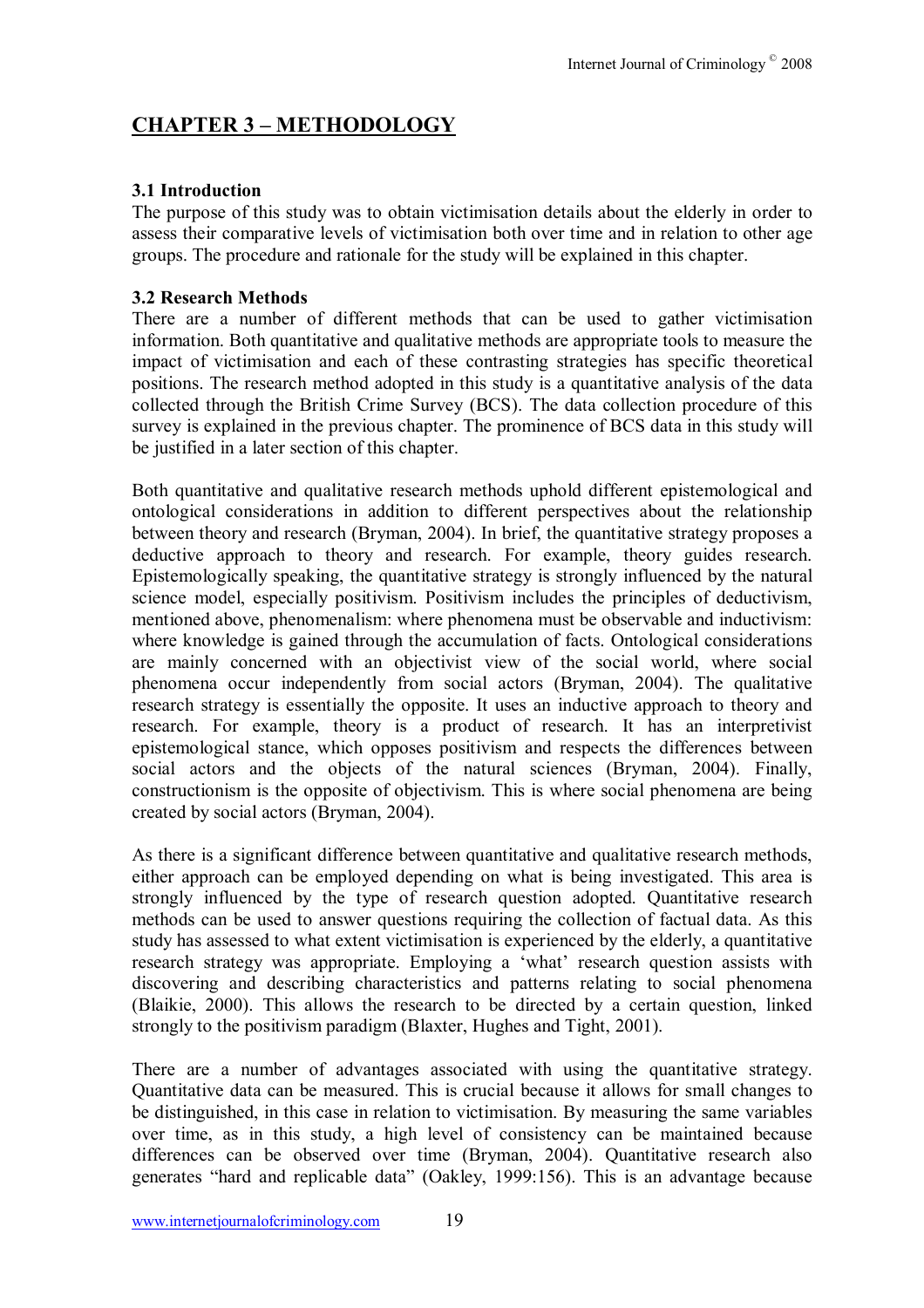studies can be replicated and compared against past results, therefore enhancing the research field and providing a solid example of validity. If, for example, a study could not be consistently replicated, doubts would be raised concerning the validity of the original results. Quantitative data also allows for a large sample to be analysed, which in turn allows quantitative researchers to make causal inferences about their findings (Bryman, 2004). In addition to this, the use of large sample sizes may permit findings to be generalised to the whole population, if the sample used is representative. Furthermore, quantitative research is "involved in uncovering large-scale social trends and connections between variables" (Bryman, 2004:287). This reinforces the selection of the quantitative research strategy in this research.

Many previous studies that observe victimisation trends use quantitative methods due to the precise and objective measurement concepts that can be applied. For example, Hough and Mayhew (1985) examined the second BCS in order to gain an overview of crime trends in England and Wales. This demonstrates the use of the whole of the quantitative based BCS to generate research findings and ideas. In contrast Clarke et al, (1985) and Chivite-Matthews and Maggs (2002) have used the BCS in order to assess the experiences of older people. This demonstrates how a small segment of the BCS can be used successfully to generate very specific research. The established use of quantitative data in this field further reinforces why a quantitative study has been undertaken.

#### **3.3 The British Crime Survey**

Data from various sweeps of the BCS have been analysed in this study. The decision to include data from this source, instead of collecting new data, was based upon a number of factors. A new social survey could have been created for use in this study. However, this would have involved a number of limitations. For example, it takes a large amount of time to plan and develop a methodologically sound questionnaire. Once it has been planned it would require piloting and possibly amending before being administered to the chosen sample. This would entail more time, even before the questionnaire could be inputted into the computer and analysed. Furthermore, the sample size that could be generated by this form of research would be relatively small in comparison to any national survey that takes place. In addition, sampling issues may also occur in regard to it being representative of the whole population in terms of gender, age and class. The financial cost of conducting such a survey independently would also restrict the boundaries of this study. It was therefore decided to use data produced by the BCS because "regularly repeated victim survey research should indicate how much fluctuation occurs in the actual crime rate, independently of changes in the adequacy of police data collection" (Glaser, 1970:33). It therefore provided an independent, yet consistent measure of crime in England and Wales. Moreover, the BCS has been previously analysed by a large number of authors, hence reinforcing it's credibility as a reliable and robust survey. By having chosen to analyse BCS data, this study entails what is termed 'secondary analysis'. This constitutes "the analysis of data by researchers who will probably not have been involved in the collection of those data for purposes that may not have been envisaged by those responsible for the data collection" (Bryman, 2004:543). There are a number of advantages for conducting secondary analysis, especially in relation to a small-scale research project. According to Dale et al. (1988), there are six advantages of secondary analysis that relate to this study. Firstly, conducting a secondary analysis saves on financial costs and time. In this instance, the BCS data sets were available at no cost through the UK Data Archive website, which has been discussed in the previous chapter. By using the data sets a vast amount of time was saved, as there was no questionnaire to develop or administer. Secondly, the BCS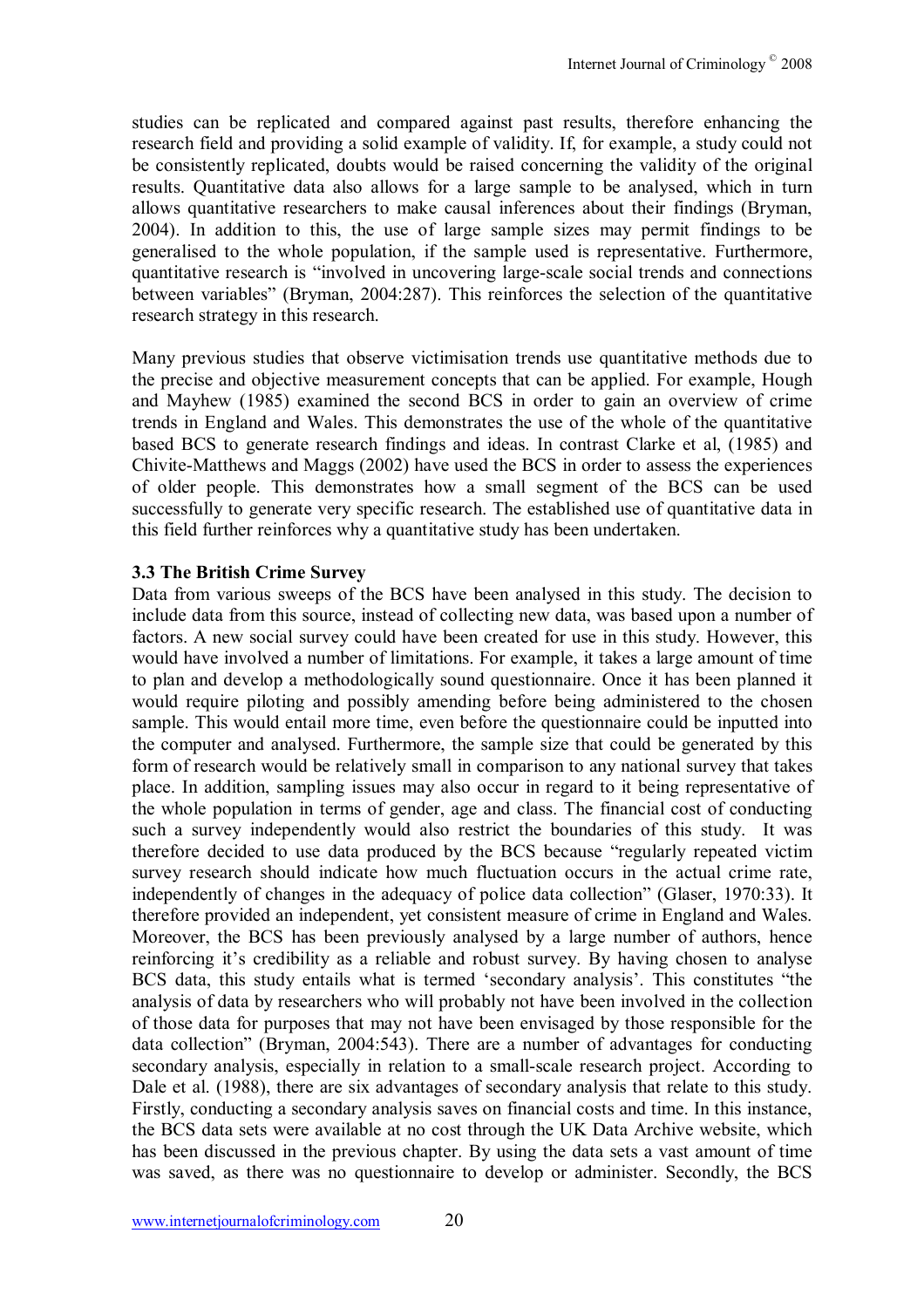provides high quality data as a result of data collection procedures that have been developed over a number of years by qualified research teams. National sampling has been used to achieve a high level of representativeness. Furthermore, checks are in place in order to monitor the significance of the results produced. Thirdly, using established data sets provides an opportunity for a longitudinal analysis, this allows trends to be monitored over time, which this study aims to achieve. Fourthly, conducting analysis on an established set of data allows the researcher to be selective in their approach. For example, sub-groups of the sample can be examined in order to provide specific data trends. The tracking of such sub-groups may not be possible without the large-scale sample achieved by national surveys such as the BCS. Penultimately, more time is available to analyse the data that is being used. Therefore there is the possibility of conducting more varied analyses, thus enhancing the amount of research that can be conducted. Finally, using established data may provide a new understanding to existing research, hence new theoretical positions may be developed. Overall, there is comprehensive evidence to suggest the advantages of using secondary analysis and the impact this type of research can have of the particular subject area.

#### **3.4 Data Analysis Procedure**

As previously mentioned, BCS data sets can be downloaded from the UK Data Archive Website. This process was carried out seven times, resulting in the data sets for the years: 1988, 1992, 1994, 1996, 1998, 2000 and 2001 being saved. Each data set had to be manipulated and analysed separately, with a similar procedure being used each time. Once a data set had been downloaded, the Victim Form and the Non Victim Form were converted into SPSS data files. Two separate types of analysis were conducted on each data set. The first analysis calculated the percentage of victimisation experienced by the elderly in relation to personal, property and motor vehicle crime. The second analysis produced crime incidence rates, again in relation to personal, property and motor vehicle crime, for the whole population and for those aged over 65.

Phase one analysis was conducted in order to examine what proportion of the elderly were victims of crime, to give a general picture of victimisation. The procedure for calculating the percentage of victimisation was relatively simple. A full account of the SPSS syntax used in phase one of the analysis can be found in Appendix B. In brief, this analysis began by manipulating the Victim Form. In order to assess personal, property and motor vehicle crime, a new variable had to be created that defined the existing offence codes into separate categories. This type of analysis has been done in the past therefore it was possible to use existing syntax to recode the groups (Farrell, 2005), which can be found in Appendix C. The offences were grouped together to include all relevant personal crimes in one category, all the property crimes in another and motor vehicle crime in a third. Other, non-relevant offences were excluded. A full list of offences in their corresponding categories can be viewed in Appendix D. Once these categories were established the Victim Form had to be 'matched' to the Non Victim Form in order for the age variable to be analysed alongside the crime categories. In order to make sure the data produced was as accurate and representative as possible, it was decided to include a 'weight'. The rationale for weighting data was discussed in the previous chapter. For the purpose of this analysis, weight i was used. Once this had taken place it was possible to run descriptive statistics in order to produce the data. This was achieved by running a cross-tabs of the age and crime type variables. Once the output data had been generated, it was copied and pasted into the computer programme Excel, where visual representations of the data were created. This process was repeated for each year of the BCS data held.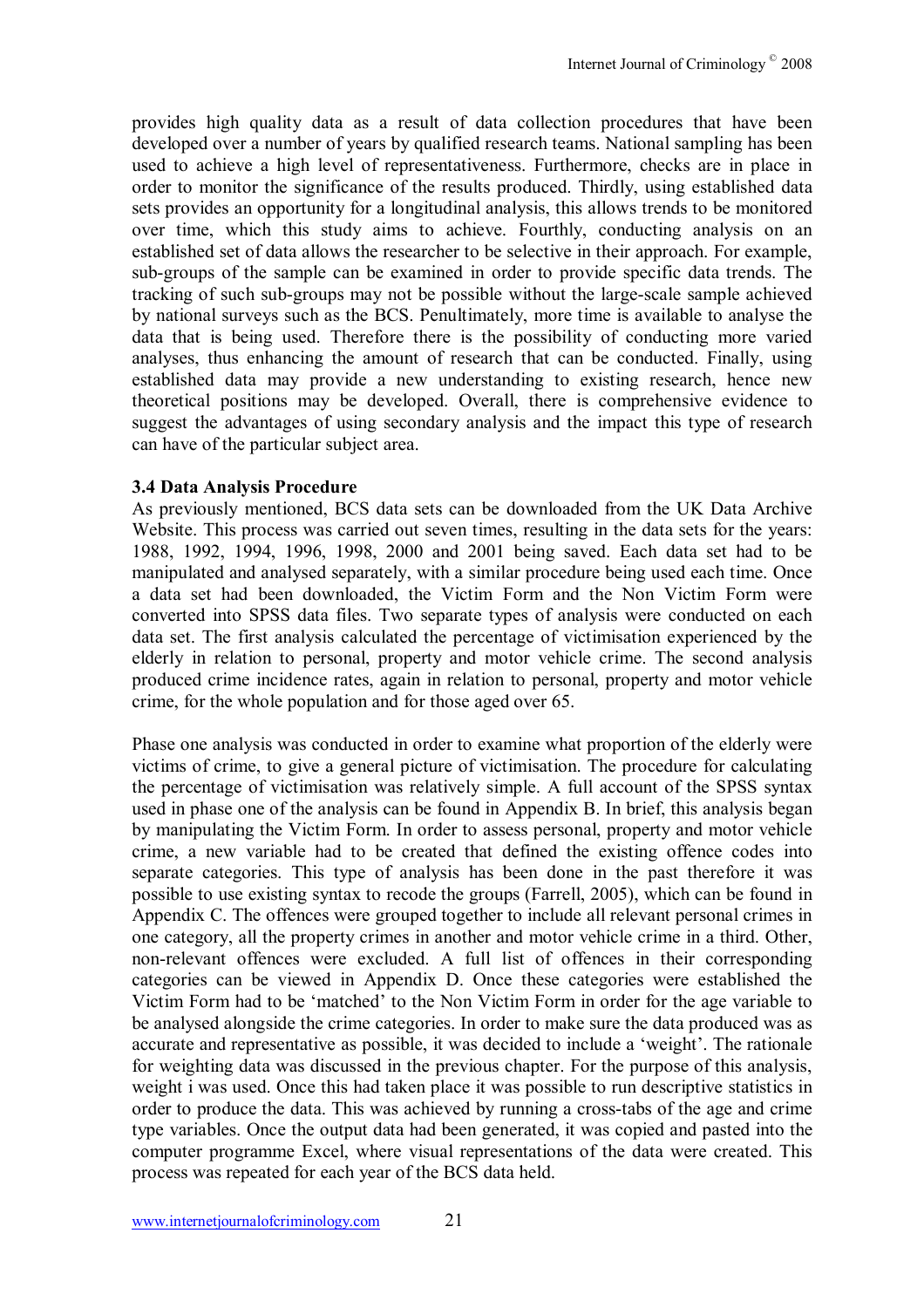Phase two of the analysis was more complex, and designed to examine the incidence rates of crime per 10,000 people. This is the exact way in which the Home Office measures crime. The syntax for completing this analysis was available in the BCS Training Guide (Budd and Mattinson, 2000). However, the syntax featured in the Training Guide could only be used on the data produced after 1996, this was because the variable names were constant throughout these sweeps. For the years 1988, 1992 and 1994, variables were defined by alpha-numeric codes. This meant that the syntax from the Training Guide was incompatible. However, syntax designed specifically for the earlier sweeps was available as part of the files downloaded from the UK Data Archive. All syntax used in the phase two analysis can be found in Appendix E. Succinctly, the syntax conducts a number of transformations, firstly to produce the crime rates for the whole population. This began by using the Victim Form to create the three crime groups as in analysis one. Then the data was re-coded in order to retain only valid offence codes and exclude all crimes that were not committed in England and Wales. These controls were not enforced in the phase one analysis. Controls were then establishing in order to take account of series incidents. Once the offences were recoded, a matrix was created for all the variables being analysed. The matrix was then flattened by the unique identifier, in this instance 'row label', which created an 'aggregate' file. The Non Victim Form was then matched to the aggregate file, which formed a 'rates' file. Descriptive statistics were then produced for personal, property and motor vehicle crime and were appropriately weighted, personal by weight a and property and motor vehicle by weight b. The mean average for all years, produced through the statistics, was multiplied by 1000 to correct for the weighting issues outside the control of this study. The output was the copied into Excel where the data was converted into a visual form. To calculate the age defined rates a slightly different procedure was used once the 'rates' file was established. Means of the personal, property and motor vehicle crime were compared to the age means. This produced a new mean average that represented the rate. This figure was also subject to being multiplied by 1000. Once again, the data was transferred into Excel to format the results.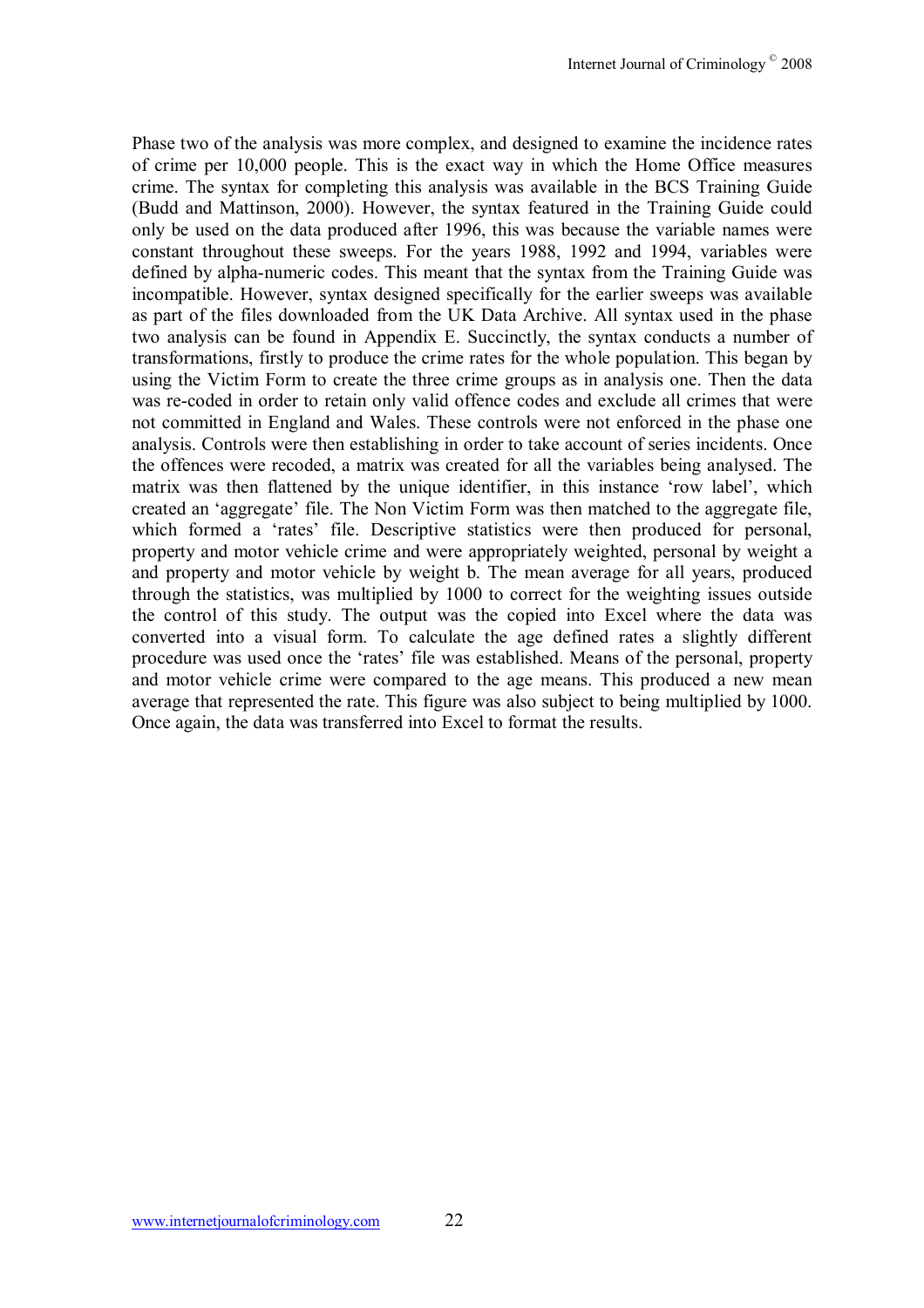# **CHAPTER 4 - RESULTS**

The analyses performed on the BCS have produced the following results.

#### **4.1 Phase One Results**

The aim of conducting the phase one analysis was to produce an overall picture of victimisation, in order to establish the percentage of elderly victims of crime. As seven sweeps of the BCS were analysed, trends in victimisation could be identified. Table 4.1 shows the percentage of victimisation categorised by age groups. It is important to note that this details the *proportion* of crime, and is independent of the amount of crime committed in each year.

The results in table 4.1 identify that the 65+ age category consistently suffer the lowest percentage of crime in all crime types and in all years. Of the proportion of crime they suffer, property crime is constantly the greatest, motor vehicle the second greatest and personal crime always the lowest. To put these results into context, the 16-24 age group always suffered a greater proportion of personal crime, compared to property crime being the second highest proportion and motor vehicle crime the lowest. The 25-44 age group displayed a different pattern of crime distribution. Between 1987 and 2000 motor vehicle crime was consistently the highest proportion of crime they suffered, with property crime being the second and personal the third. However, between 1997 and 2000 there was a shift in distribution, as the proportion of personal crime became greater than the proportion of property crime. The 45-64 age group constantly experienced a higher proportion of motor vehicle crime compared to property crime, which was the second highest and personal crime, which was the smallest. This was true for all years apart from 1994 where property crime was the highest proportion of crime suffered.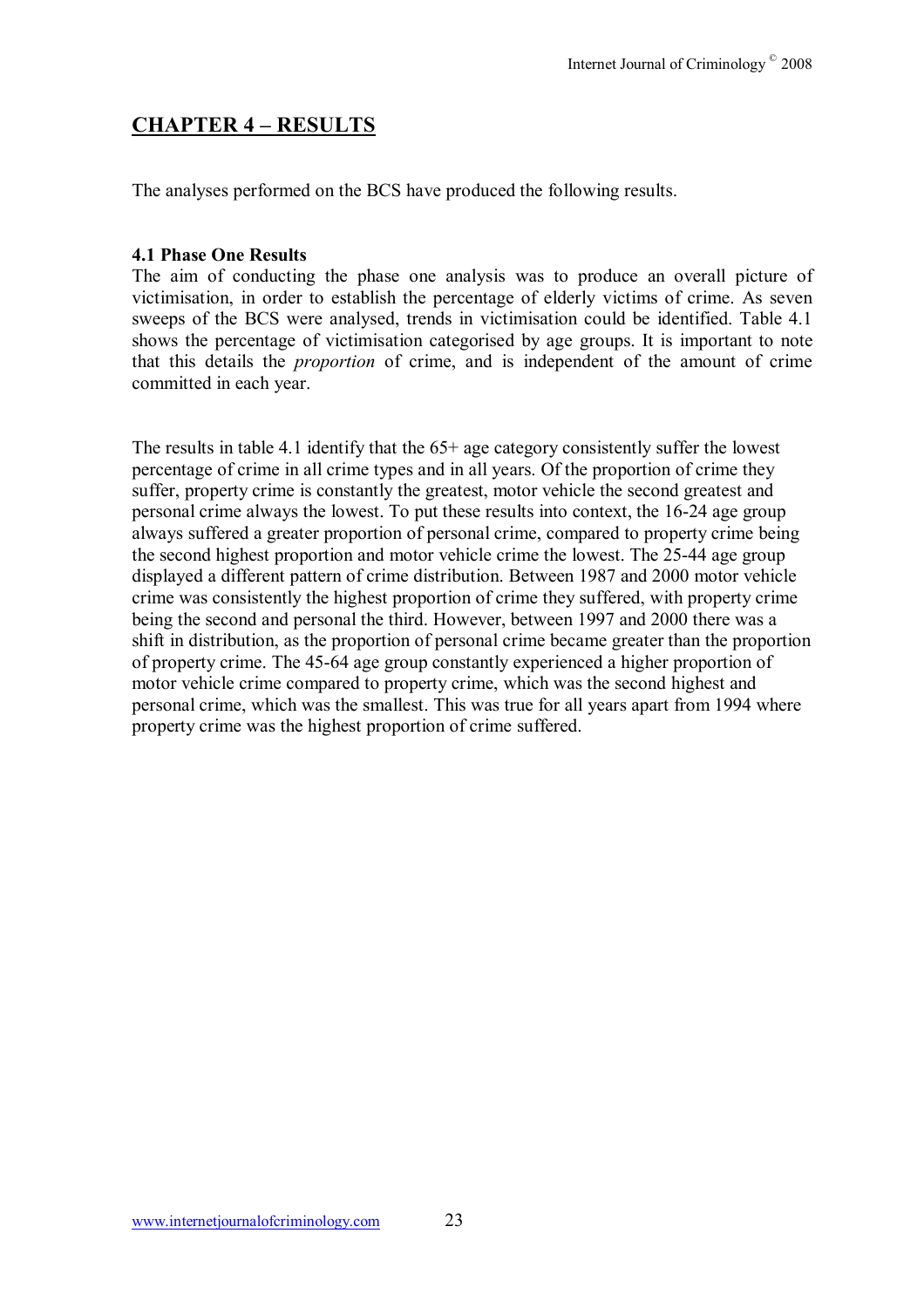| Year | <b>Age Group</b> | Personal<br>(%) | <b>Property</b><br>(%) | <b>Motor</b><br>Vehicle (%) | Total $(\% )$ |
|------|------------------|-----------------|------------------------|-----------------------------|---------------|
|      |                  |                 |                        |                             |               |
| 1987 | $16 - 24$        | 42.80           | 22.99                  | 18.14                       | 27.32         |
|      | 25-44            | 39.38           | 45.10                  | 53.40                       | 45.91         |
|      | $45 - 64$        | 13.99           | 21.08                  | 22.76                       | 19.51         |
|      | $65+$            | 3.83            | 10.82                  | 5.69                        | 7.25          |
|      |                  |                 |                        |                             |               |
| 1991 | $16 - 24$        | 41.33           | 19.38                  | 16.80                       | 24.73         |
|      | 25-44            | 42.20           | 50.52                  | 54.16                       | 49.36         |
|      | $45 - 64$        | 13.42           | 21.13                  | 24.42                       | 20.03         |
|      | $65+$            | 3.05            | 8.97                   | 4.62                        | 5.88          |
|      |                  |                 |                        |                             |               |
| 1993 | 16-24            | 36.35           | 18.93                  | 16.32                       | 23.79         |
|      | 25-44            | 44.96           | 45.20                  | 53.50                       | 47.50         |
|      | 45-64            | 15.43           | 26.47                  | 25.64                       | 22.68         |
|      | $65+$            | 3.26            | 9.39                   | 4.54                        | 6.03          |
|      |                  |                 |                        |                             |               |
| 1995 | 16-24            | 33.80           | 18.72                  | 13.05                       | 22.37         |
|      | 25-44            | 44.46           | 44.53                  | 53.36                       | 46.99         |
|      | $45 - 64$        | 18.06           | 25.64                  | 28.24                       | 23.74         |
|      | $65+$            | 3.68            | 11.11                  | 5.35                        | 6.91          |
|      |                  |                 |                        |                             |               |
| 1997 | 16-24            | 30.56           | 19.80                  | 13.56                       | 21.75         |
|      | 25-44            | 45.84           | 43.82                  | 53.10                       | 47.03         |
|      | 45-64            | 19.97           | 25.20                  | 27.63                       | 24.09         |
|      | $65+$            | 3.62            | 11.18                  | 5.70                        | 7.13          |
|      |                  |                 |                        |                             |               |
| 1999 | 16-24            | 30.13           | 15.86                  | 12.03                       | 17.99         |
|      | $25 - 44$        | 44.51           | 43.85                  | 50.31                       | 46.18         |
|      | $45 - 64$        | 21.38           | 29.35                  | 30.58                       | 27.74         |
|      | $65+$            | 3.99            | 11.44                  | 7.08                        | 8.09          |
|      |                  |                 |                        |                             |               |
| 2000 | $16 - 24$        | 30.59           | 18.67                  | 12.62                       | 21.39         |
|      | 25-44            | 46.84           | 42.83                  | 52.17                       | 46.94         |
|      | $45 - 64$        | 18.76           | 26.68                  | 28.94                       | 24.38         |
|      | $65+$            | 3.81            | 11.81                  | 6.27                        | 7.29          |

**Table 4.1 Percentage of crime experienced by age groups using BCS 1988, 1992, 1994, 1996, 1998, 2000 and 2001** 

Table 4.1 also reveals that for those aged 65+, the proportion of personal and motor vehicle crime peaked in 1999 and property crime peaked in 2000. Furthermore it shows that the highest proportion of total crime suffered by the 65+ age group was in 1999, with them suffering 8.09% of the total amount of crime.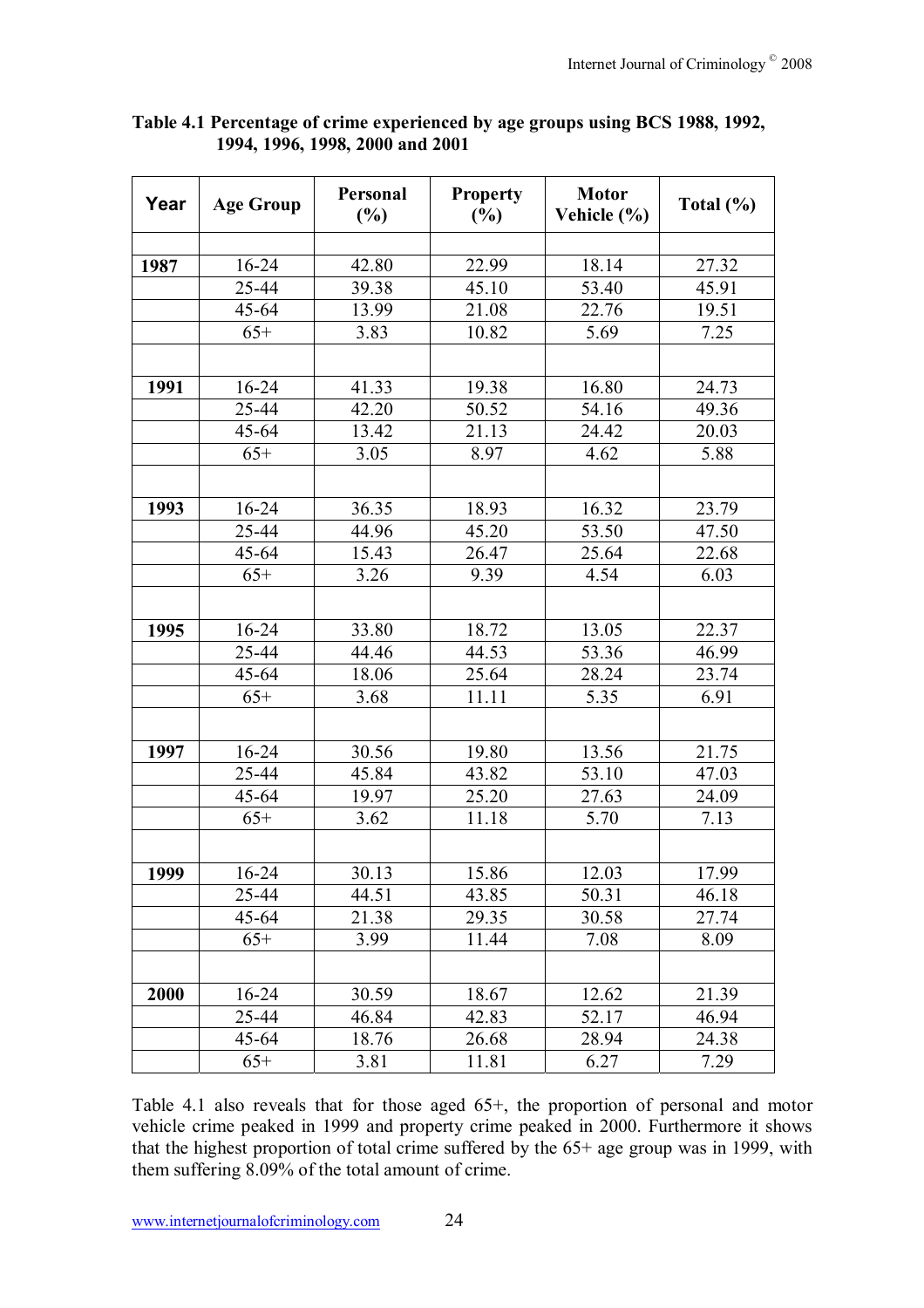#### **4.2 Phase One Personal Crime Breakdown**

The overall results demonstrate how personal crime was consistently the lowest crime type suffered by those aged 65+. Figure 4.1 charts the levels of personal crime by age group.



Figure 4.1 clearly demonstrates that both of the older age groups (45-64 and 65+) had an increased proportion of personal crime until it peaked in 1999 and reduced again in 2000. Simultaneously, the two younger age groups (16-24 and 25-44) had a decreased proportion of personal crime in 1999, which then increased again in 2000. The two older age groups have similar trends in personal crime victimisation as the two frequency polygons relating to each group show on figure 4.1. However, the 45-64 age group's trends are more sharply defined by more definite increases and decreases in victimisation. Overall, when considering the proportion of personal crime, the 65+ age group remains relatively stable. This is shown by the 0.94% difference between the lowest and highest proportion of personal crime experienced by the elderly in comparison to 7.96% difference in the 45-64 age group, 7.46% difference in the 25-44 age group and 12.67% difference in the 16-24 age group.

#### **4.3 Phase One Property Crime Breakdown**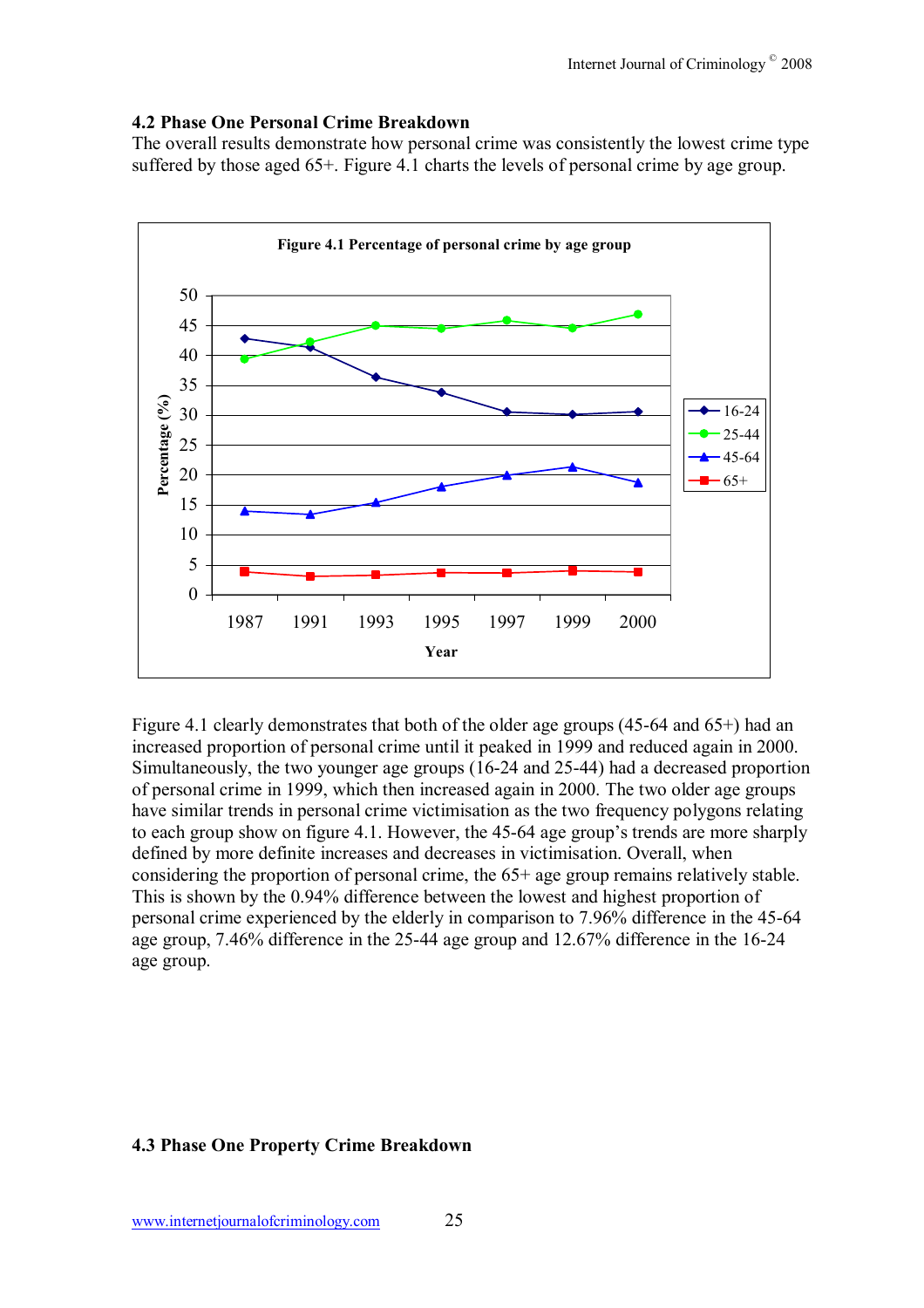As mentioned above, property crime was consistently the highest proportion of crime suffered by those aged 65+. Figure 4.2 maps the proportion of property crime suffered by all age groups.



Figure 4.2 highlights the biggest percentage difference over two years, in victimisation for all crimes in the 65+ age groups. From 1993 to 1995 the proportion of property crime rose by 1.72%. This took the proportion of victimisation to over 10%, where it has maintained until 2000. This is the only category in the 65+ age group to cross the 10% threshold. The percentage increase is not a large figure when viewed, but when taking into account all other percentage increases between years, it is the largest increase from one survey to the next of any crime type in any age group.

#### **4.4 Phase One Motor Vehicle Crime Breakdown**

As mentioned previously, motor vehicle crime represents the highest proportion of crime experienced by those in the 25-44 and 45-64 age groups. This is demonstrated by figure 4.3. One trend that is clearly visible from figure 4.3 is that the two younger age groups and the two older age groups are essentially opposite. For example, when the younger groups decrease their proportion of crime in 1999, the older groups increase their proportion of crime experienced. Alone, this trend may not bear a great amount of relevance to the overall study, but when analysed alongside other trends, such as the total amount of crime experienced, it may provide an insight into the overall distribution if crime.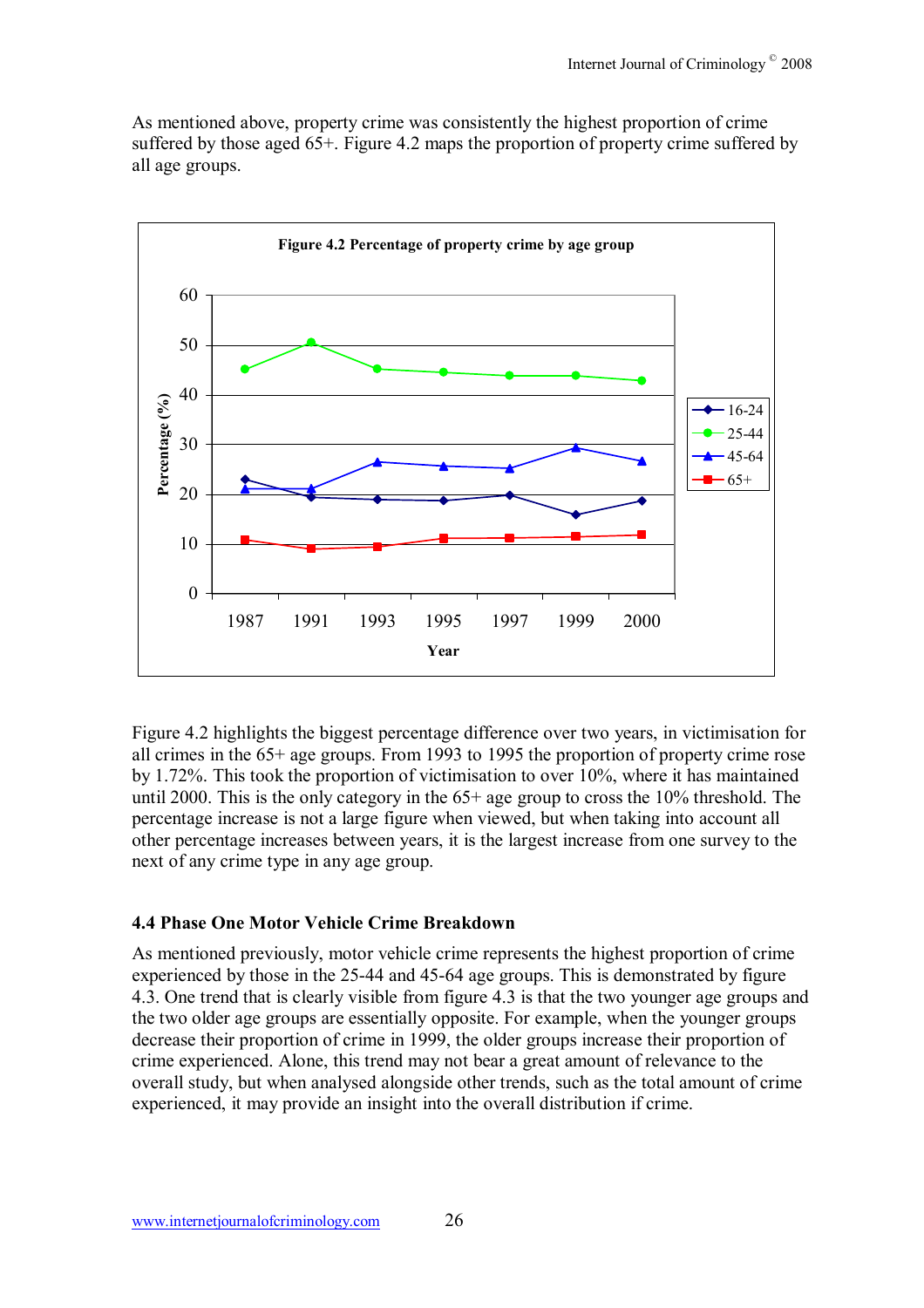

#### **4.5 Phase One Total Crime Breakdown**

It is important to consider the overall total of the proportion of crime experienced by all age groups in order to gain an insight into general trends. As figure 4.4 shows, the percentage of crime experienced by all age groups remained relatively constant for those in the 25-44 and 65+ age groups, given the changes in individual crime type fluctuations.

The focal 65+ group did suffer an increase in the proportion of crime they experienced. However, the fluctuation between the highest and lowest proportion they suffered was only 2.21% over a period of thirteen years. This is low in comparison to the 16-24 age group who had the greatest difference of 9.33%. The 45-64 and 25-44 had differences of 8.23% and 3.45% respectively.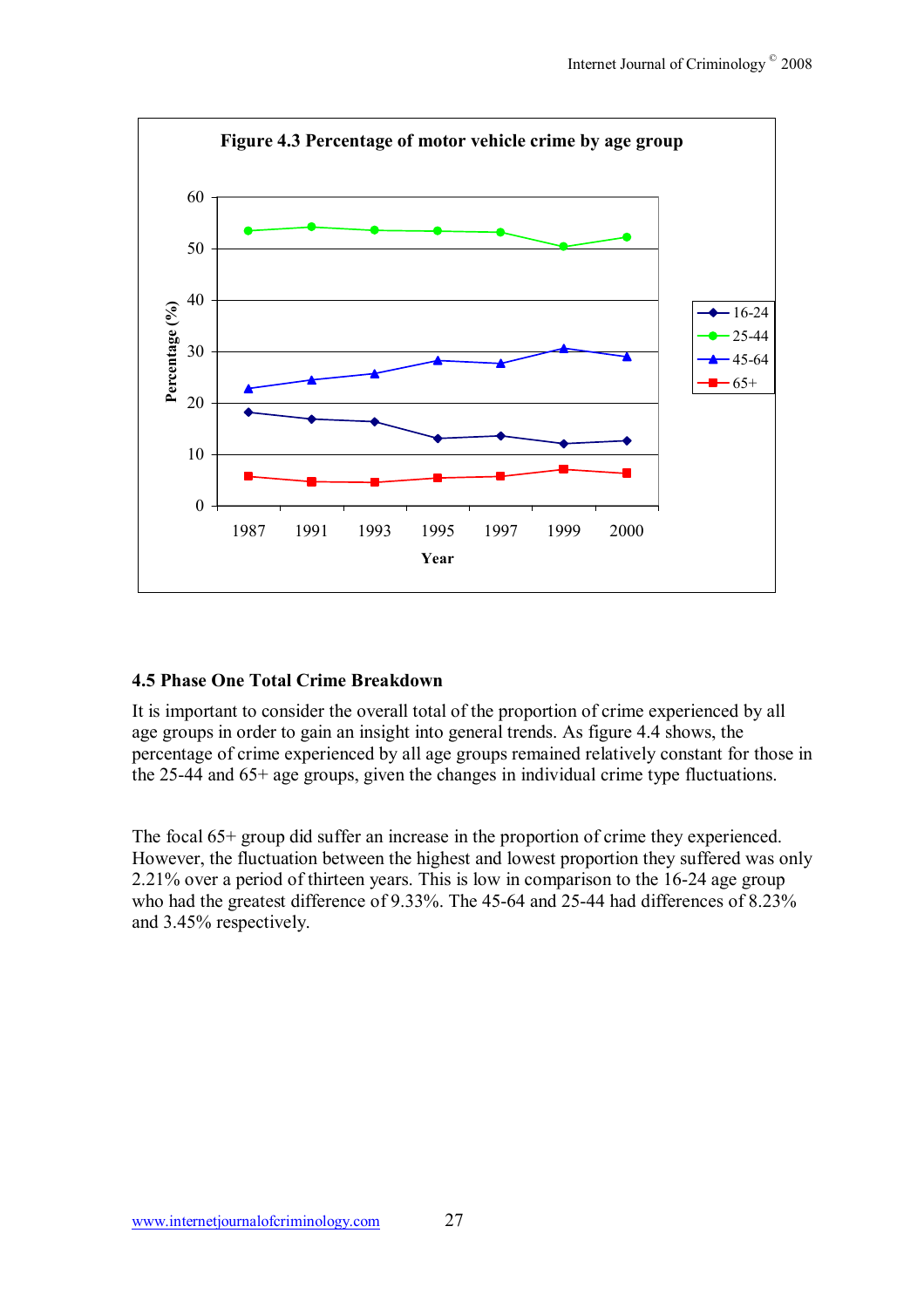

#### **4.6 Phase One Key Findings**

A summary of the key findings from phase one are as follows:

- The over 65s consistently suffer the lowest percentage of all crime in all years.
- Property is continually the highest percentage, then motor vehicle, then personal.
- In 1999 personal and motor vehicle victimisation peaked for those aged 65+.
- The percentage of property crime peaked in 2000.
- The proportion of personal crime experienced by those 65+ showed the lowest rate of change of all ages.
- 65+ property victimisation witnessed the biggest increase from one BCS sweep to another for all crime types.
- Overall the elderly experienced a slight increase in the overall proportion of crime they suffer.

#### **4.7 Phase Two Results**

Phase two analysis produced the overall crime rates for the whole population in England and Wales and age specific crime rates for those over the age of 65. In congruence with the phase one results, the total rate was broken down into personal, property and motor vehicle crime types. The rates results detail the *actual* amount of crime experienced, which differs from the phase one analysis.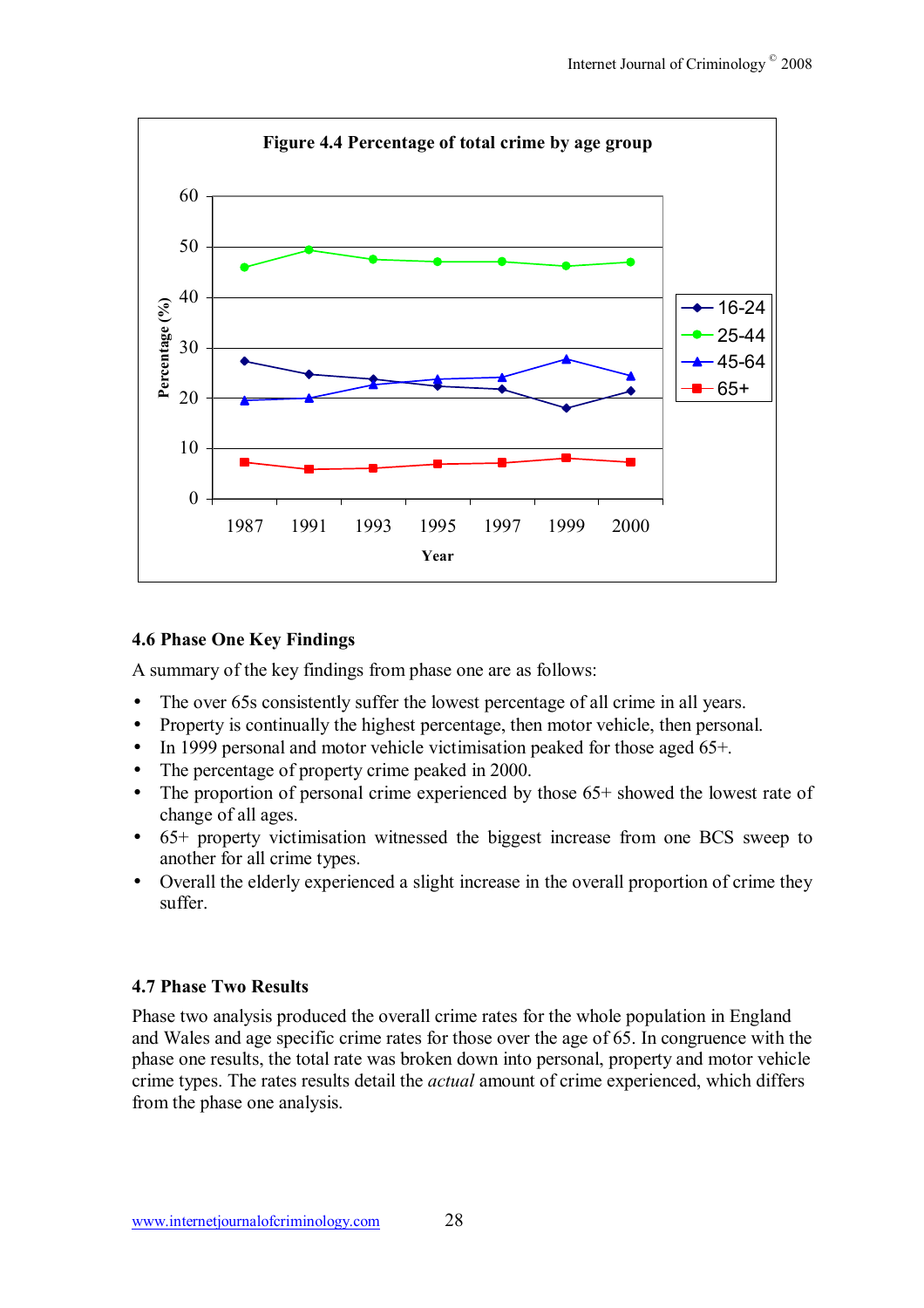## **4.8 Overall Crime Rates**

The overall crime rates show how much crime is experienced per 10,000 people. Table 4.2 shows the rates for all the years of the BCS analysed.

| Table 4.2            | <b>Number of BCS incidents grouped by Personal, Property</b><br>and Motor Vehicle offences (per 10,000 people) |        |        |        |        |        |        |
|----------------------|----------------------------------------------------------------------------------------------------------------|--------|--------|--------|--------|--------|--------|
|                      | 1987                                                                                                           | 1991   | 1993   | 1995   | 1997   | 1999   | 2000   |
| Personal             | 98.27                                                                                                          | 120.11 | 172.35 | 187.83 | 153.86 | 149.77 | 159.36 |
| <b>Property</b>      | 270.05                                                                                                         | 279.93 | 349.03 | 342.82 | 299.10 | 257.55 | 248.40 |
| <b>Motor Vehicle</b> | 331.93                                                                                                         | 365.18 | 398.51 | 401.82 | 310.17 | 267.55 | 304.40 |
| <b>Total</b>         | 700.25                                                                                                         | 765.22 | 919.89 | 932.47 | 763.13 | 674.87 | 712.16 |

Note: Source = 1988, 1992, 1994, 1996, 1998, 2000 and 2001 BCS.

The above table shows that all crime peaked, for the whole population in 1995. Crime rates increased until 1995, where after they began to decline until rising again in 2000. As figure 4.5 visibly shows, personal crime peaked in 1995, as did motor vehicle crime. Property crime reached its greatest value in 1993.

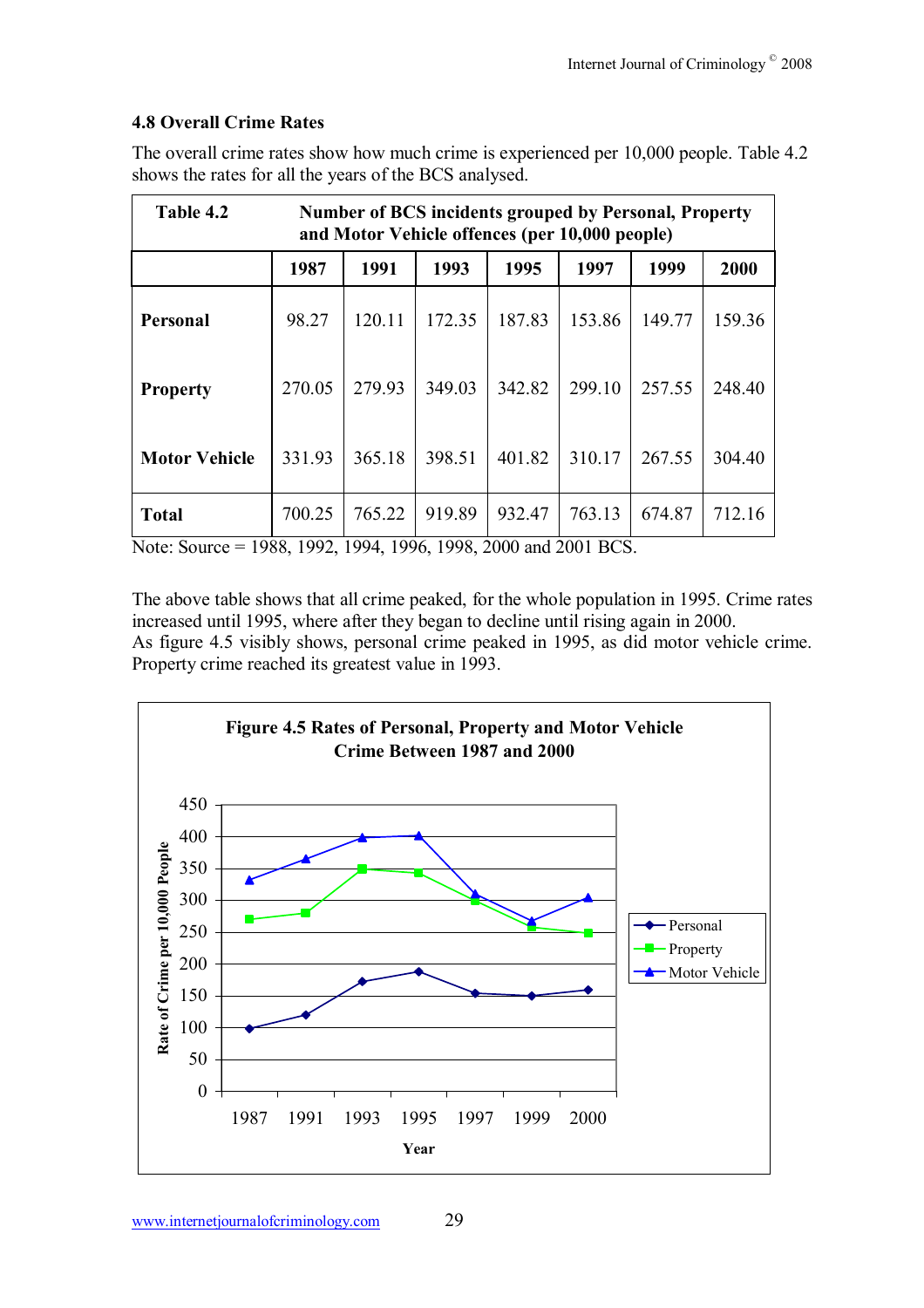The highest rate overall related to motor vehicle crime in 1995, which equated to 401.82 crimes per 10,000 people. Personal crime was consistently the lowest rate across all sweeps, and produced the lowest overall rate of 98.27 crimes per 10,000 people.

#### **4.9 65+ Rates**

The rates calculated for those aged  $65+$  were based upon a rate of crime per 10,000 people aged over 65, which is the distinction between the overall population rates reported above. Table 4.3 provides the rate of personal, property, motor vehicle and total crime for all sweeps of the BCS analysed.

| Table 4.3            | <b>Number of BCS incidents grouped by Personal, Property</b><br>and Motor Vehicle offences committed against those aged<br>$65+$ (per 10,000 people aged over 65) |        |        |        |        |        |        |
|----------------------|-------------------------------------------------------------------------------------------------------------------------------------------------------------------|--------|--------|--------|--------|--------|--------|
|                      | 1991<br>1987<br>1993<br>1995<br>1997<br>1999<br>2000                                                                                                              |        |        |        |        |        |        |
| Personal             | 12.10                                                                                                                                                             | 18.77  | 22.67  | 35.63  | 33.86  | 28.31  | 31.28  |
| <b>Property</b>      | 169.64                                                                                                                                                            | 112.76 | 159.01 | 165.42 | 161.39 | 129.72 | 132.34 |
| <b>Motor Vehicle</b> | 51.05                                                                                                                                                             | 41.90  | 43.06  | 43.07  | 52.43  | 56.98  | 60.21  |
| <b>Total</b>         | 232.79                                                                                                                                                            | 173.43 | 224.74 | 244.12 | 247.68 | 215.01 | 223.83 |

Note: Source = 1988, 1992, 1994, 1998, 2000 and 2001 BCS.

The aforementioned table shows that the crime rate experienced by the elderly peaked in 1997. This is two years after the crime rate peaked for the overall population. Overall, the total rate of crime increased every year up until 1997. Thereafter the rate decreases in 1999 before increasing again in 2000. Figure 4.6 demonstrates how property crime is consistently the highest rate over all sweeps. However, the rate produced for property crime in 1992 appears anomalous. The rate of personal crime peaked in 1995, which corresponds to the overall crime rate. Property crime rates peaked in 1987, a figure that also equates to the highest rate produced overall at 169.64 crimes per 10,000 people aged over 65. The peak of property crime in those aged over 65 does not correspond to the highest property crime rates reported for the overall population. Motor vehicle crime rates for the 65+ group peaked in 2000. This result again fails to match the highest motor vehicle crime rates for the whole population.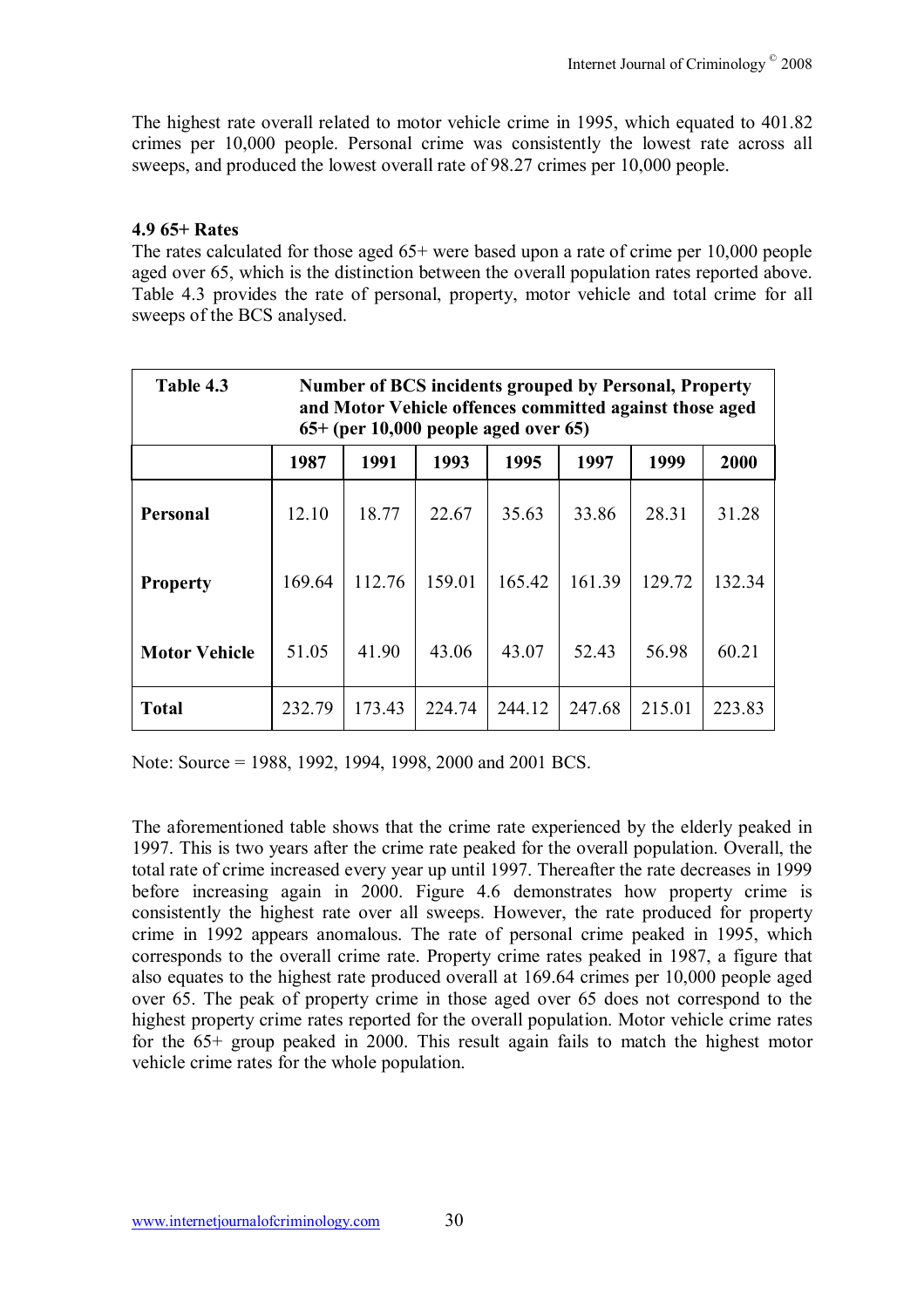

A visual comparison of the overall crime rate and those aged 65+ can be seen in figure 4.7. This graph demonstrates that the 65+ age group crime rates have remained relatively constant over time. This is especially true when comparing those rates to the overall crime rate. The overall rates show a vast amount of variance over the thirteen years covered by the BCS used in this study.

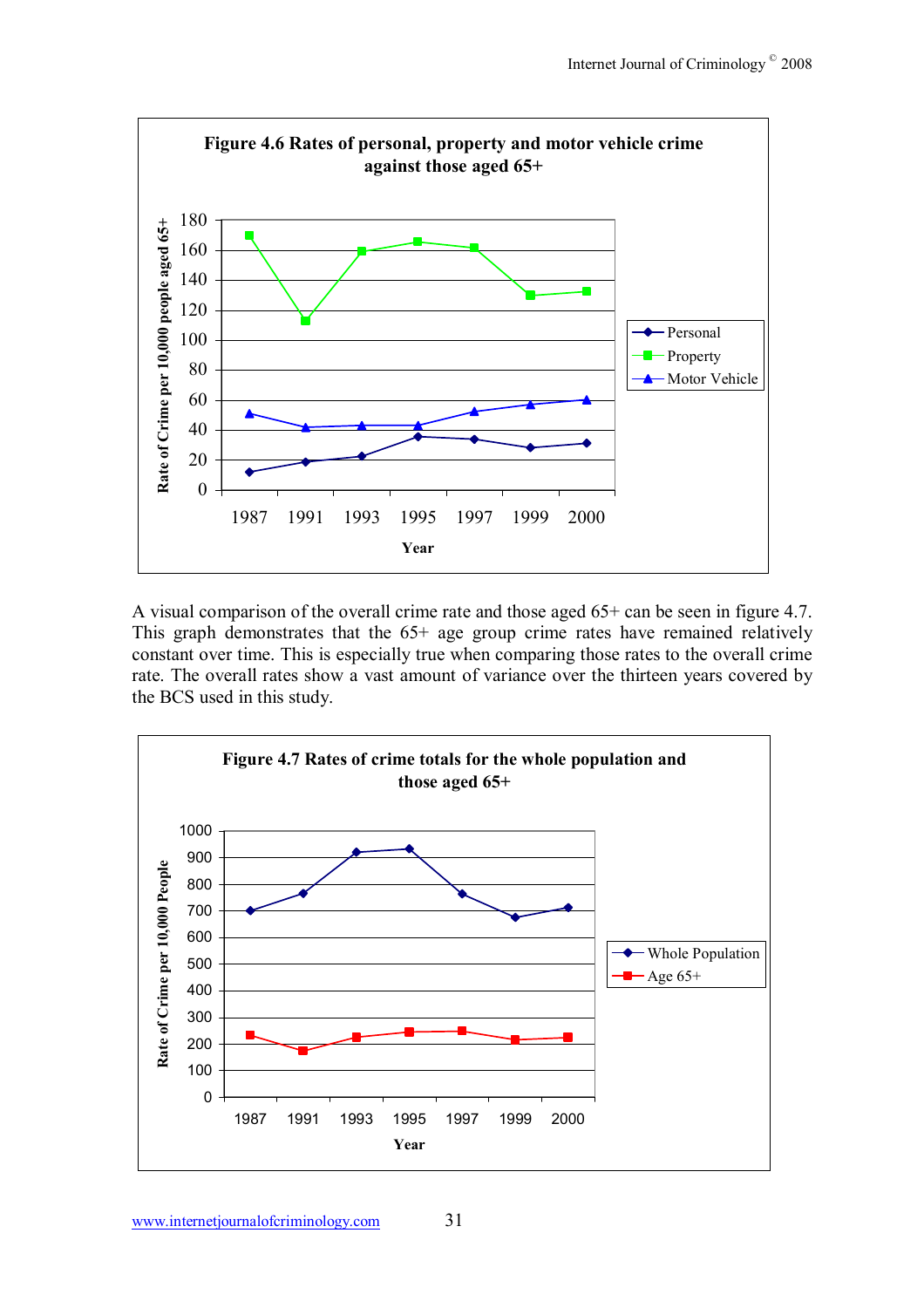#### **4.10 Phase Two Key Findings**

A summary of the key findings from phase two is as follows:

- The overall crime rate peaked in 1995.
- The rate of crime for those aged over 65 peaked in 1997.
- Property crime was consistently the highest crime rate afflicting the elderly.
- In 1995, personal and property crime rates peaked for those aged 65+.
- Motor vehicle rates peaked for the elderly in 2000.
- The rate of crime experienced by the elderly remained relatively constant over time.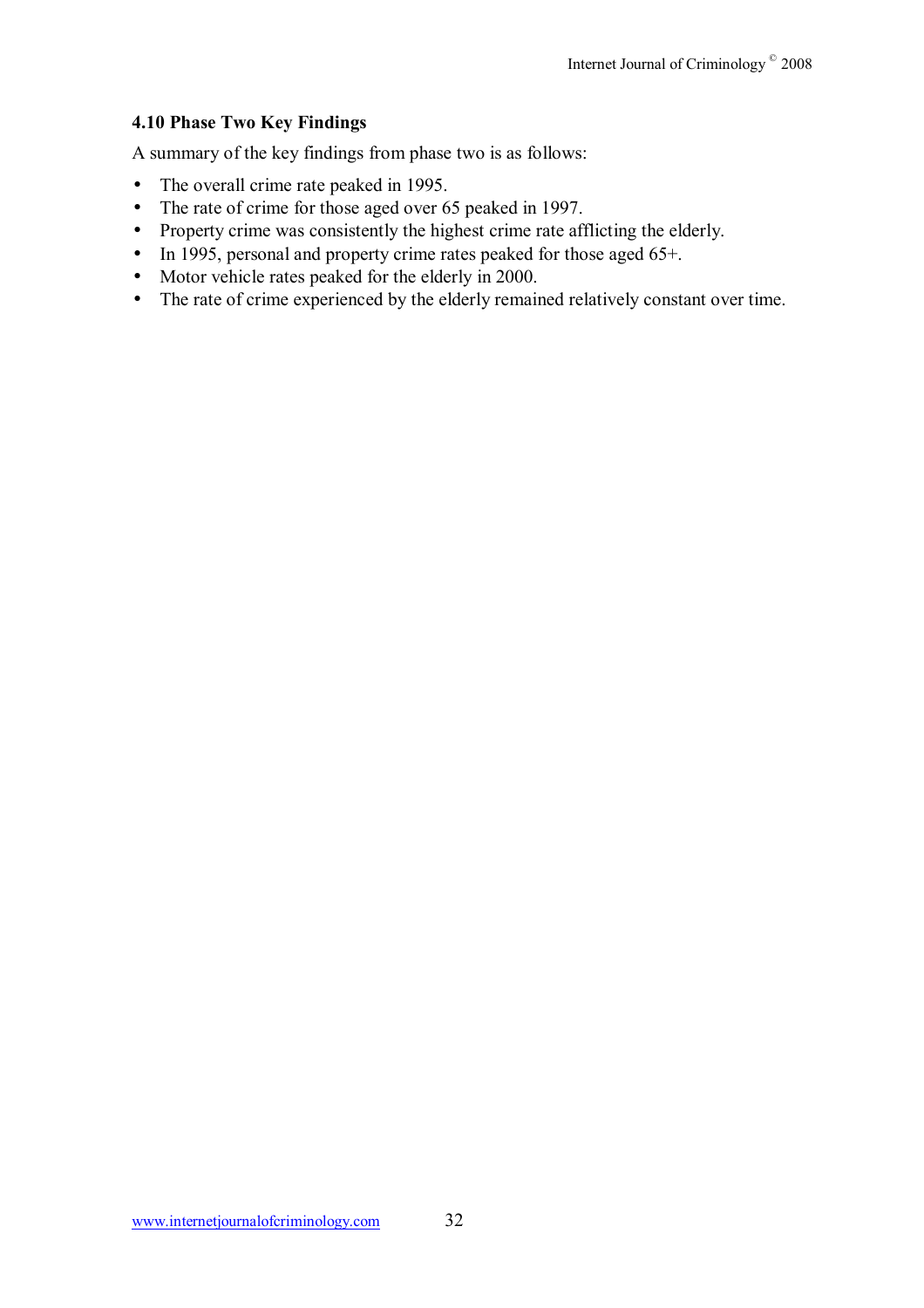# **CHAPTER 5 - DISCUSSION OF FINDINGS**

This chapter will explain the key characteristics and differences in victimisation of the elderly produced by this study.

### **5.1 Phase One Results**

The phase one results show that those aged 65+ are consistently suffering the lowest proportion of crime in all the years analysed. This demonstrates how the 65+ age group is the least vulnerable age group for criminal victimisation. This finding reiterates previous work conducted in this field by Chivite-Matthews and Maggs (2002), Midwinter (1990) and Clarke et al. (1985). Despite displaying the lowest percentage share of crime, the 65+ age group are experiencing a small increase in the proportion of crime they suffer. The levels increase from 5.88% in 1991 to 8.09% in 1999. This shows how those aged above 65 are becoming more vulnerable to criminal victimisation than they were in the past. Similar findings have been reported by Chivite-Matthews and Maggs (2002), who dismiss the possibility of these findings being alarming, claiming that the small fluctuation demonstrates a stable level of risk despite the increase in vulnerability. In essence, this is true when compared to other age groups levels of victimisation. This study shows that the 45-64 age group displayed a marked increase in the proportion of victimisation they experienced, from 19.51% in 1987 to 27.74% in 1999, a difference of 8.23%. The difference in elderly levels of victimisation is only 2.21%, a quarter of the fluctuation of the 45-64 age group. The youngest age group, 16-24, displayed an opposite pattern of victimisation to the 45-64 age group. One speculative reason for this occurring could be the introduction of the Crime and Disorder Act 1998, which was targeted at curbing drugs offences. Although these are not measured specifically by the BCS, the knock on effects of violence associated with young people and drugs (Carrabine et al., 2004), may have been reduced. Hence, reducing the overall crime suffered by the youngest age band, especially due to the high levels of 'street crime' and personal crime traditionally associated with that group (Hough and Mayhew, 1983). Although not directly associated with the victimisation of the elderly, it does provide insight into the distribution of crime within society which impacts upon the lives of elderly people.

The highest proportion of total crime experienced by the elderly in phase one of this study was 8.09% in 1999. This is slightly comparable to the percentage of crime Chivite-Matthews and Maggs (2002) report of between 12 and 14%. However, there are a number of factors to consider when making this comparison. Firstly, Chivite-Matthews and Maggs calculated their percentages from rates data which is a more reliable data source than the phase one data used here. A full evaluation of this aspect and the study in general will follow later in this chapter. Secondly, the previous research used different age groups that were more general than the specific ones used in this research. They had three age bands 16-29, 30-59 and 60+. The difference in age group selection will obviously produce different results, but the important factor is that the common theme of the elderly being less vulnerable to criminal victimisation is running throughout this study, making it comparable with previous research. In terms of the distribution of total crime, 1999 also represents the year when crime was at its lowest for the youngest age group, 17.99%. This denotes a shift in the way crime is distributed between the age groups as the level of crime in 1999 was 10% less than the level in 1987. This may be the result of societal changes that can only be cogitated from this research. Could the generation of young people who were highly victimised in 1987 be moving through the age bands over time and retaining a high level of victimisation? Could victimisation be generational and not chronological?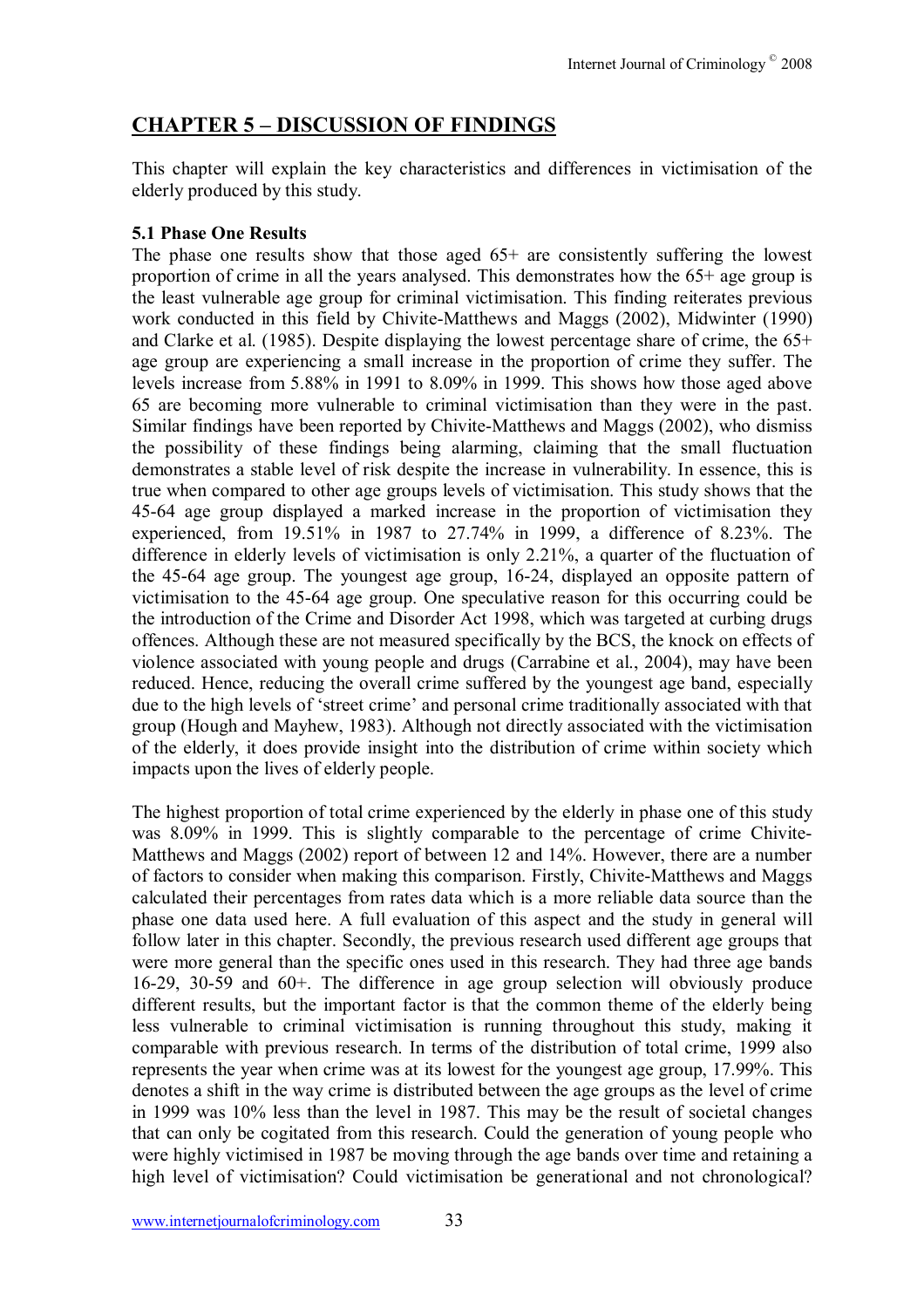The results from phase one indicate this may be possible due to a rise in personal crime in the 25-44 age group through the years, which is normally associated with the 16-24 age group. Bearing this in mind, how does this impact upon the 65+ age group? Will there be an increase in victimisation of the 65+ age group in a number of years time? However, the BCS does not provide an accurate measurement of this speculation. This is due to factors of age, the cohort studied and period effects. Period effects may include people experiencing victimisation because they have grown older, or because they were born at a precise time. Also, societal change may impact upon victimisation levels in general. Further research in the field of criminal statistics and sociology would be needed to explore this pattern as it is inconclusive at present.

The proportion of different crime types that elderly victims suffered remained constant throughout all the years studied. Property crime was always the highest, motor vehicle crime the second highest and personal crime the lowest. The opposite pattern is apparent in the 16-24 age group. In the 25-44 age group motor vehicle crime is the highest, followed by property crime then personal crime, however from 1997 personal crime graduated into the second highest category. For the 45-64 age group motor vehicle crime was the highest proportion suffered, then property and finally personal. However in 1994 property crime was the highest. Due to the unique use of crime categories, there are no direct comparisons from existing research available for these results. Therefore this research is contributing to the wider field of knowledge due to the lack of previous research in this area. Nevertheless, these results again reinforce the consistency of crime distribution among elderly victims. They also demonstrate that society is also quite consistent over time as each age group's crime distribution remains relatively constant over time. Returning the focus to the 65+ age group shows that personal crime was consistently the lowest. This contradicts prevalent images of 'battered' elderly people in the media. Karmen  $(1996)$ claims that the sensationalist reporting of crime against the elderly may increase the fear of crime. This has been shown by the phase one results and other research to be unnecessary as the proportion of elderly victimisation is low. It has been suggested by Clarke et al. (1985) that the low levels of elderly victimisation are due to elderly people altering their daily lives to reduce their risk of victimisation. However, they found that when elderly people went out at night and during other periods of increased risk, they still experienced low levels of victimisation. Therefore exposure to the risk of victimisation is not a factor in experiencing victimisation.

The percentage of personal crime suffered by the elderly peaked in 1999, at 3.99%. As mentioned previously, there are no direct comparisons. However, Chivite-Matthews and Maggs (2002) examined incidents of violence, which also peaked in 1999. They suggest that the peak was due to a slight increase in the number of elderly people, a fact reinforced by the Office for National Statistics (Office for National Statistics Website).

Motor vehicle crime also peaked for the  $65+$  group in 1999, reaching 7.08%. This figure can be compared to the result generated by Chivite-Matthews and Maggs (2002), who examined vehicle related theft. They found that this category actually decreased in 1999. However, this only charts one offence. Other offences included in the BCS could increase the percentage of this category in the phase one results, for example: criminal damage to a motor vehicle. A full list of motor vehicle offences included in this study can be found in Appendix D. The increase of motor vehicle victimisation in the elderly category may be for a number of reasons. It may be linked with the increase in number of elderly people, as suggested by the Office for National Statistics. Furthermore the General Household Survey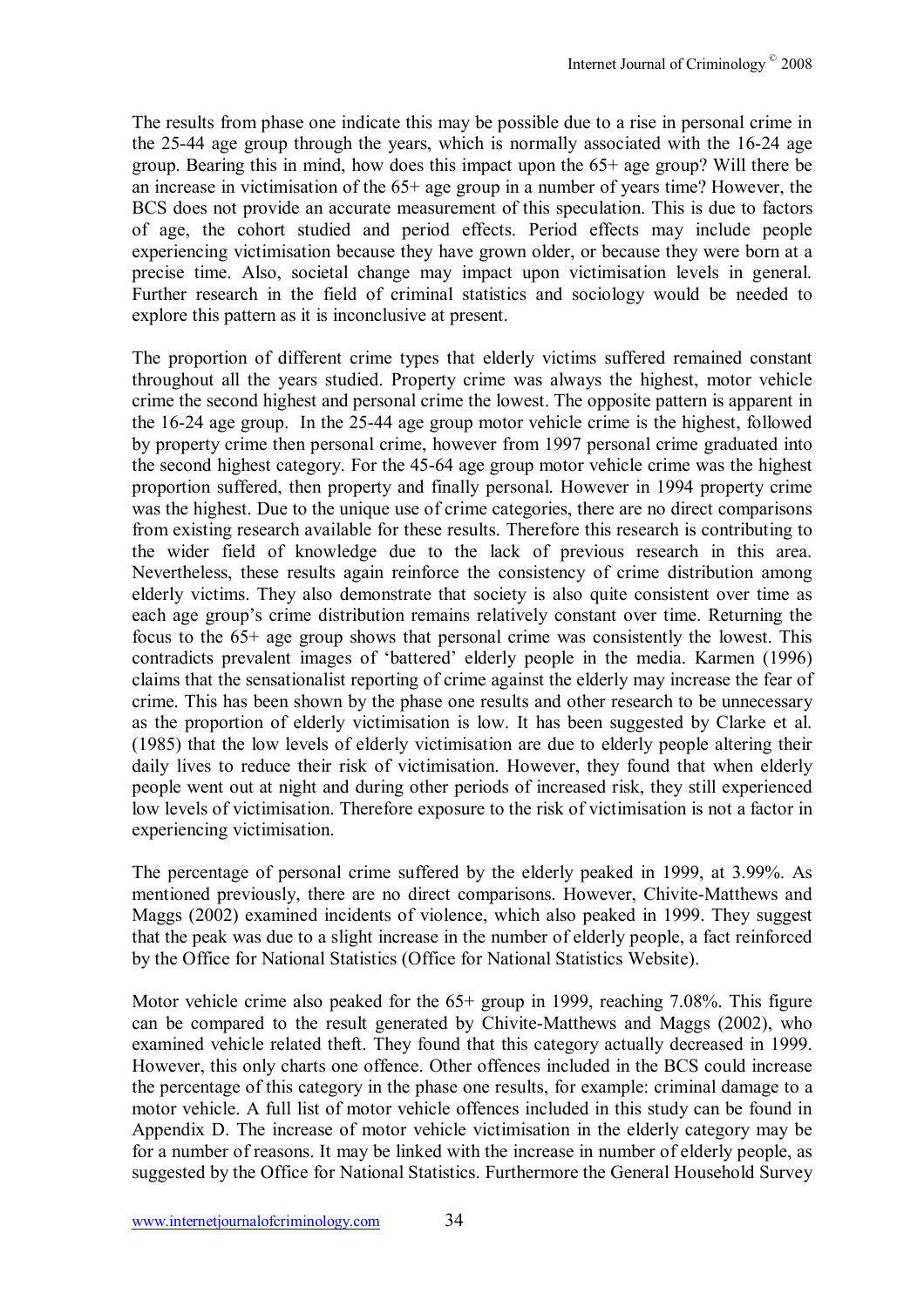(2002) shows that the number of people with access to a motor vehicle has increased from 52% in 1972 to 71% in 1995 and 75% in 2002. Therefore the elderly are more likely to have access to a motor vehicle in 1999 than they ever have. Should this trend continue, motor vehicle crime would be expected to gradually increase over time. Only further research could confirm this.

Property crime peaked in 2000, a year later than the other crime categories, for those aged over 65 at 11.81%. Property crime is the highest victimisation category for those in the 65+ age group. This is reinforced by the work of Klaus (2000) who suggests that the elderly are disproportionately affected by property crime. Chivite-Matthews and Maggs (2002) found a different pattern for this type of victimisation. They found that burglary was beginning to reduce in the year 2000. However, the BCS considers more offences than burglary alone, therefore their findings to not discredit the results found by this study. Furthermore, property crime experienced by the elderly also experienced the biggest percentage increase from one survey to the next, taking all crime types into consideration during the thirteen years surveyed. The proportion of property crime increased by 1.72% between 1993 and 1995, taking the percentage of property victimisation over the 10% threshold for the first time. It has continued to maintain its position over 10% since then. The results from phase one not only show the increase in victimisation for those aged over 65, they also demonstrate a decrease in the proportion of property victimisation for all the other age groups. Why should this occur? Perhaps there are not enough crime prevention initiatives aimed at those over the age of 65. Are they aware of basic crime prevention techniques? This may be so, as Clarke et al., (1985) propose that elderly people are not in need of any special crime prevention measures due to their low risk of victimisation. Maybe this idea should be reassessed in light of the increases in the proportion of victimisation they now face? However, this fact has already been addressed to some extent by the introduction of the 'Better Government for Older People' programme that was introduced in 1998 to run for two years. Its aim was to improve public services for older people in order to meet their specific needs. This does not appear to have made much impact considering the increase in the proportion of criminal victimisation they face has increased. Conversely, perhaps those in the younger age groups have a number of crime prevention measures in place? This may be because of a greater appreciation of technology among the younger generation. Although, older people do have access to crime prevention measures over the internet from sites such as Age Concern and the ITV region of Meridian. Despite having this information in place it does not appear to be making an impact with the 'silver surfer' generation as their victimisation levels suggest. Alternatively, the levels of elderly victimisation may be due to the areas where the elderly live. Previous research by Midwinter (1990) and Clarke (1984) has suggested that the elderly are economically and environmentally vulnerable to crime and experience poor housing conditions. However, this may no longer be as salient a factor. The Annual Abstract of Statistics (2003) shows that a retired pensioner received £34.90 in benefits in 1997, compared to £39.50 in 2000. This shows that the elderly are more economically wealthy than they have been in the past, therefore they should not be as vulnerable if Clarke (1984) is correct. Nevertheless, this does not provide an explanation as to why the proportion of property crime has increased for the elderly. More research would be needed in this area to fully assess the reasons behind the increase.

#### **5.2 Phase Two Results**

Phase two examined the crime rate, which is a slightly different concept to that of phase one. Firstly, overall crime rates were examined. Overall crime peaked in 1995. This is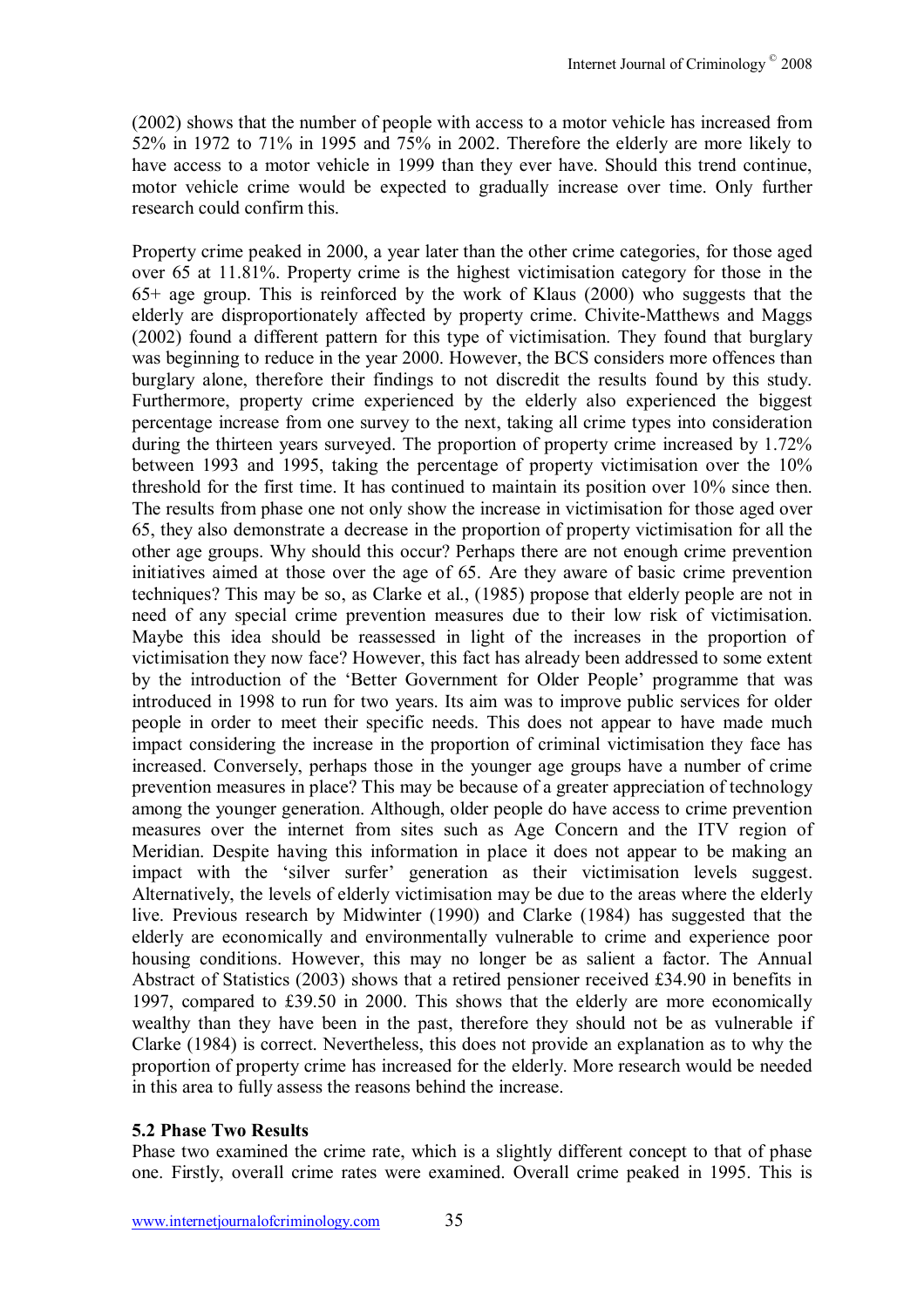consistent with BCS findings reports (Kershaw et al., 2001) as it is essentially the same information that has been produced.

The results for the 65+ age group remain relatively constant over time. This is congruent to previous research by Chivite-Matthews and Maggs (2002), Midwinter (1990) and Clarke et al., (1985). The consistency of findings also matches the phase one results of this study, although they cannot be directly compared because they measure different things, the general theme is consistent.

The crime rate for those aged over 65 peaked in 1997. This peak was two years after the peak in overall crime rate. Perhaps they were not aware of crime prevention initiatives introduced in the aftermath of the peak rates in 1995, this factor has already been discussed, along with further possible connotations. Nevertheless there are some similarities between the 65+ and overall population rates. Both figures declined from their peaks until 1999, where they increased slightly into 2000. There are no comparisons available from research as these are the first rates data to examine the 65+ age group longitudinally.

Property crime was consistently the highest rate over time for the 65+ age group, compared with motor vehicle crime for the whole population. Tentative comparisons can be made with the phase one results as they also demonstrated this trend. The property crime rate peaked in 1987, with the highest rate calculated for the 65+ age group of 169.64 victimisations per 10,000 elderly people. The overall property crime rate in 1987 was not one of the highest values, therefore the 65+ values does not correspond directly. The 1992 property rate for those aged over 65 appears anomalous. There is not an identifiable reason for this as the syntax used to generate the figure was directly from the UK Data Archive, see Appendix E. For the purposes of this study that result can be omitted from interpretation without hindering the study in any way, due to its discrete nature and the longitudinal basis of this study. Since peaking in 1993, the property crime rates for the overall population have decreased, which is congruent to the patterns apparent in other countries (Kershaw et al., (2001). The 65+ rates are slightly different, having a second peak in 1995 before decreasing through to 1999 and increasing slightly into 2000. Why are these rates different to the overall crime rates? It has already been suggested that older people were poorer in the earlier years of the time period studied, this may have made them vulnerable to victimisation (Clarke, 1984). The issue of crime prevention for older people has also been raised previously in this chapter, this may be a factor here too. The extent of car accessibility has also been examined. Perhaps there were greater levels of property crime in earlier years because there were fewer cars available to victimise? One potential contributor to the increase in property crime rates is unemployment, a link which Kershaw et al., (2001) have previously made. Unemployment in Britain peaked in 1993 at nearly 3 million during the recession (Social Trends 35, 2005). This corresponds to the peak in property crime rate for the overall population, but does not explain why the 65+ rates were elevated during 1987. When comparing the rates data to the phase one results a different pattern emerges. The proportion of property crime peaked in 2000. This demonstrates how the rate of property crime experienced by those aged over 65 was at its highest in 1987, but in 2000 that group had a greater share of the proportion of property crime. These comparisons are made with caution due to the rates data being more reliable, a factor that will be discussed later in this chapter.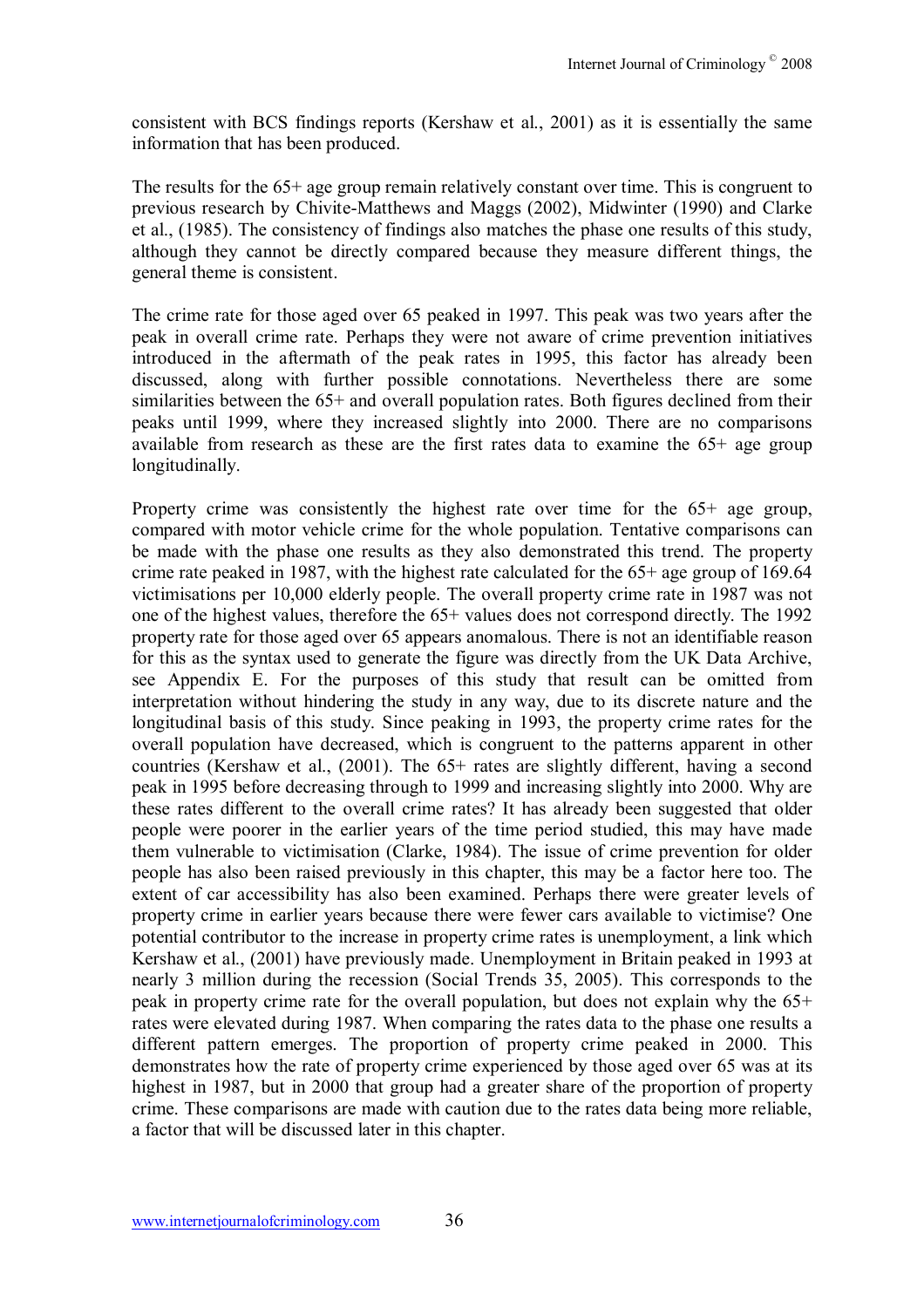In the 65+ rates, personal crime peaked in 1995, the same year as the overall crime rates, which are reinforced by Kershaw et al., (2001). The 65+ personal crime rates increased until 1995, then dropped into 1999, before a slight increase in 2000. This replicates the trend of the whole population data only with a much smaller scale of fluctuation. Why was 1995 such a bad year for personal crime? It could possibly be due to an unsettled society emerging from the grips of recession which dogged the early 1990's. Unemployment was also near its peak at that time, which has been linked to crime as mentioned earlier. Methodologically speaking, respondents of the BCS may have fabricated some incidents of victimisation in order to demonstrate to the government that changes needed to be made (Coleman and Moynihan, 1996). Such a factor is not able to be assessed. It appears that whatever was causing levels of victimisation to increase in the 65+ age group, was also causing victimisation levels to increase as a whole. Comparing the rates data to the phase one results also shows a different pattern. The proportion of personal crime experienced by the elderly peaked in 1999, which demonstrates how the older age group suffered a greater share of overall crime. This comparison is reiterated by Chivite-Matthews and Maggs (2002) who also demonstrate that violence peaked in 1999. However, this does not correspond with the phase two results and both are generated by rates data. There could be a number of reasons for this. Only one offence was measured by Chivite-Matthews and Maggs (2002) compared to the general personal crime category measured in this study, which counts a number of offences (these offences can be found in Appendix D). Furthermore their use of different age bands may have also impacted upon the differentiation in results. In general, their results correspond slightly with those produced by this study.

For the 65+ age group, motor vehicle crime peaked in 2000. This is different to the overall crime rates for motor vehicle crime that peaked in 1995, which is consistent with the overall high rate of crime in that year. No unequivocal comparisons can be made to previous research, although data produced by Chivite-Matthews and Maggs (2002) shows a decrease in the offence of 'vehicle related theft' in 1999. However, this corresponds with the motor vehicle crime rates for the whole population which then increase into 2000 similar to the elderly. The increase in motor vehicle crime among the elderly may again be linked to the increasing accessibility to cars as mentioned previously. Slight comparisons can be made to the phase one data, which demonstrated that the proportion of motor vehicle crime experienced by the elderly peaked in 1999. There are no strict links between these two figures, but it confirms the general increase in motor vehicle crime experienced by the elderly.

Overall, where comparisons can be made to previous research the results from this study replicate the existing findings. In addition, data has been produced that contributes to the field of knowledge by providing new information about the distribution of crime in the three generic categories of personal, property and motor vehicle crime. Furthermore, although not linked directly with the purpose of this study, a potential pattern of generation victimisation has been noticed, which could lead to further research.

#### **5.3 An Evaluation of this Study**

The next sections will attempt to outline some potential problems specific to this study. Due to the nature of the study there are various aspects that can be critiqued.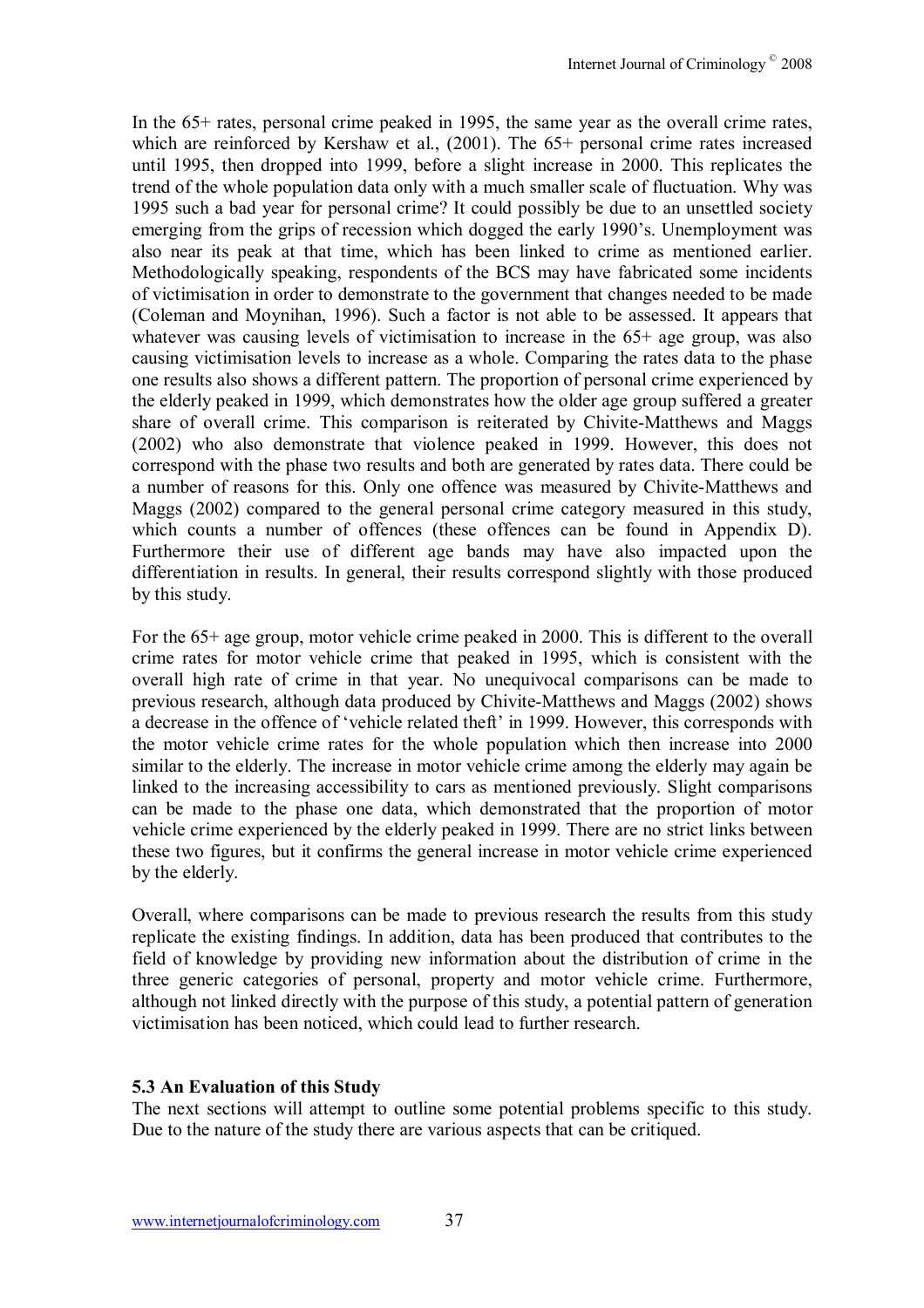#### **5.3.1 The Use of Quantitative Methods**

A justification for using the quantitative research strategy was outlined in chapter 3. However there are a number of weaknesses to the quantitative strategy that should be taken into account when considering this study. There are three main weakness related to this study. According to Bryman (2004), firstly, quantitative strategy ignores the differences between the social and the natural world. Therefore the dynamic nature and subjective interpretation of events are not possible. This has been evident in some aspects of this study. For example, if a more subjective view was adopted, reasons for the levels of victimisation and the changes in crime distribution would be evident. This would combat speculative inferences about certain events that have been made, which need further research. Secondly, it is assumed that measurement is standard. However, when using questionnaires conducted by interview, respondents can interpret questions differently. Thirdly, the quantitative strategy provides a static view of society, which is independent of people's lives. All the above factors are true, however the positive aspects of using the quantitative strategy out-weigh the negatives. This is because this study is characterised by transparency and accountability that is reinforced by objectivity. Therefore the method of conducting this study is easily replicable, as has been shown with the number of sweeps of the BCS, hence making longitudinal study possible. Overall, the quantitative strategy was the best method of study for this research.

#### **5.3.2 Study Specific Choices**

Despite using the BCS as a method of secondary analysis, a number of choices had to be made about the nature of this study. Studying the elderly involved making a decision about what age would provide the benchmark of 'old age'. This was not easy as there is no general consensus of what this figure should be in previous research. Various ages have been used in the past, with the main ones being 60 and 65. It was decided to use 65 as the defining age. Those using 60 have often used wide ranging age groups such as Chivite-Matthews and Maggs (2002) and this contradicted the aim of conducting an in-depth study. 65 was the benchmark used by Klaus (2000) and corresponds with the ageing population. It is important to recognise Pain's (1997) warning about not treating the elderly as a homogenous group. This has been acknowledged, however, a greater understanding of the victimisation of the elderly is needed before a further sub-division can be attempted in this area of study.

Phase one of the study included the use of 'invalid' offence codes within the data analysis. For example, offence codes for threats were included which are not regimentally included by the Home Office (Budd and Mattinson, 2000). Furthermore, offences that took place outside of England and Wales were also included. These are not usually officially included, but were in this study under the premise that a victim is a victim, be it inside or outside of the country. This decision made no significant impact upon the results. These offences however, were excluded from the phase two analysis as this was conducted to Home Office specifications. To achieve this, officially produced syntax was used (UK Data Archive, 2005). This allowed an exact replication of official findings and saved time as a study specific set of syntax did not have to be written. However, a number of changes had to be made to the syntax in order for it to be specific to this study. This was time consuming, a fact that was added to by a number of faults within the Home Office syntax. An annotated copy of the syntax used in this study can be found in Appendix E. It is also important to consider that the BCS data produced for the year 2000 was produced using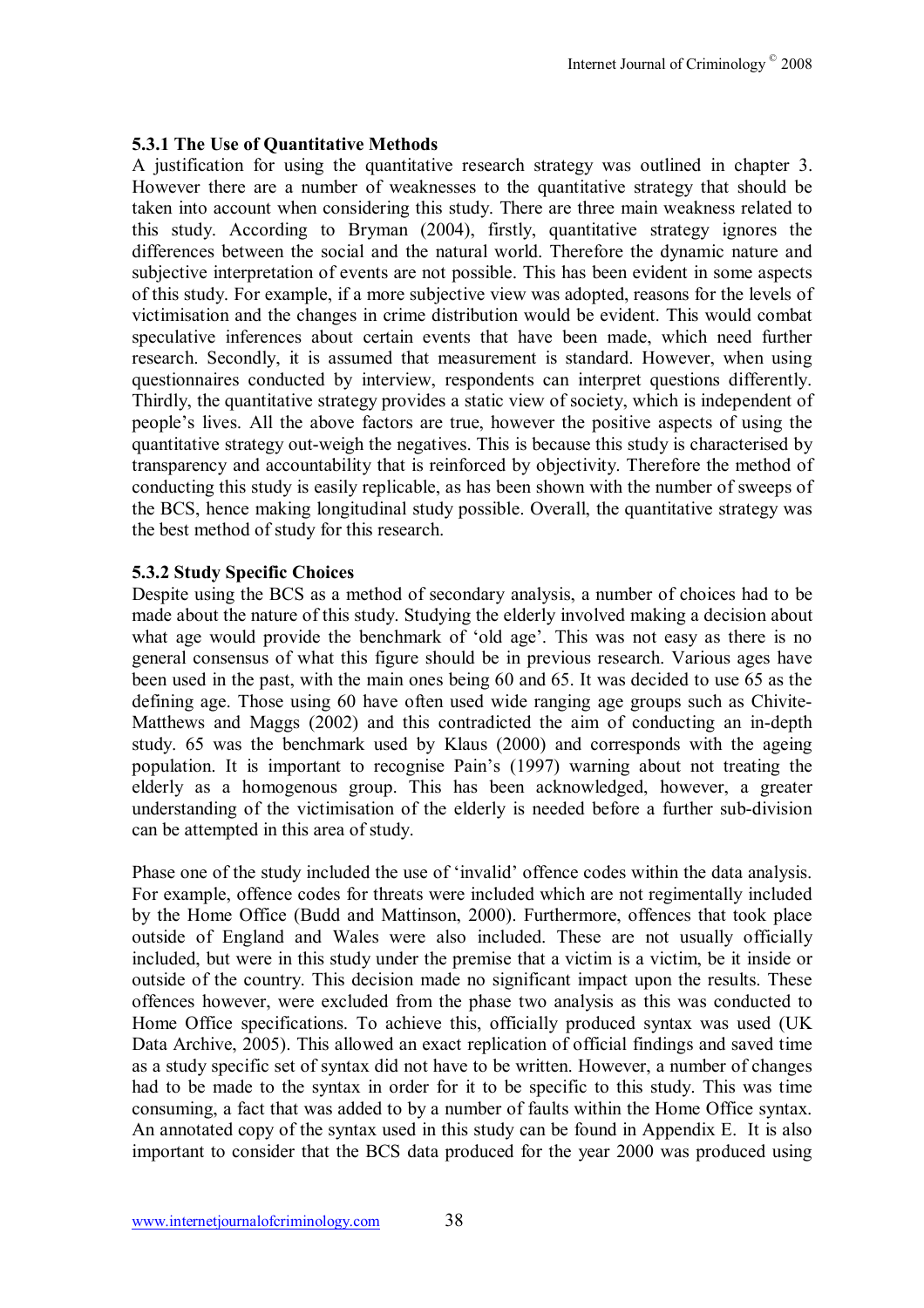different methodology to the other years analysed, due to the introduction of annual sweeps. This does not make any difference to the results produced.

Finally it is worth considering the prospect of human error within this study. Due to the use of secondary analysis, data collection errors are minimal. However, there was the potential for error when editing syntax, data input and calculating the percentages.

### **5.3.3 Secondary Analysis**

Using secondary analysis as a basis for research created a number of minor problems. At the beginning there was a lack of familiarity with the data and it took time to become accustomed to the idiosyncrasies of the BCS. The data used was also very complex, in size, variable names and manageability. This took further time to become confident in using, however the results at the end were worth the time taken. The above two points have been raised by Bryman (2004), alongside a criticism over the quality of data that is used for secondary analysis.

#### **5.3.4 Methodological Issues with the BCS**

The problems that may be encountered as a result of using social surveys have been discussed in chapter 1, however there a number of BCS specific problems that should be taken into account when interpreting the results that have been produced by this study. The BCS does not provide a complete picture of crime (Hough and Mayhew, 1985). This is because some offences are not counted, specifically fraud (Clarke et al,. 1985) and elder abuse. This is a problem when considering the elderly as there have been numerous reports of bogus callers and overseas lotteries – frauds that have been reported in the print media (The Guardian Newspaper Website), which are not counted by the BCS. This may result in an underestimation of the criminal victimisation of the elderly. Although it has already been noted how the print media sensationalises crimes that afflict the elderly, the true extent of this type of crime cannot be measured if it is not included in the BCS, print media or not. Secondly, the BCS does not measure the severity of the offence committed, therefore provides an unrealistic picture of crime (Hough and Mayhew, 1985). This is true, as the BCS cannot distinguish between serious and non-serious offences. Therefore it is unknown whether or not the victimisation of the elderly is more or less serious than that which is affecting the rest of the population. This would need further study. There are also some problems linked to the representativeness which the BCS achieves (Hough and Mayhew, 1985). Prior to 1992 the electoral role was used as a sampling frame, which marginalised those not registered to vote such as ethnic minorities and the young. These groups may have suffered disproportionate levels of crime. Although this does not directly impact upon the crime experienced by the elderly, it may affect the comparisons made between age groups. This problem has been reduced by the introduction of the PAF sampling frame, although institutions and the homeless are still marginalised (Hough and Mayhew, 1985). Finally, national results may overlook local crime trends (Southgate and Ekblom, 1984), although the lack of research in the gerontological aspect of victimology calls for nationwide survey at present. The minor faults associated with the methodology of the BCS do present some problems, especially in relation to studying the elderly. However, any discrepancies of the BCS are consistent over time, allowing reliable longitudinal study and "the best estimates of the true number of incidents in the population" (Chivite-Matthews and Maggs, 2002:5).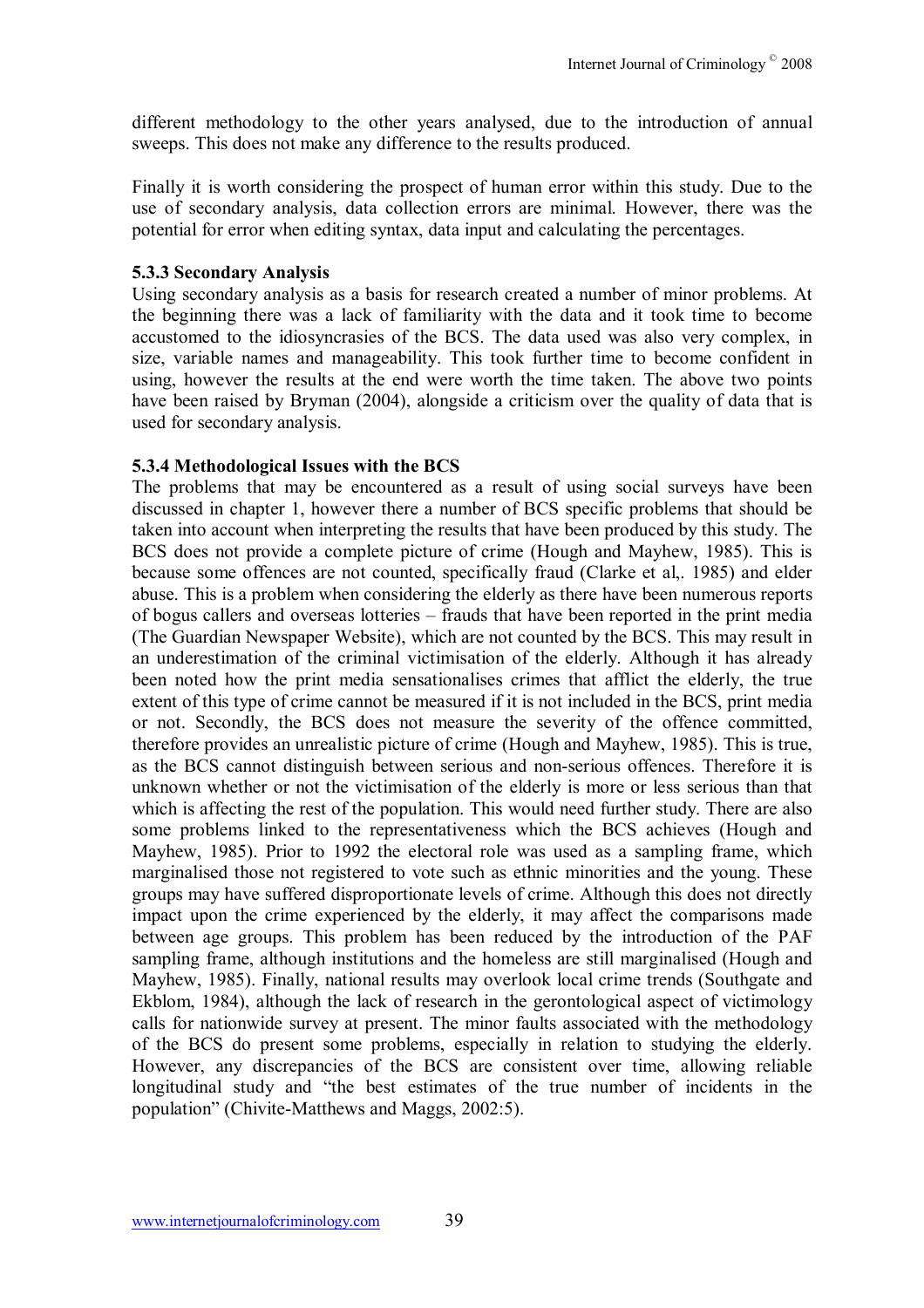# **CHAPTER 6 - CONCLUSION**

### **6.1 Conclusion of Main Findings**

This study found that rates of crime against the elderly have changed in relation to overall crime rates. One conclusion to be drawn from this research is that the rate of elderly victimisation has remained relatively constant throughout the period of time studied. This is in contrast to the overall crime rate, which has fluctuated dramatically in comparison. Additionally, the peak in crime rate for the elderly was in 1997, two years after the peak in overall crime rate. This demonstrates that the elderly crime rate has followed a different trend to the overall crime rate.

The elderly crime rates also show a different distribution of crime type in comparison to the overall crime rate. Elderly people experience their highest rates in the property crime category which differs from the overall crime rate where motor vehicle crimes produce the highest rates. Personal crime produces the lowest rate uniformly across both the elderly and overall rates. It can be deduced that although the elderly rates of crime have changed relative to overall crime rates, a similarity remains in this area. It can also be concluded that the elderly suffer a lower proportion of crime in comparison to other age groups, although the proportion and rate of crime they experience increased slightly over the thirteen years examined.

The above conclusions state that changes have occurred, but the reasons behind these changes are unidentifiable by this research. Nevertheless it is important to study the trends in victimisation as they provide the basis for further exploration in this field.

### **6.2 Concluding Thoughts**

The results generated by this study demonstrate the importance of studying trends in victimisation, as new information has been yielded in an expanding discipline. Furthermore, the creation of new findings justifies the use of secondary analysis as a method of conducted research. This approach could be used to generate a wealth of additional information regarding victimisation, which is particularly robust due to the design of the BCS.

#### **6.3 Implications for Further Research**

These findings hold a number of implications for further research. Mainly, why do the elderly experience different rates of victimisation in relation to the whole population? Furthermore, what policy developments could be implemented in order to reduce their levels of risk? The reasons why the elderly suffer a disproportionate amount of property crime could also be investigated, with the aim being to improve their standard of crime prevention against such crimes. Potentially, the elderly age group could be further subdivided in those aged over 65 and those aged over 80, to examine whether the rate of crime changes between these two ages. Further demographic research could be conducted within the elderly group to determine whether gender or class bears any significance to the rate of criminal victimisation, as warnings have been made about treating the elderly homogenously. Repeat victimisation could also be examined. All of these possibilities originate due to the lack of gerontological research within the wider spectrum of victimology. It is hoped that this study will provide a starting point for the generation of greater research within this field, thus making society and policy makers more aware of the position of the elderly within the sphere of victimology.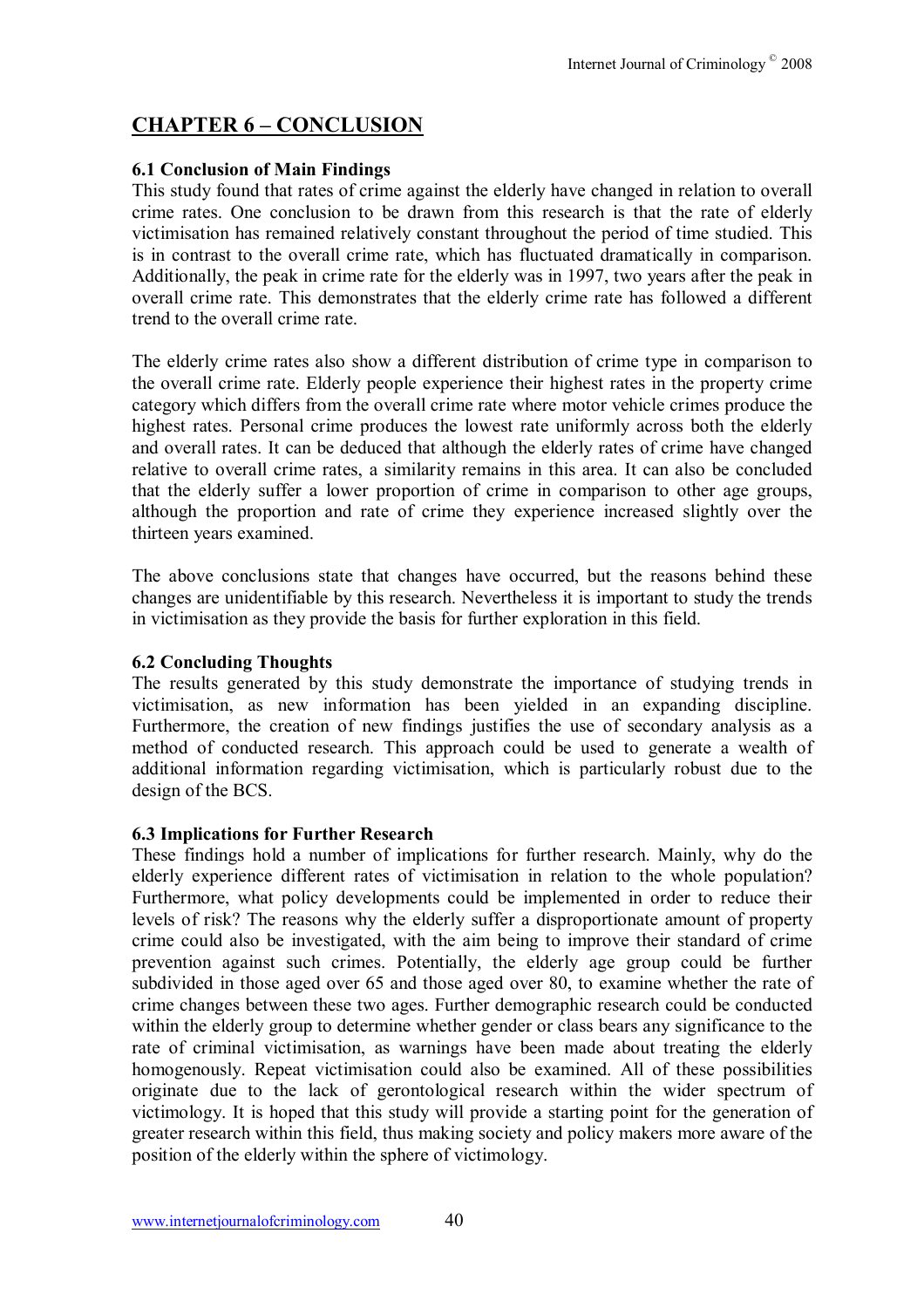# **BIBLIOGRAPHY**

Alford, J. (2002) Help the Aged. Police Review 15/08/2003. London: Jane's.

Amir, M. (1971) cited in Zedner, L. (1997) Victims in Maguire, M., Morgan, R. and Reiner, R. (Eds) The Oxford Handbook of Criminology  $(2^{nd}$  Edn). Oxford: Oxford University Press.

Anttila, I. (1974) Victimology: A New Territory in Criminology in Drapkin, I. and Viano, E. (Eds) Victimology. Canada: D. C. Heath and Company.

Biderman, A. D. (1973) Victimology and Victimisation Surveys in Drapkin, I. and Viano, E. (Eds) Victimology: A New Purpose – Volume Three: Crimes, Victims and Justice. London: Lexington Books.

Blaikie, N. (2000) Designing Social Research. Oxford: Blackwell.

Blaxter, L., Hughes, C. and Tight, M. (200) How to Research (2<sup>nd</sup> Edn). Buckingham: Open University Press.

Bolling, K., Clemens, S., Phelps, A. and Smith, P. (2002) 2001 British Crime Survey (England and Wales) Technical Report. Crime and Criminal Justice Unit. Research, Development and Statistics Directorate. London: Home Office.

Bottomley, A. K. (1979) Criminology in Focus: Past Trends and Future Prospects. Oxford: Martin Robertson.

Bryman, A. (2004) Social Research Methods (2<sup>nd</sup> Edn). Oxford: Oxford University Press.

Budd, T. and Mattinson, J. (2000) British Crime Survey Training Notes. Crime Surveys Section. Crime and Criminal Justice Unit. Research, Development and Statistics Directorate. London: Home Office.

Carrabine, E., Iganski, P., Lee, M., Plummer, K. and South, N. (2004) Criminology: A Sociological Introduction. London: Routledge.

Chadee, D. and Ditton, J. (2003) Are Older People Most Afraid of Crime? British Journal of Criminology 43 p.417-433.

Chivite-Matthews, N. and Maggs, P. (2002) Crime, Policing and Justice: The Experience of Older People. Research, Development and Statistics Directorate. London: Home Office.

Clarke, A. H. (1984) Perceptions of Crime and Fear of Victimisation Among Elderly People. Ageing and Society 4 (3) p.327-342.

Clarke, R., Ekblom, P., Hough, M. and Mayhew, P. (1985) Elderly Victims of Crime and Exposure to Risk. The Howard Journal 24 (1) p.1-9.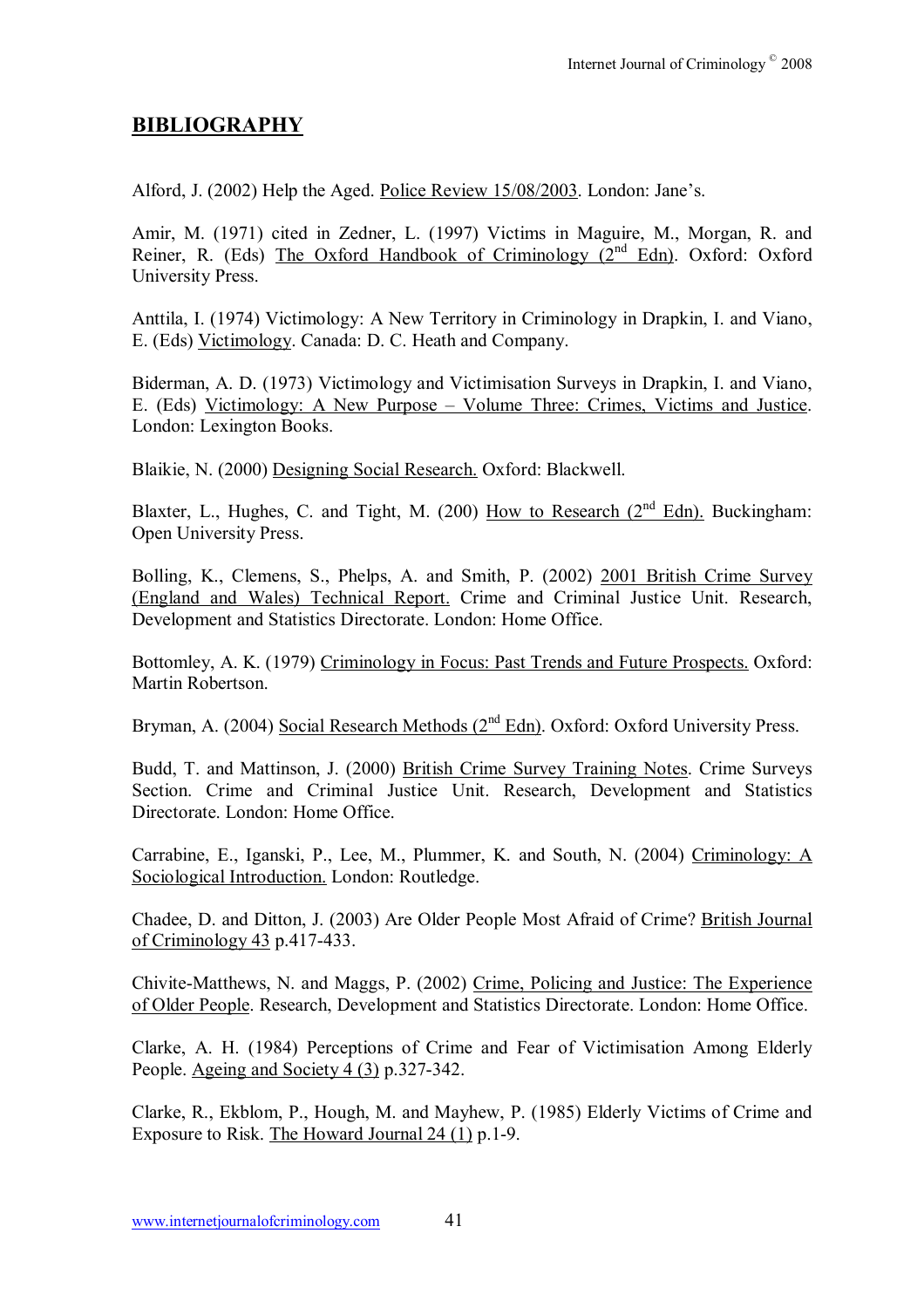Coleman, C. and Moynihan, J. (1996) Understanding Crime Data: Haunted by the Dark Figure. Buckingham: Open University Press.

Copas, J. (1995) On Using Crime Statistics for Prediction in Walker, M. A. (Ed) Interpreting Crime Statistics. Oxford: Oxford University Press.

Dale, A., Arber, S. and Proctor, M. (1988) Doing Secondary Analysis. London: Unwin Hyman.

Drapkin, I. and Viano, E. (1973) Preface in Drapkin, I. and Viano, E. (Eds) Victimology. Canada: D. C. Heath and Company.

Drapkin, I. and Viano, E. (1973a) Introduction to Part Two in Drapkin, I. and Viano, E. (Eds) Victimology: A New Purpose – Volume Three: Crimes, Victims and Justice. London: Lexington Books.

Durkheim, E. (1895) cited in Carrabine, E., Iganski, P., Lee, M., Plummer, K. and South, N. (2004) Criminology: A Sociological Introduction. London: Routledge.

Elias, R. (1985) cited in Mawby, R. I. and Walklate, S. (1994) Critical Victimology. London: Sage.

Ellingworth, D., Farrell, G. and Pease, K. (1995) A Victim is a Victim is a Victim? Chronic Victimisation in Four Sweeps of the British Crime Survey. British Journal of Criminology 35 (3) p.360-365.

Fattah, E. A. (1979) Some Recent Theoretical Developments in Victimology. Victimology: An International Journal 4 (2) p.198-213 in Rock, P. (1994) Victimology. Aldershot: Dartmouth.

Friedrichs, D. O. (1983) cited in Mawby, R. I. and Walklate, S. (1994) Critical Victimology. London: Sage.

Glaser, D. (1970) Victim Survey Research: Theoretical Implications in Drapkin, I. and Viano, E. (Eds) Victimology. Canada: D. C. Heath and Company.

Hough, M. and Mayhew, P. (1985) Taking Account of Crime: Key Findings from the Second British Crime Survey. Home Office Research Study number 85. London: Home Office.

Jefferson, T. and Shapland, J. (1990) cited in Mawby, R. I. and Walklate, S. (1994) Critical Victimology. London: Sage.

Jones, T., McLean, B. and Young, J. (1986) cited in Coleman, C. and Moynihan, J. (1996) Understanding Crime Data: Haunted by the Dark Figure. Buckingham: Open University Press.

Karmen, A. (1996) Crime Victims (3rd Edn). London: Wadsworth.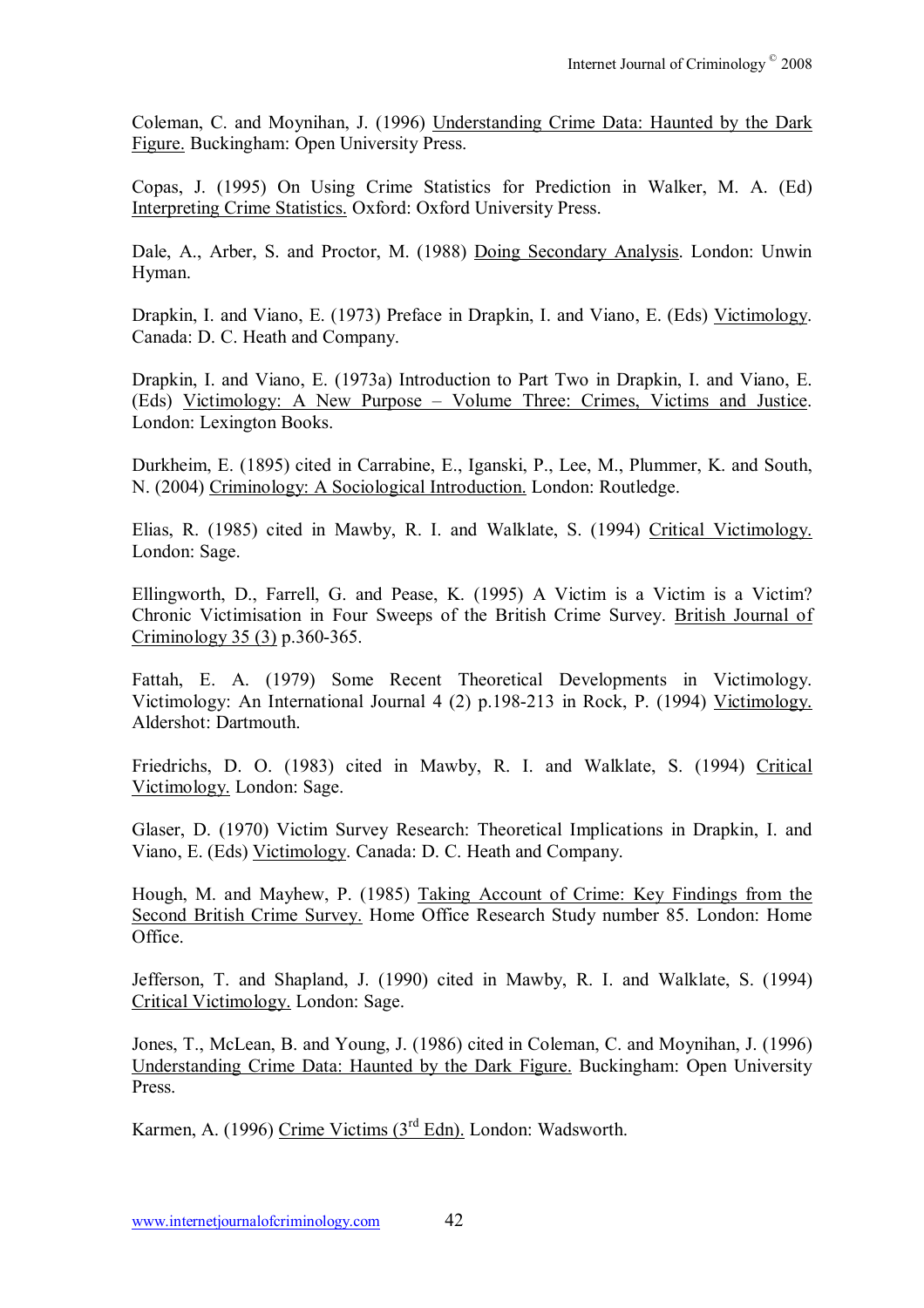Kershaw, C., Chivite-Matthews, N., Thomas, C. and Aust, R. (2001) The 2001 British Crime Survey: First Results – England and Wales. Home Office Statistical Bulletin 18/01. London: Home Office.

Matthews, R. (1994) Crime Prevention, Disorder and Victimisation: Some Recent Western Experiences. Studies in Crime, Order and Policing Occasional Paper No. 3. Leicester: Centre for the Study of Public Order.

Maung, N. A. (1995) Survey Design and Interpretation of the British Crime Survey in Walker, M. A. (Ed) Interpreting Crime Statistics. Oxford: Oxford University Press.

Mawby, R. I. (2004) Reducing Burglary and Fear among Older People: An Evaluation of a Help the Aged and Homesafe Initiative in Plymouth. Social Policy and Administration 38 (1) p.1-20.

Mawby, R. I. and Walklate, S. (1994) Critical Victimology. London: Sage.

Mayhew, P. and Smith, L. J. F. (1985) Crime in England and Wales and Scotland: A British Crime Survey Comparison. The British Journal of Criminology 25 p.148-159.

Mendelsohn, B. (1956) cited in Schafer, S. (1968) The Beginnings of 'Victimology' in Drapkin, I. and Viano, E. (Eds) Victimology. Canada: D. C. Heath and Company.

Mendelsohn, B. (1963) The Origin of the Doctrine of Victimology in Drapkin, I. and Viano, E. (1973) Preface in Drapkin, I. and Viano, E. (Eds) Victimology. Canada: D. C. Heath and Company.

Midwinter, E. (1990) The Old Order: Crime and Older People. London: Centre for Policy on Ageing.

Miers, D. (1989) cited in Mawby, R. I. and Walklate, S. (1994) Critical Victimology. London: Sage.

Nagel, W. H. (1963) The Notion of Victimology in Criminology in Drapkin, I. and Viano, E. (1973) Preface in Drapkin, I. and Viano, E. (Eds) Victimology. Canada: D. C. Heath and Company.

Oakley, A. (1999) 'People's ways of knowing: gender and methodology' in Hood, S., Mayall, B. and Oliver, S. (Eds) Critical Issues in Social Research: Power and Prejudice. Buckingham: Open University Press.

Pain, R. H. (1997) 'Old Age' and Ageism in Urban Research: The Case of Fear of Crime. International Journal of Urban and Regional Research 21 (1) p.117-128.

Pease, K. (1999) Uses of Criminal Statistics. Aldershot: Dartmouth Publishing.

Quinney, R. (1972) cited in Mawby, R. I. and Walklate, S. (1994) Critical Victimology. London: Sage.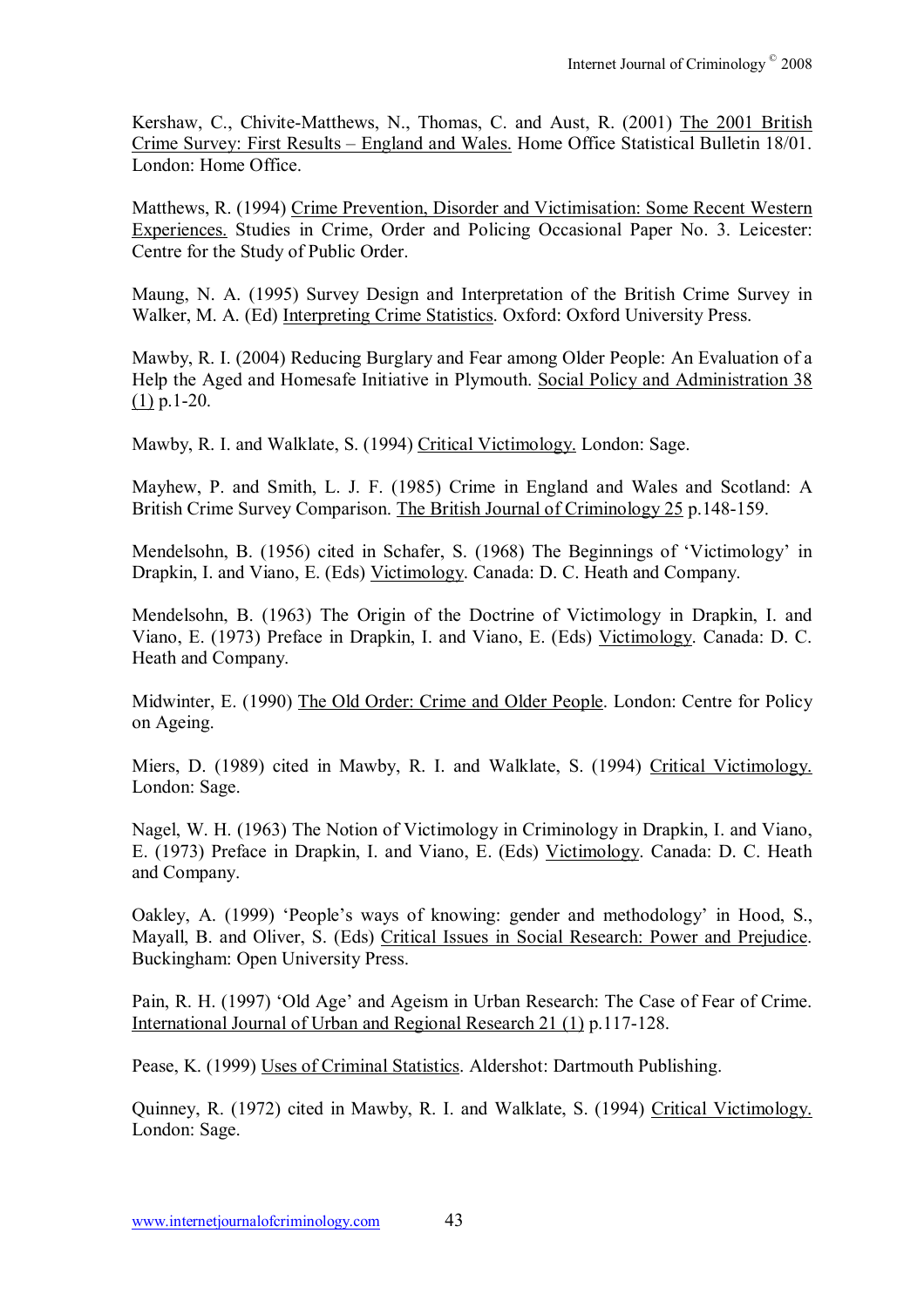Reiman, J. H. (1979) The Rich get Richer and the Poor get Prison: Ideology, Class and Criminal Justice. Chichester: Wiley.

Rock, P. (1994) Introduction in Rock, P (Ed) Victimology. Aldershot: Dartmouth.

Schafer, S. (1968) The Beginnings of 'Victimology' in Drapkin, I. and Viano, E. (Eds) Victimology. Canada: D. C. Heath and Company.

Shapland, J., Willmore, J. and Duff, P. (1985) Victims in the Criminal Justice System. Aldershot: Gower.

Skogan, W. G. (1990) The Police and Public in England and Wales: A British Crime Survey Report. Home Office Research Study number 117. London: Home Office.

Southgate, P. and Ekblom, P. (1984) Contacts Between Police ad Public: Findings from the British Crime Survey. Home Office Research Study number 77. London: Home Office.

Sparks, R., Genn, H. and Dodd, D. (1979) Surveying Victims. Chichester: Wiley.

Sumner, C. (1990) Censure, Politics and Criminal Justice. Milton Keynes: Open University Press.

Von Hentig, H. (1948) cited in Schafer, S. (1968) The Beginnings of 'Victimology' in Drapkin, I. and Viano, E. (Eds) Victimology. Canada: D. C. Heath and Company.

Walker, M. A. (1995) Introduction in Walker, M. A. (Ed) Interpreting Crime Statistics. Oxford: Oxford University Press.

Walklate, S. (1989) cited in Mawby, R. I. and Walklate, S. (1994) Critical Victimology. London: Sage.

Walklate, S. (1990) cited in Mawby, R. I. and Walklate, S. (1994) Critical Victimology. London: Sage.

Wertham, F. (1949) cited in Zedner, L. (1997) Victims in Maguire, M., Morgan, R. and Reiner, R. (Eds) The Oxford Handbook of Criminology  $(2^{nd}$  Edn). Oxford: Oxford University Press.

Wolfgang, M. (1956) cited in Fattah, E. A. (1979) Some Recent Theoretical Developments in Victimology. Victimology: An International Journal 4 (2) p.198-213 in Rock, P. (1994) Victimology. Aldershot: Dartmouth.

Zedner, L. (1997) Victims in Maguire, M., Morgan, R. and Reiner, R. (Eds) The Oxford Handbook of Criminology (2<sup>nd</sup> Edn). Oxford: Oxford University Press.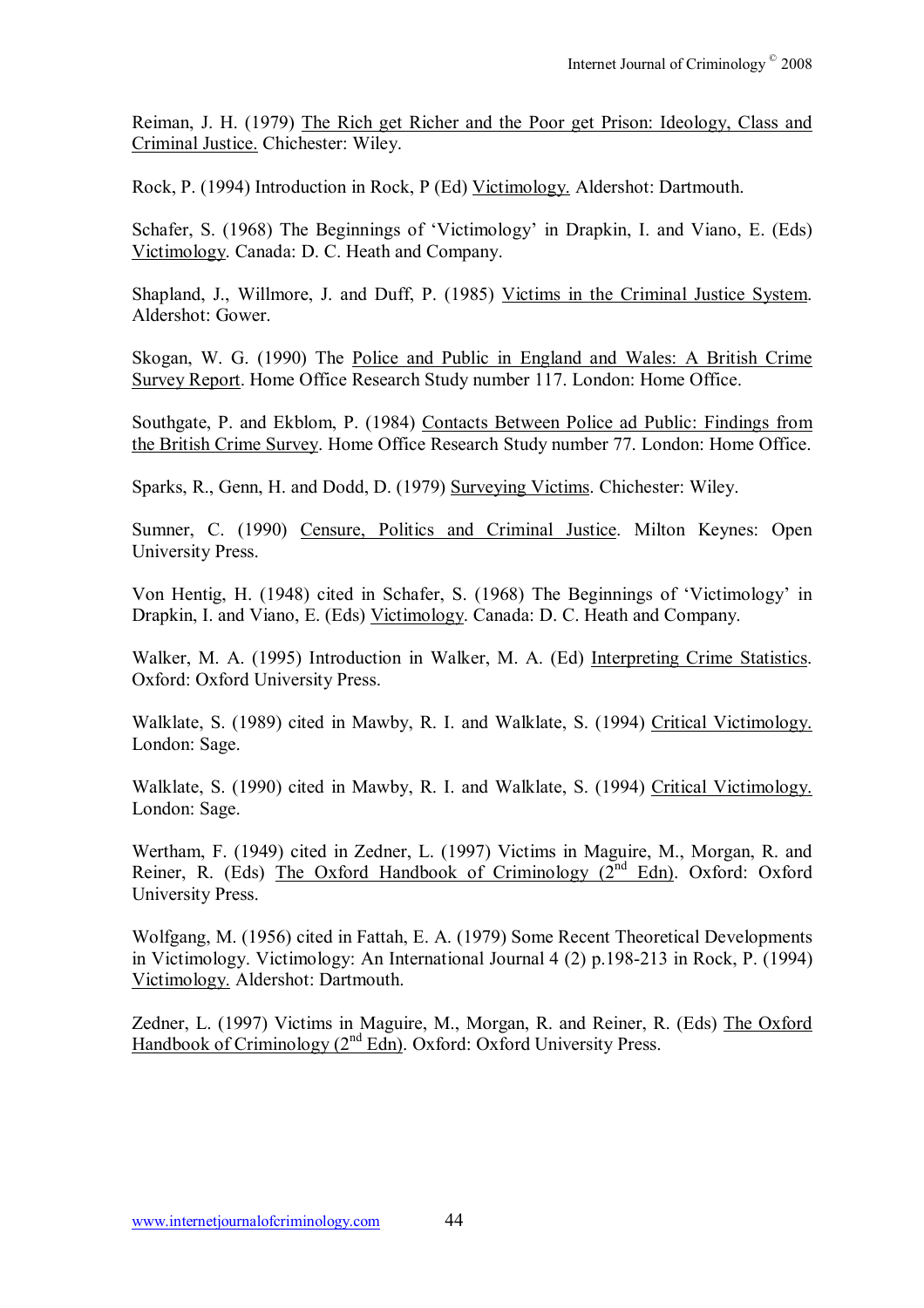# **WEBLIOGRAPHY**

Age Concern Website www.ageconcern.org.uk Accessed 21/06/2005.

Amnesty International UK Website www.amnesty.org.uk Accessed 05/09/2005.

Annual Abstract of Statistics 2003. Available at: www.statistics.gov.uk/downloads/theme\_compendia/Aa2003/Annual\_Abstract2003.pdf Accessed 12/09/2005.

BBC News Website www.bbc.co.uk/news Accessed 05/09/2005

British Crime Survey User Guide 1992, from the 1992 BCS Data Set. Available at: www.data-archive.ac.uk Accessed 27/05/2005.

Cabinet Office Website (Better Government for Older People Initiative) www.archive.cabinetoffice.gov.uk/servicefirst/1998/op/newop.htm Accessed 05/09/2005.

Cawson, P., Wattam, C., Brooker, S. and Kelly, G. (2000) Child Maltreatment in the United Kingdom: A Study of the Prevalence of Abuse and Neglect. NSPCC Research Findings, November 2000. Available at:

www.nspcc.org.uk/inform/Rsearch/Summaries/ChildMaltreatmentinTheUKExecSummary .pdf

Accessed 10/08/2005.

Crime Statistic Website www.crimestatistics.org.uk/output/page54.asp Accessed 21/06/2005.

General Household Survey 2002. Available at: www.statistics.gov.uk/pdfdir/lib0304.pdf Accessed 12/09/2005.

Guardian Newspaper Website www.guardian.co.uk www.guardian.co.uk/crime/article/0,,1379673,00.htm www.observer.guardian.co.uk/politics/story/0,,1194562,00.htm www.guardian.co.uk/guardian\_jobs\_and\_money/story/0,,1100687,00.htm www.guardian.co.uk/crime/article/0,,984778,,0.htm www.guardian.co.uk/crime/article/0,,891508,00.htm www.guardian.co.uk/crime/article/0,,802700,00.htm Accessed 12/09/2005.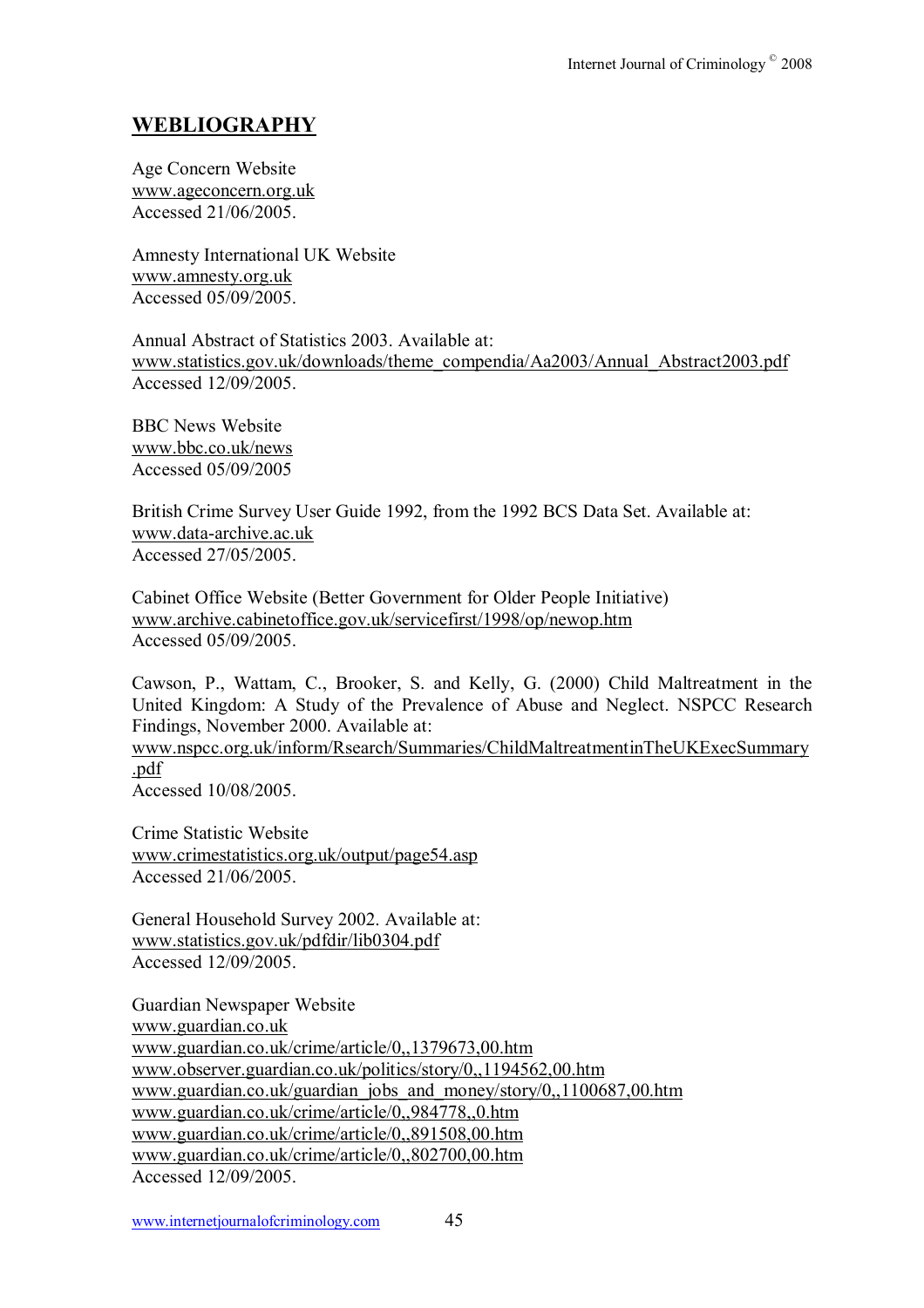Help the Aged Website www.helptheaged.org.uk Accessed 21/06/2005

International Victimology Website www.victimology.nl Accessed 10/08/2005.

ITV Meridian (2004) Crime and the Elderly. Available at: www.itvregions.com/meridian/factsheets/focus.htm Accessed 27/07/2005.

Klaus, P. A. (2000) Crime Against Person Aged 65 or Older, 1992-1997. U.S Department of Justice, Bureau of Statistics. Available at: www.ojp.usdoj.fov/bjs/pub/pdf/cpa6597.pdf Accessed 27/07/2005.

Liberty Website www.liberty-human-rights.org.uk Accessed 05/09/2005.

Manthorpe, J. Penhale, B., Pinkney, L., Perkins, N. and Kingston, P. (2004) A Systematic Literature Review in Response to Key Themes Identified in the Report of the House of Commons Select Committee on Elder Abuse. Department of Health Scoping Review. Available at: www.shef.ac.uk/prap/hoc.pdf Accessed 27/07/2005.

Nottinghamshire Police Website www.nottinghamshire.police.uk/crimeprevention/crimeprev/ten.htm Accessed 05/09/2005.

Office for National Statistics Website www.statistics.gov.uk Accessed 05/09/2005.

Social Trends 35: 2005 Edition. Available at: www.statistics.gov.uk/downloads/theme\_social/Social\_Trends32/Social\_Trends\_35.pdf Accessed 05/09/2005.

The Department of Health (2000) cited in Manthorpe, J., Penhale, B., Pinkney, L. Perkins, N. and Kingston, P. (2004) A Systematic Literature Review in Response to Key Themes Identified in the Report of the House of Commons Select Committee on Elder Abuse. Dpeartment of Health Scoping Review. Available at: www.shef.ac.uk/prap/hoc.pdf Accessed 27/07/2005.

The Home Office, British Crime Survey Website www.homeoffice.gov.uk/rds/bcs1.html Accessed 21/06/2005.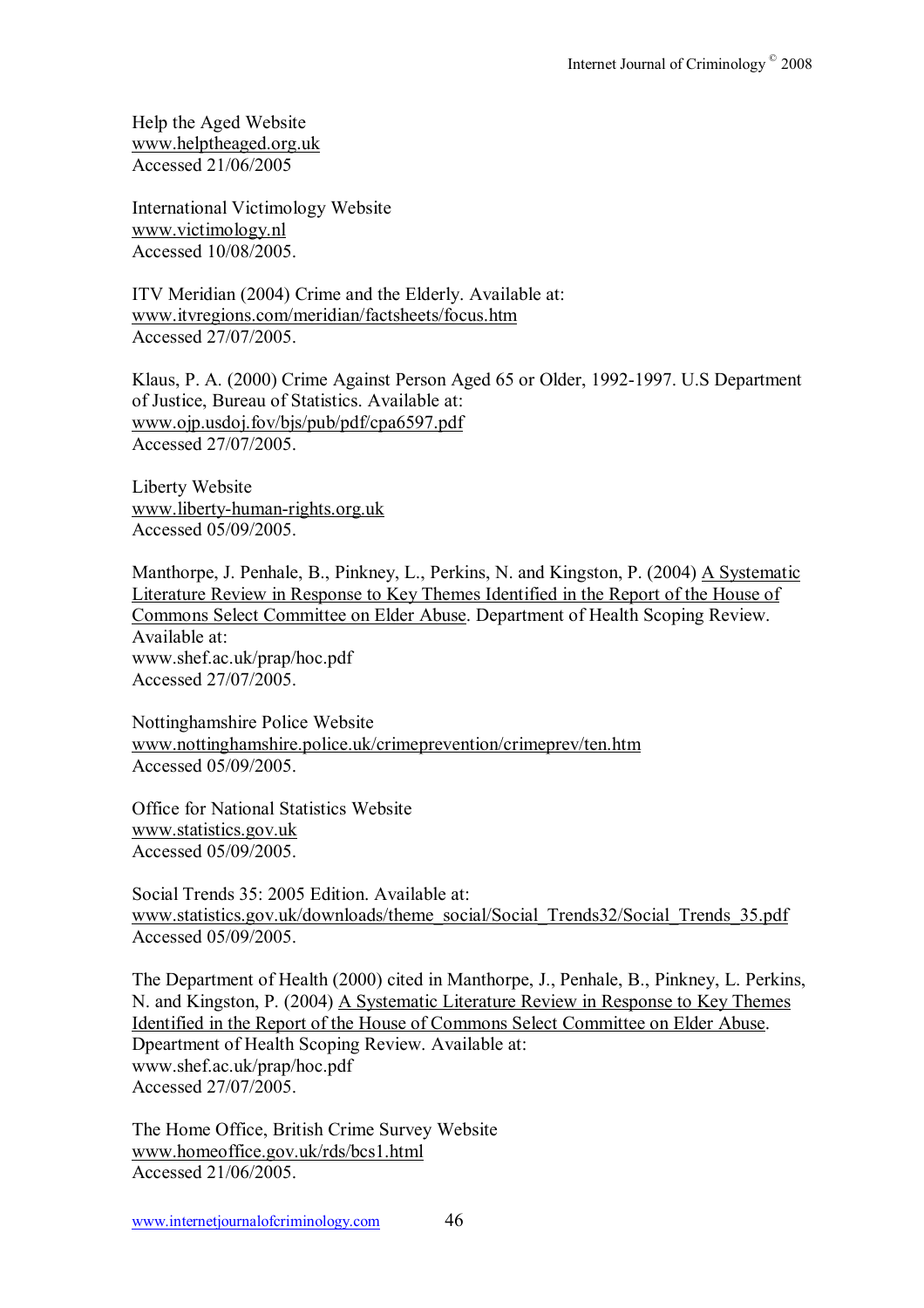The UK Data Archive - British Crime Survey Data Sets. Available at: www.data-archive.ac.uk Accessed 10/02/2005.

Walby, S. (1999) Comparing Methodologies used to Study Violence Against Women. SEMINAR: Men and Violence Against Women. Strasbourg 7-8<sup>th</sup> October 1999. Available at:

www.eurowrc.org/13.institutions/3.coe/en-violence-coe/03.en-coe-oct99.htm Accessed 27/07/2005.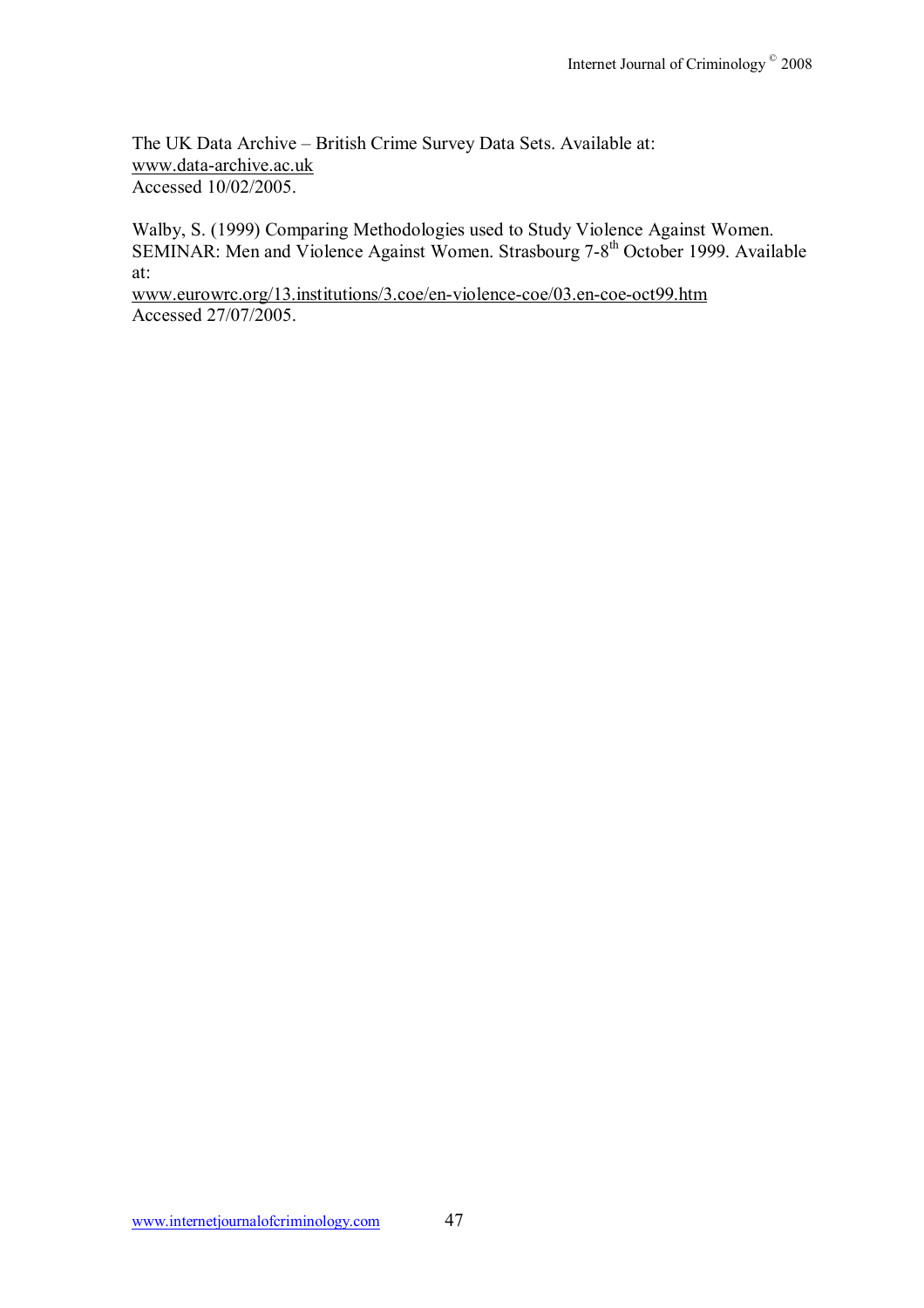# **UK DATA ARCHIVE DECLARATION**

Material from Crown copyright records made available through the Home Office and UK Data Archive has been used by permission of the Controller of Her Majesty's Stationary Office and the Queen's Printer for Scotland.

Namely:

1988 British Crime Survey Data Set

1992 British Crime Survey Data Set

1994 British Crime Survey Data Set

1996 British Crime Survey Data Set

1998 British Crime Survey Data Set

2000 British Crime Survey Data Set

2001 British Crime Survey Data Set

Those who conducted the original analysis and collection of the data bear no responsibility for the further analysis carried out in this research project.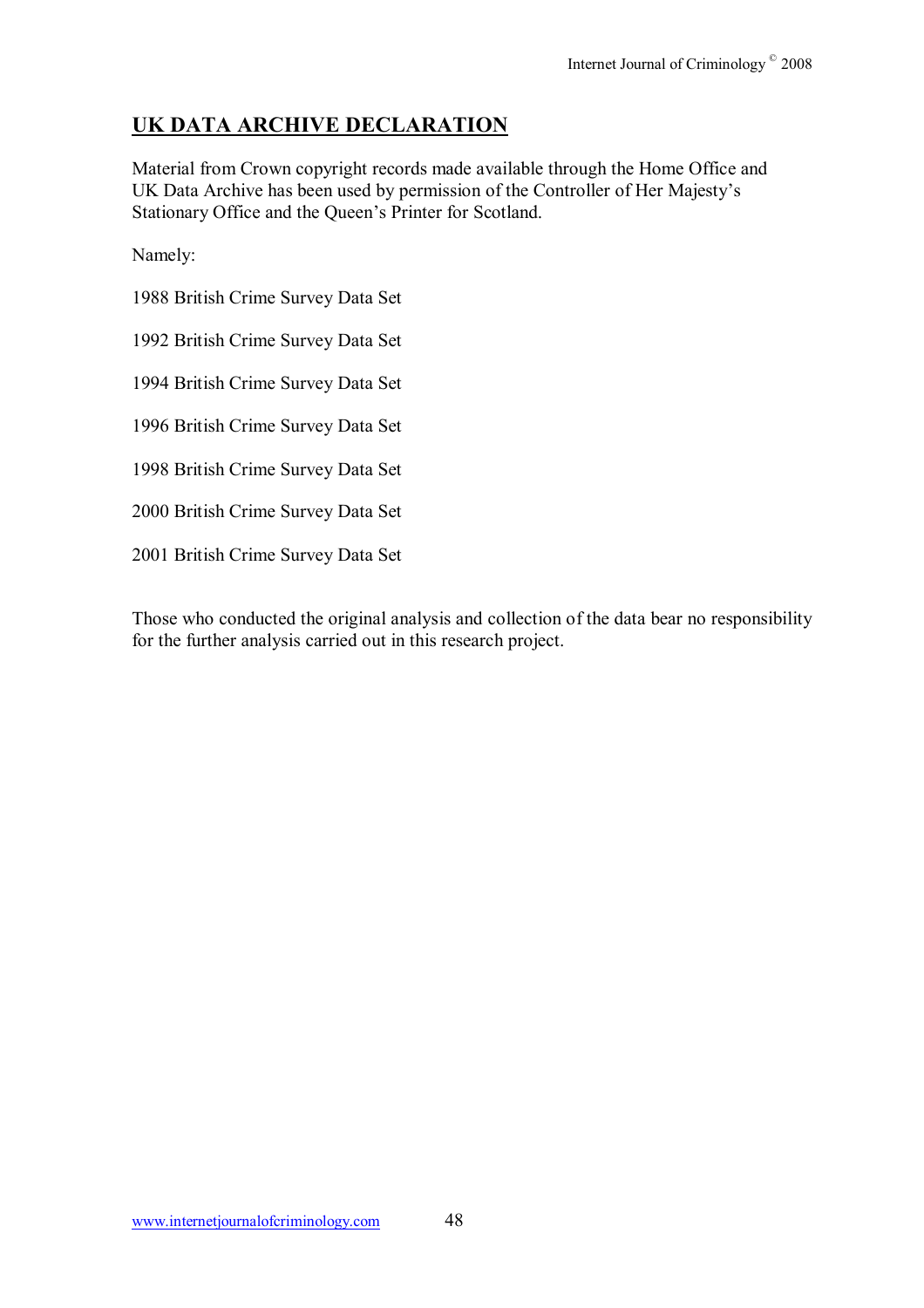# **APPENDICES**

- Appendix A Complete List of BCS Offence Codes
- Appendix B Grouped Offences: Personal, Property and Motor Vehicle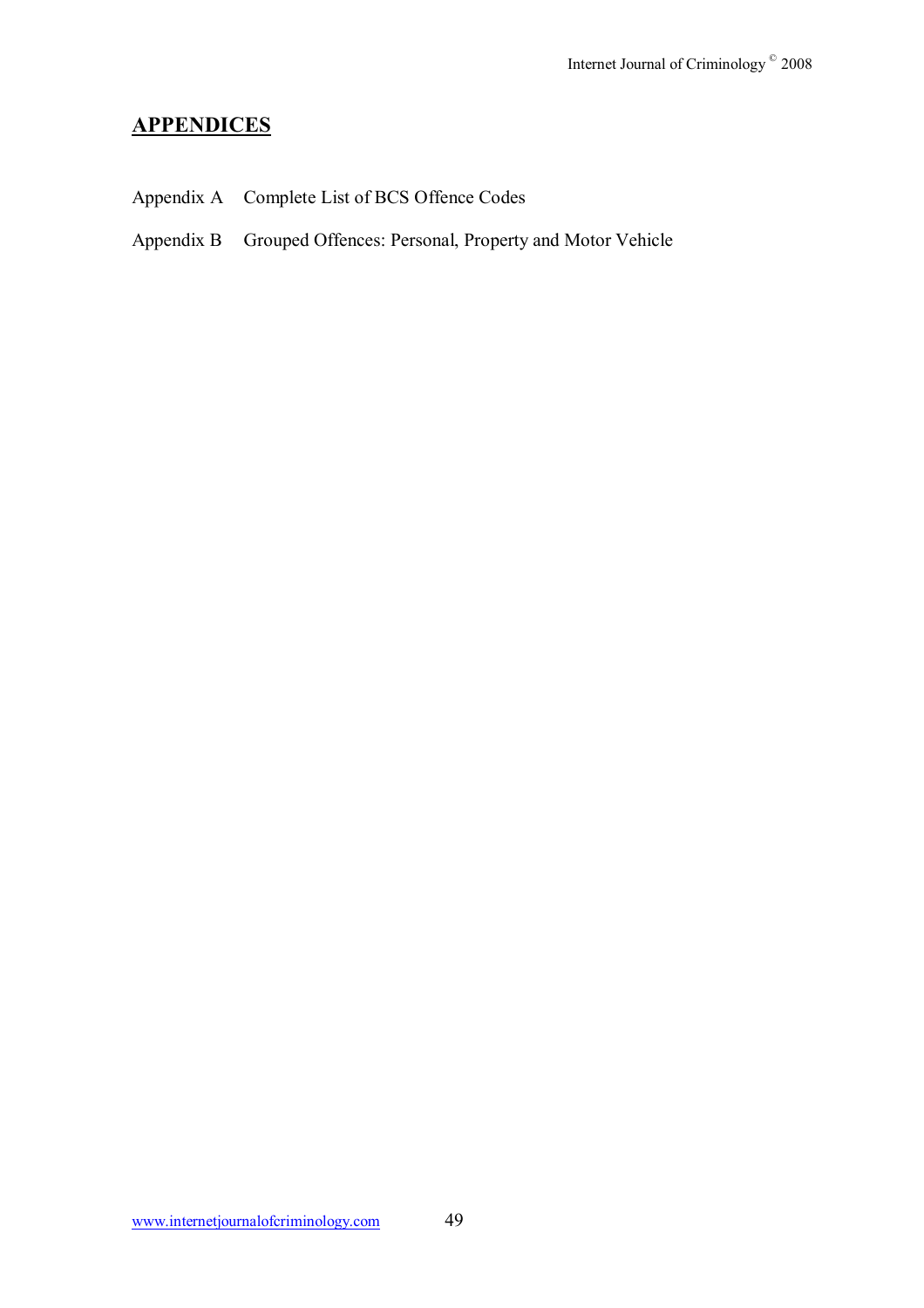# **Appendix A**

# **COMPLETE LIST OF BCS OFFENCE CODES (Bolling et al., 2002)**

| <b>Offence</b>                                                                                    | Code |
|---------------------------------------------------------------------------------------------------|------|
| Refer to Home Office                                                                              | 01   |
| Duplicate victim form                                                                             | 02   |
| Refer to supervisor                                                                               | 03   |
| Serious wounding                                                                                  | 11   |
| Other wounding                                                                                    | 12   |
| Common assault                                                                                    | 13   |
| Other assault outside the survey's coverage                                                       | 19   |
| Attempted assault                                                                                 | 21   |
| Rape                                                                                              | 31   |
| Serious wounding with sexual motive                                                               | 32   |
| Other wounding with sexual motive                                                                 | 33   |
| Attempted rape                                                                                    | 34   |
| Indecent assault                                                                                  | 35   |
| Sexual offence outside the survey's coverage                                                      | 39   |
| Robbery                                                                                           | 41   |
| Attempted robbery                                                                                 | 42   |
| Snatch theft from the person                                                                      | 43   |
| Other theft from the person                                                                       | 44   |
| Attempted theft from the person                                                                   | 45   |
| Possibly theft but could have been loss/possibly<br>attempted theft, but could have been innocent | 48   |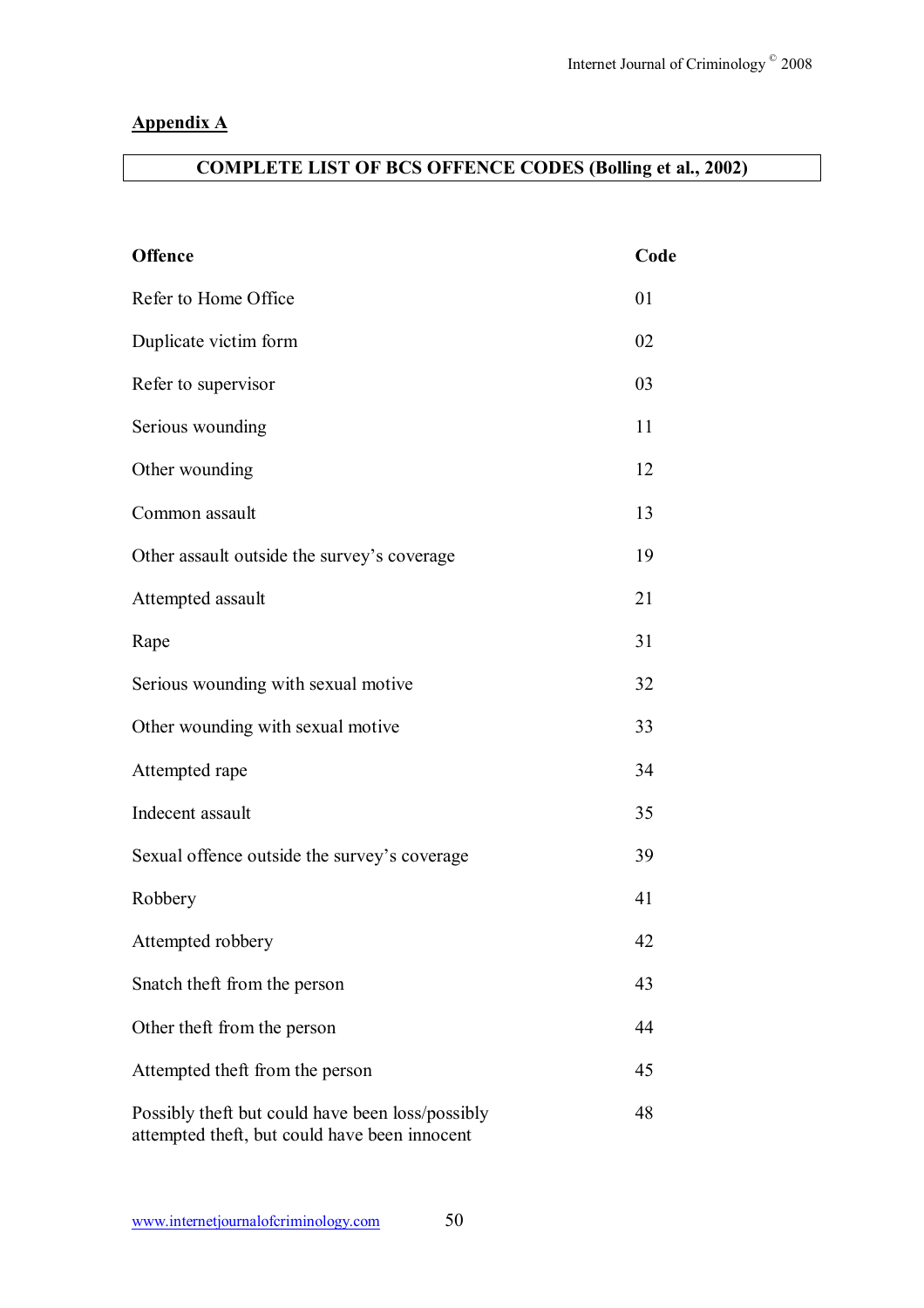| Other robbery or theft from the person outside the<br>survey's coverage                           | 49 |
|---------------------------------------------------------------------------------------------------|----|
| Attempted burglary to non-connected domestic garage/<br>outhouse                                  | 50 |
| Burglary in a dwelling (nothing taken)                                                            | 51 |
| Burglary in a dwelling (something taken)                                                          | 52 |
| Attempted burglary in a dwelling                                                                  | 53 |
| Possible attempted burglary (insufficient evidence to<br>be sure)                                 | 54 |
| Theft in a dwelling                                                                               | 55 |
| Theft from a meter                                                                                | 56 |
| Burglary from a non-connected domestic garage/<br>outhouse – nothing taken                        | 57 |
| Burglary from a non-connected domestic garage/<br>outhouse – something taken                      | 58 |
| Other burglary, attempted burglary, theft in a dwelling,<br>falling outside the survey's coverage | 59 |
| Theft of a car/van                                                                                | 60 |
| Theft from a car/van                                                                              | 61 |
| Theft of a motorbike, motorscooter or moped                                                       | 62 |
| Theft from a motorbike, motorscooter or moped                                                     | 63 |
| Theft of a pedal cycle                                                                            | 64 |
| Theft from outside dwelling<br>(excluding theft of milk bottles)                                  | 65 |
| Theft of milk bottles from outside dwelling                                                       | 66 |
| Other theft                                                                                       | 67 |
| Possible theft, possible lost property                                                            | 68 |
| Other theft/attempted theft falling outside the survey's<br>coverage                              | 69 |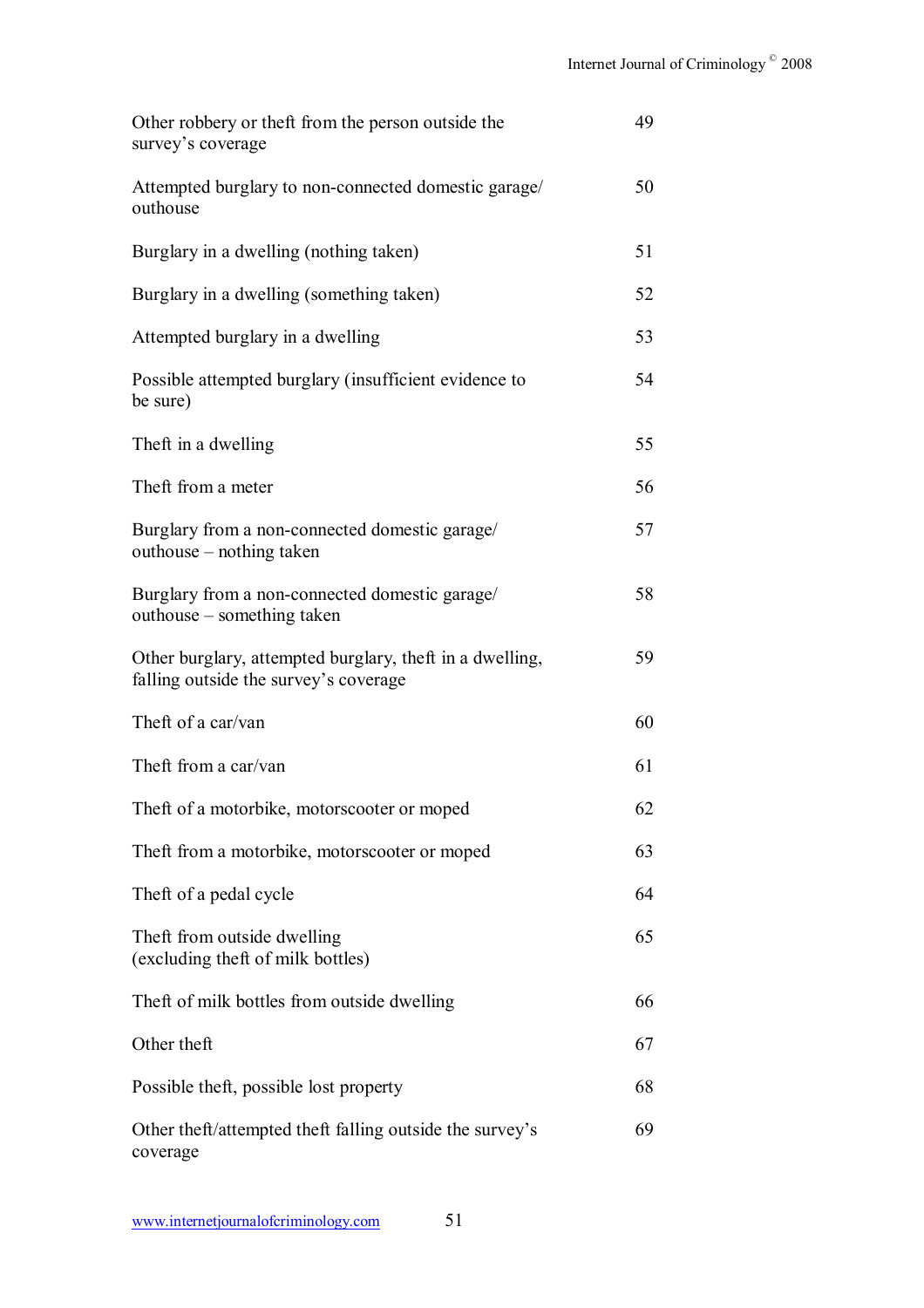| Attempted theft of/from car/van                                                 | 71 |
|---------------------------------------------------------------------------------|----|
| Attempted theft of/from motorcycle, motorscooter<br>or moped                    | 72 |
| Other attempted theft                                                           | 73 |
| Arson                                                                           | 80 |
| Criminal damage to a motor vehicle $(f20 \text{ or under})$                     | 81 |
| Criminal damage to a motor vehicle (over $£20$ )                                | 82 |
| Criminal damage to the home $(f20 \text{ or under})$                            | 83 |
| Criminal damage to the home (over $£20$ )                                       | 84 |
| Other criminal damage (£20 or under)                                            | 85 |
| Other criminal damage (over £20)                                                | 86 |
| Possibly criminal/possibly accidental damage/<br>nuisance with no damage        | 87 |
| Attempted criminal damage (no damage actually<br>achieved)                      | 88 |
| Other criminal damage outside the survey's coverage                             | 89 |
| Threat to kill/assault made against, but not necessarily<br>to respondent       | 91 |
| Sexual threat made against, but not necessarily to<br>respondent                | 92 |
| Other threat or intimidation made against, but not<br>necessarily to respondent | 93 |
| Threats against others, made to the respondent                                  | 94 |
| Obscene and nuisance telephone calls                                            | 95 |
| Invalid victim form                                                             | 96 |
| Other threats/intimidation outside the survey's coverage                        | 97 |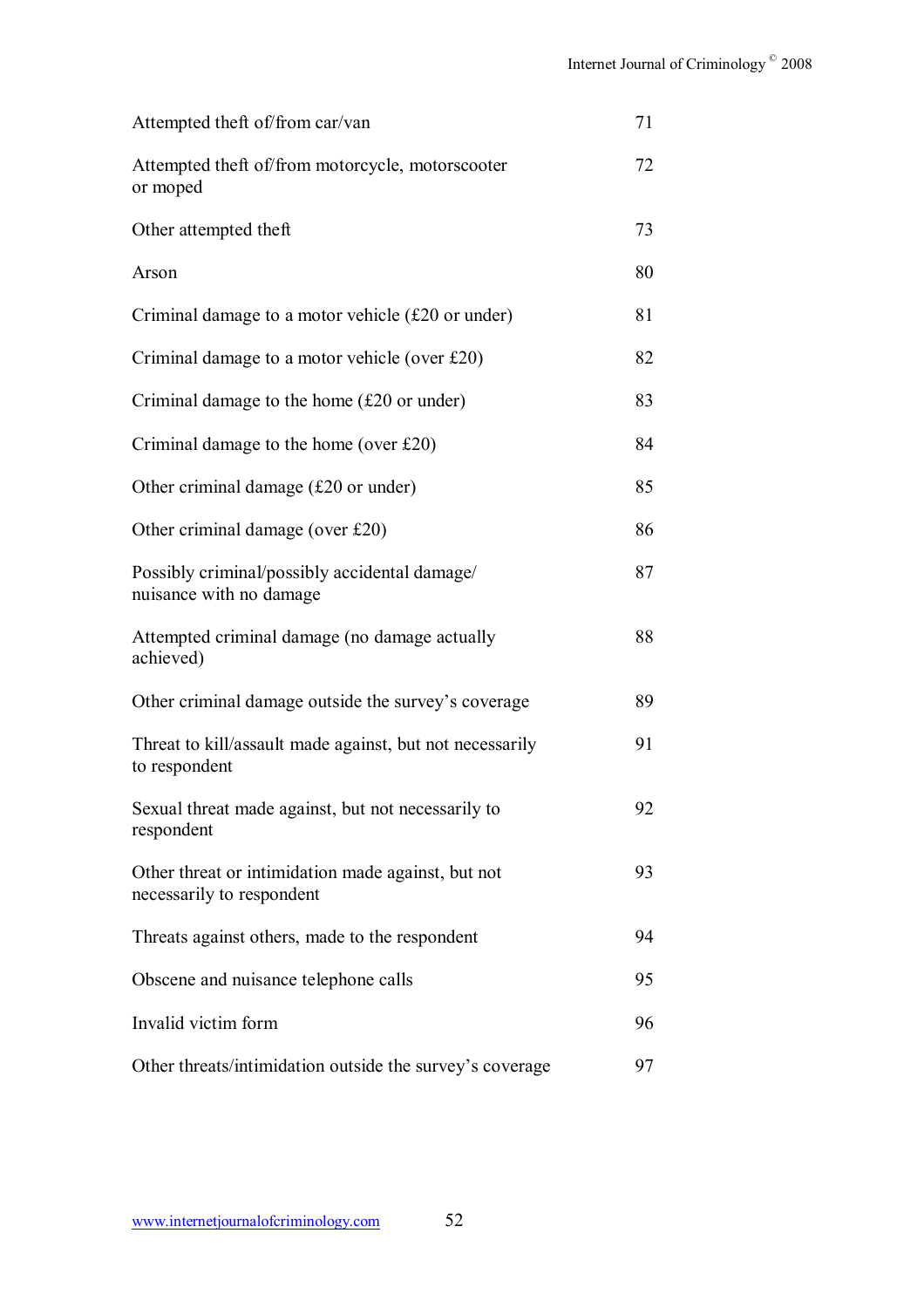### **Appendix B**

## **THE GROUPING OF OFFENCE CODES INTO PERSONAL, PROPERTY AND MOTOR VEHICLE CRIMES (Farrell, 2005)**

| <b>Personal Offences</b>                                                                          | <b>Offence Code</b> |
|---------------------------------------------------------------------------------------------------|---------------------|
| Serious wounding                                                                                  | 11                  |
| Other wounding                                                                                    | 12                  |
| Common assault                                                                                    | 13                  |
| Attempted assault                                                                                 | 21                  |
| Rape                                                                                              | 31                  |
| Serious wounding with sexual motive                                                               | 32                  |
| Other wounding with sexual motive                                                                 | 33                  |
| Attempted rape                                                                                    | 34                  |
| Indecent assault                                                                                  | 35                  |
| Robbery                                                                                           | 41                  |
| Attempted robbery                                                                                 | 42                  |
| Snatch theft from the person                                                                      | 43                  |
| Other theft from the person                                                                       | 44                  |
| Attempted theft from the person                                                                   | 45                  |
| Possibly theft but could have been loss/possibly<br>attempted theft, but could have been innocent | 48                  |
| Threat to kill/assault made against, but not necessarily<br>to respondent                         | 91                  |
| Sexual threat made against, but not necessarily to<br>respondent                                  | 92                  |
| Other threat or intimidation made against, but not<br>necessarily to respondent                   | 93                  |
| Threats against others, made to the respondent<br>Obscene and nuisance telephone calls            | 94<br>95            |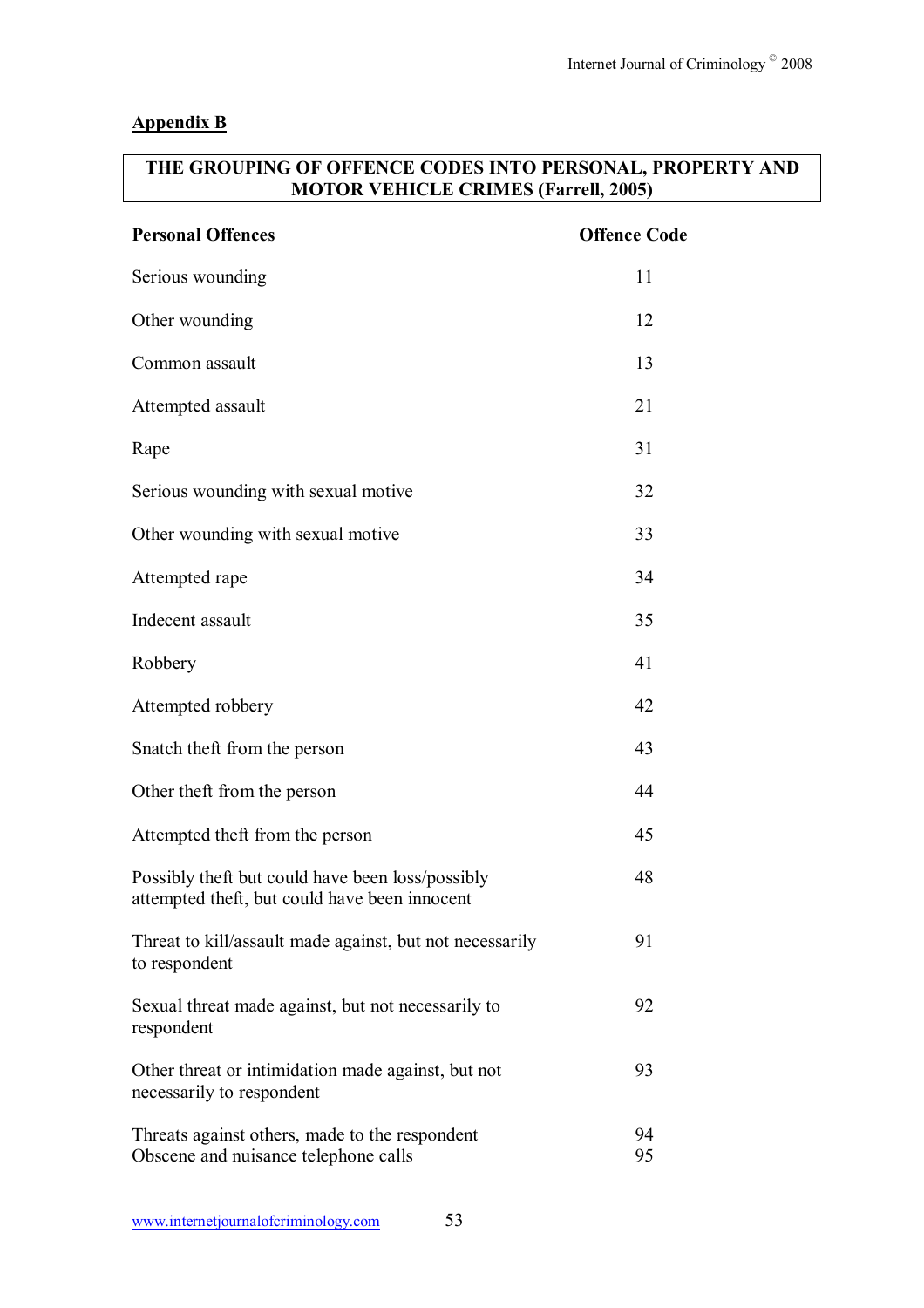# **Property Offences**

| Attempted burglary to non-connected domestic garage/<br>outhouse             | 50 |
|------------------------------------------------------------------------------|----|
| Burglary in a dwelling (nothing taken)                                       | 51 |
| Burglary in a dwelling (something taken)                                     | 52 |
| Attempted burglary in a dwelling                                             | 53 |
| Possible attempted burglary (insufficient evidence to<br>be sure)            | 54 |
| Theft in a dwelling                                                          | 55 |
| Theft from a meter                                                           | 56 |
| Burglary from a non-connected domestic garage/<br>outhouse – nothing taken   | 57 |
| Burglary from a non-connected domestic garage/<br>outhouse – something taken | 58 |
| Theft of a pedal cycle                                                       | 64 |
| Theft from outside dwelling<br>(excluding theft of milk bottles)             | 65 |
| Other theft                                                                  | 67 |
| Possible theft, possible lost property                                       | 68 |
| Other attempted theft                                                        | 73 |
| Arson                                                                        | 80 |
| Criminal damage to the home $(f20 \text{ or under})$                         | 83 |
| Criminal damage to the home (over $£20$ )                                    | 84 |
| Other criminal damage (£20 or under)                                         | 85 |
| Other criminal damage (over £20)                                             | 86 |
| Possibly criminal/possibly accidental damage/<br>nuisance with no damage     | 87 |
| Attempted criminal damage (no damage actually<br>achieved)                   | 88 |